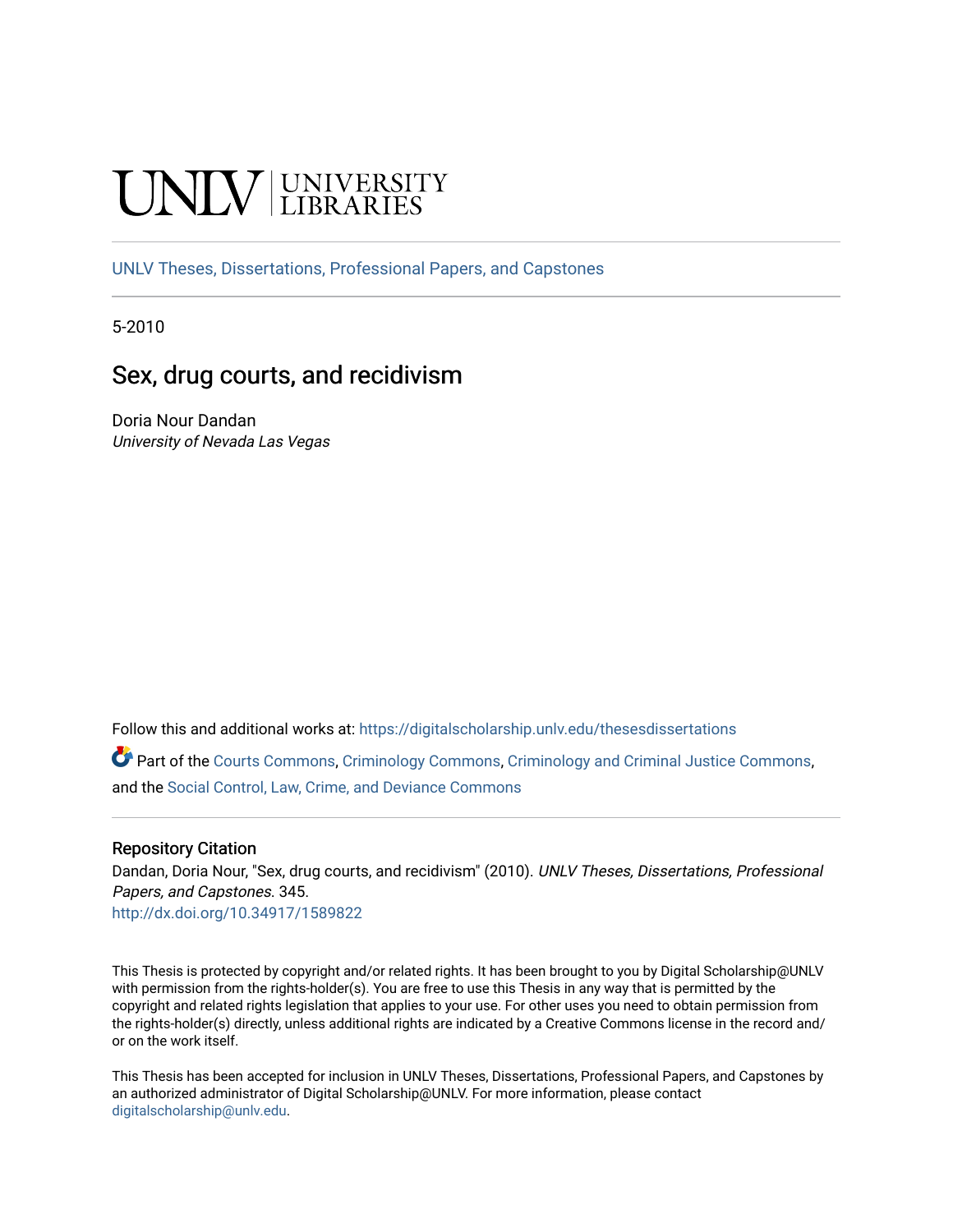# SEX, DRUG COURTS, AND RECIDIVISM

by

Doria Nour Dandan

Bachelor of Arts California State University, Fullerton 2006

A thesis submitted in partial fulfillment of the requirements for the

**Master of Arts in Criminal Justice Department of Criminal Justice Greenspun College of Urban Affairs**

**Graduate College University of Nevada, Las Vegas May 2010**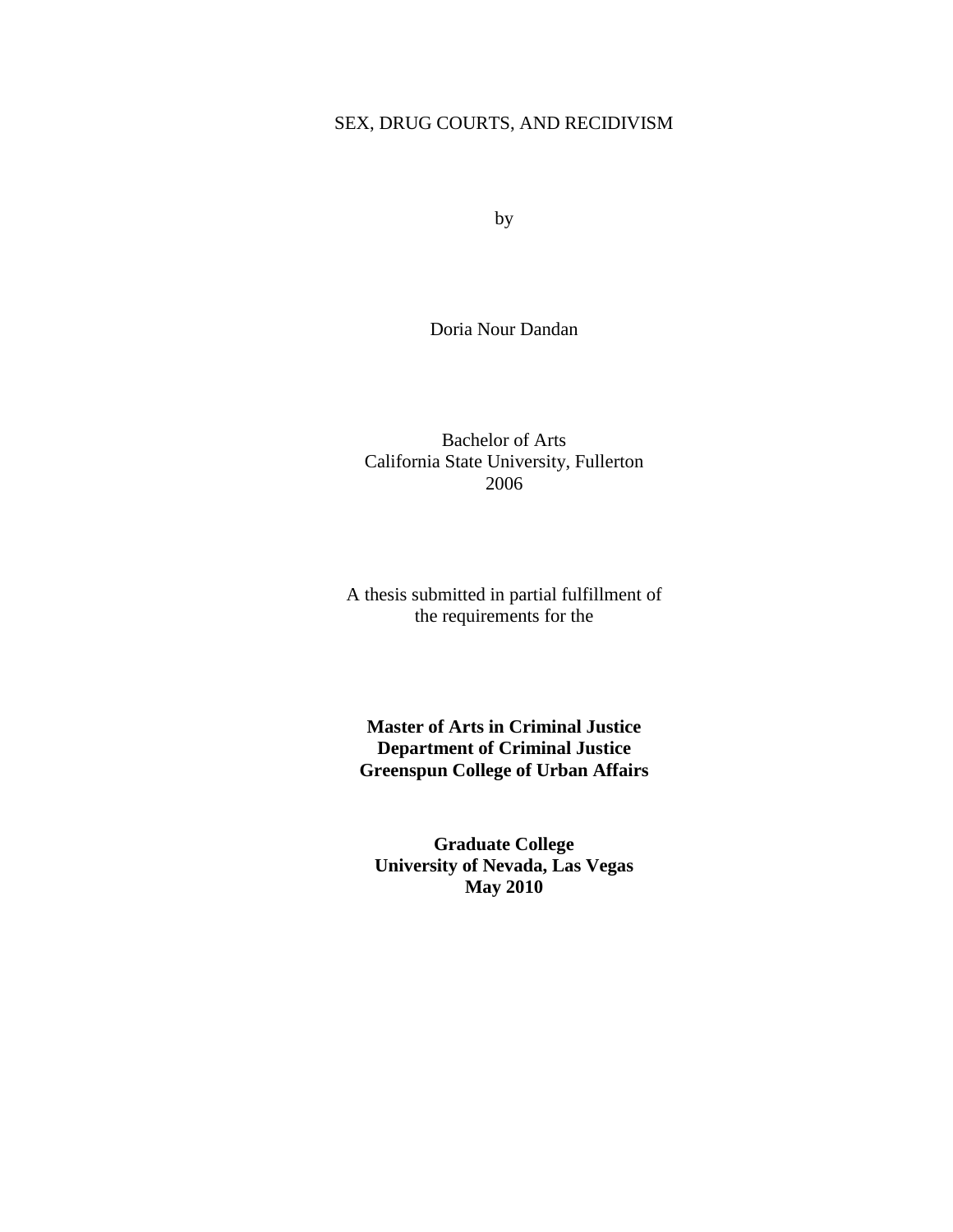Copyright by Doria Nour Dandan 2010 All Rights Reserved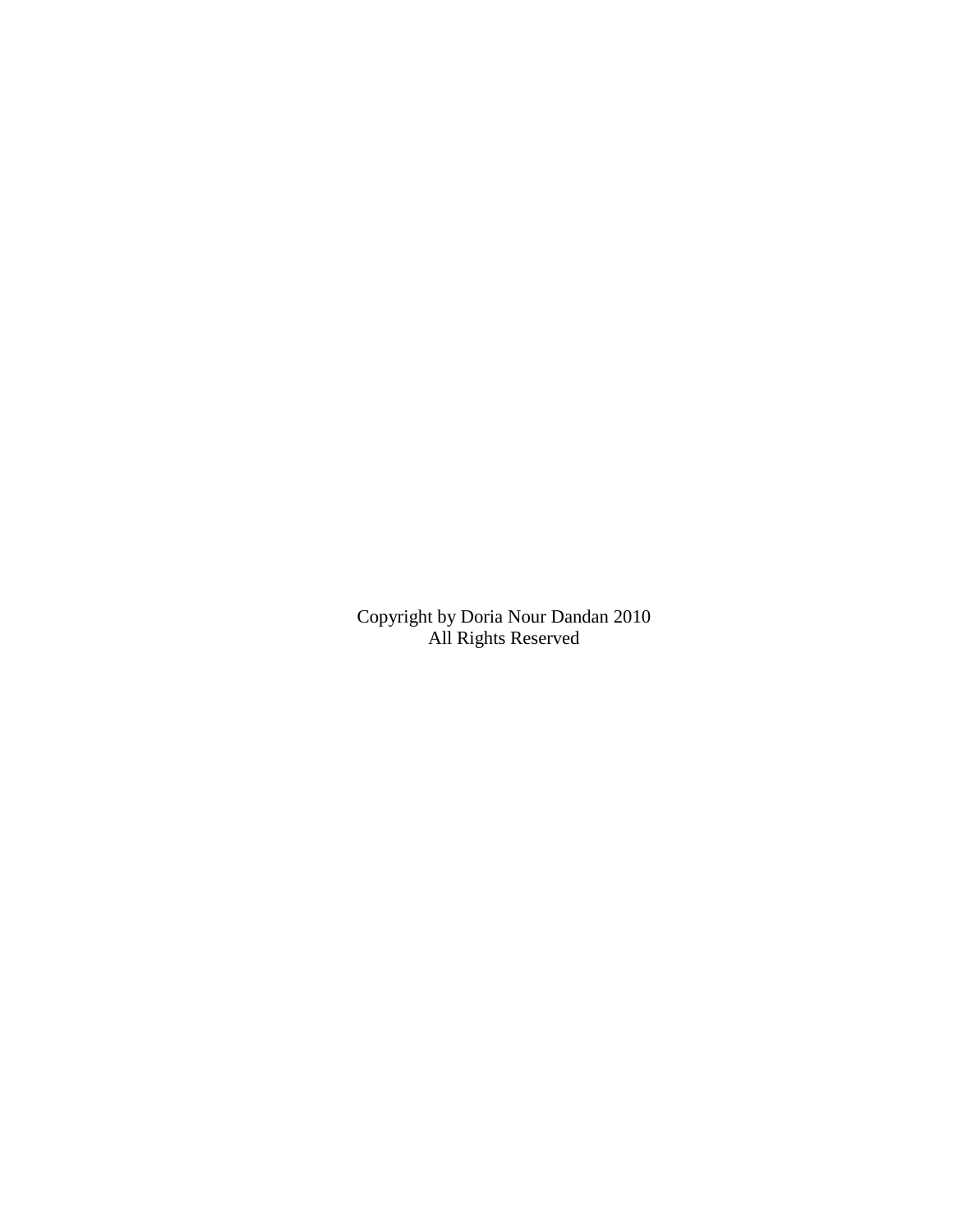

# THE GRADUATE COLLEGE

We recommend the thesis prepared under our supervision by

# **Doria Nour Dandan**

entitled

# **Sex, Drug Courts, and Recidivism**

be accepted in partial fulfillment of the requirements for the degree of

# **Master of Arts in Criminal Justice**

Deborah K. Shaffer, Committee Chair Jane F. Gauthier, Committee Member Terrance Miethe, Committee Member Larry Ashley, Graduate Faculty Representative

Ronald Smith, Ph. D., Vice President for Research and Graduate Studies and Dean of the Graduate College

**May 2010**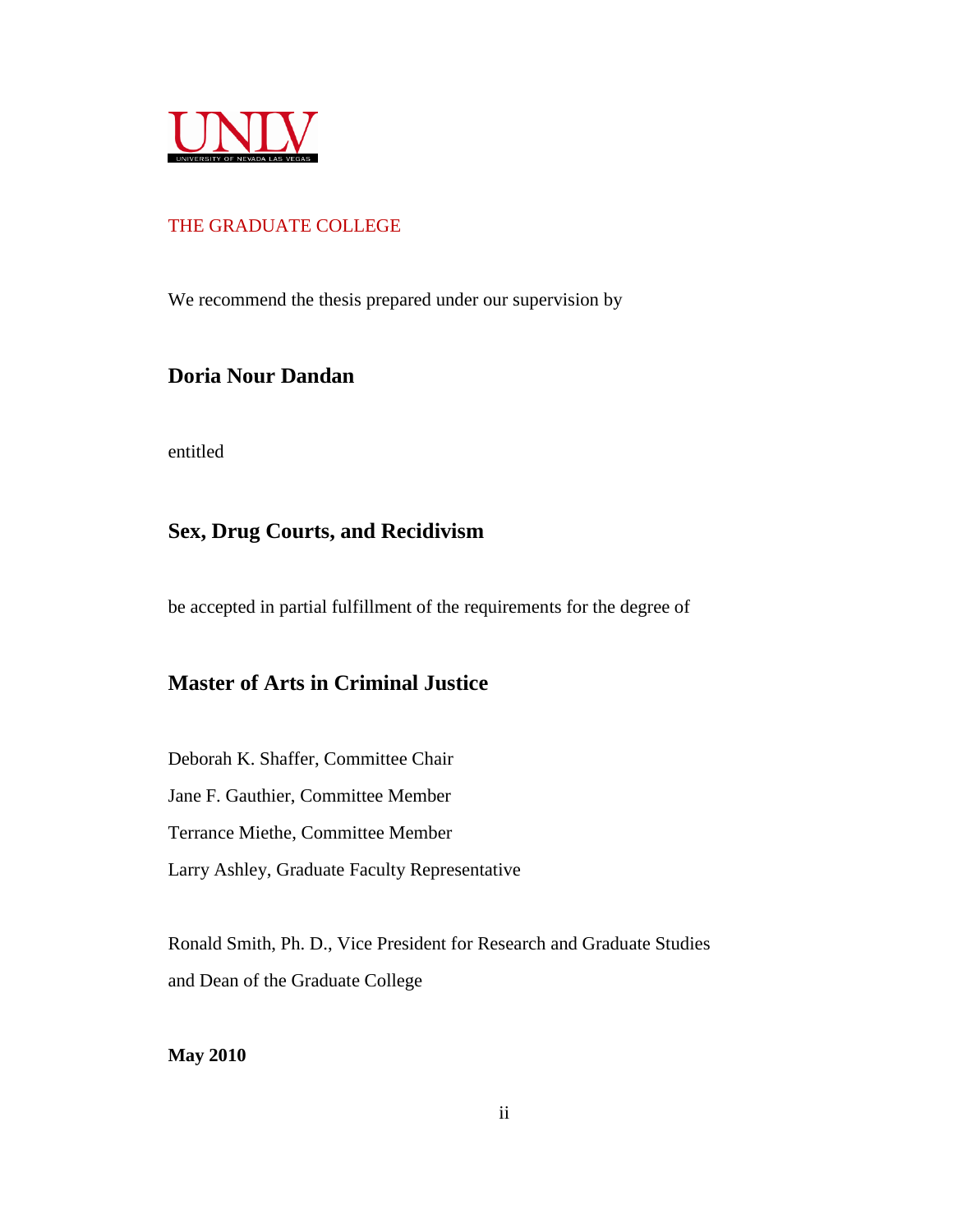# **ABSTRACT**

#### **Sex, Drug Courts, and Recidivism**

by

Doria Nour Dandan

Dr. Deborah K. Shaffer, Committee Chair Assistant Professor of Criminal Justice University of Nevada, Las Vegas

Research studies have identified gender differences in the drug abusing patterns and treatment needs of men and women. Even so, studies on the drug court model have not assessed drug court effectiveness across sex. Using secondary data collected from the Ada County Drug Court, the recidivism rates of drug court participants (n=259) and probationers (n=235) were analyzed. Drug court participants were found to be less likely to recidivate compared to probationers, which supports previous research on drug court effectiveness. Regression analyses failed to find an interaction between group membership and sex, thereby indicating that the effect of the drug court did not differ across sex. These findings suggest that, despite differences in drug abuse patterns, the treatment needs of both men and women were being addressed in the drug court.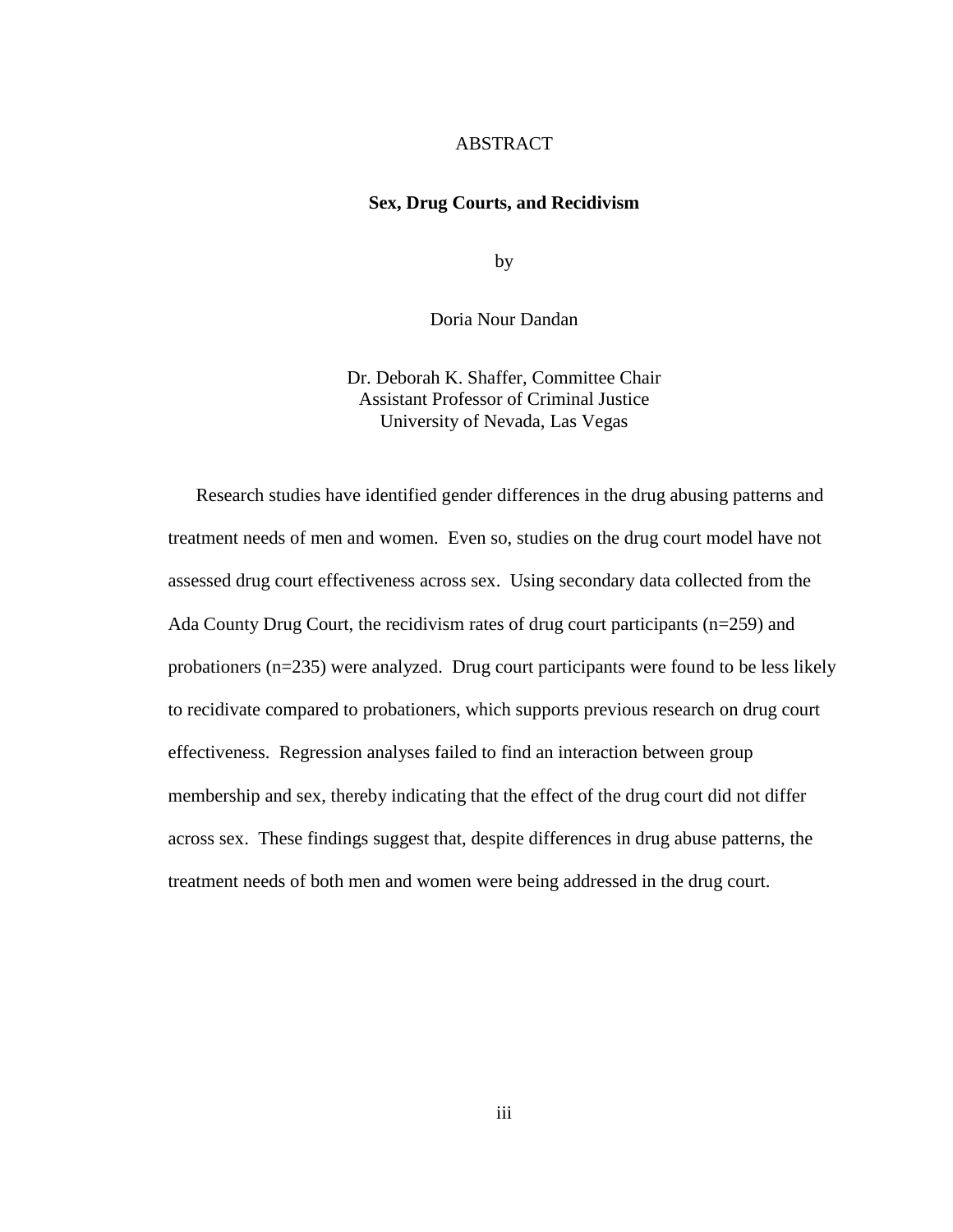| <b>TABLE OF CONTENTS</b> |  |
|--------------------------|--|
|--------------------------|--|

| CHAPTER 1        |  |
|------------------|--|
|                  |  |
|                  |  |
| <b>CHAPTER 4</b> |  |
| <b>CHAPTER 5</b> |  |
|                  |  |
|                  |  |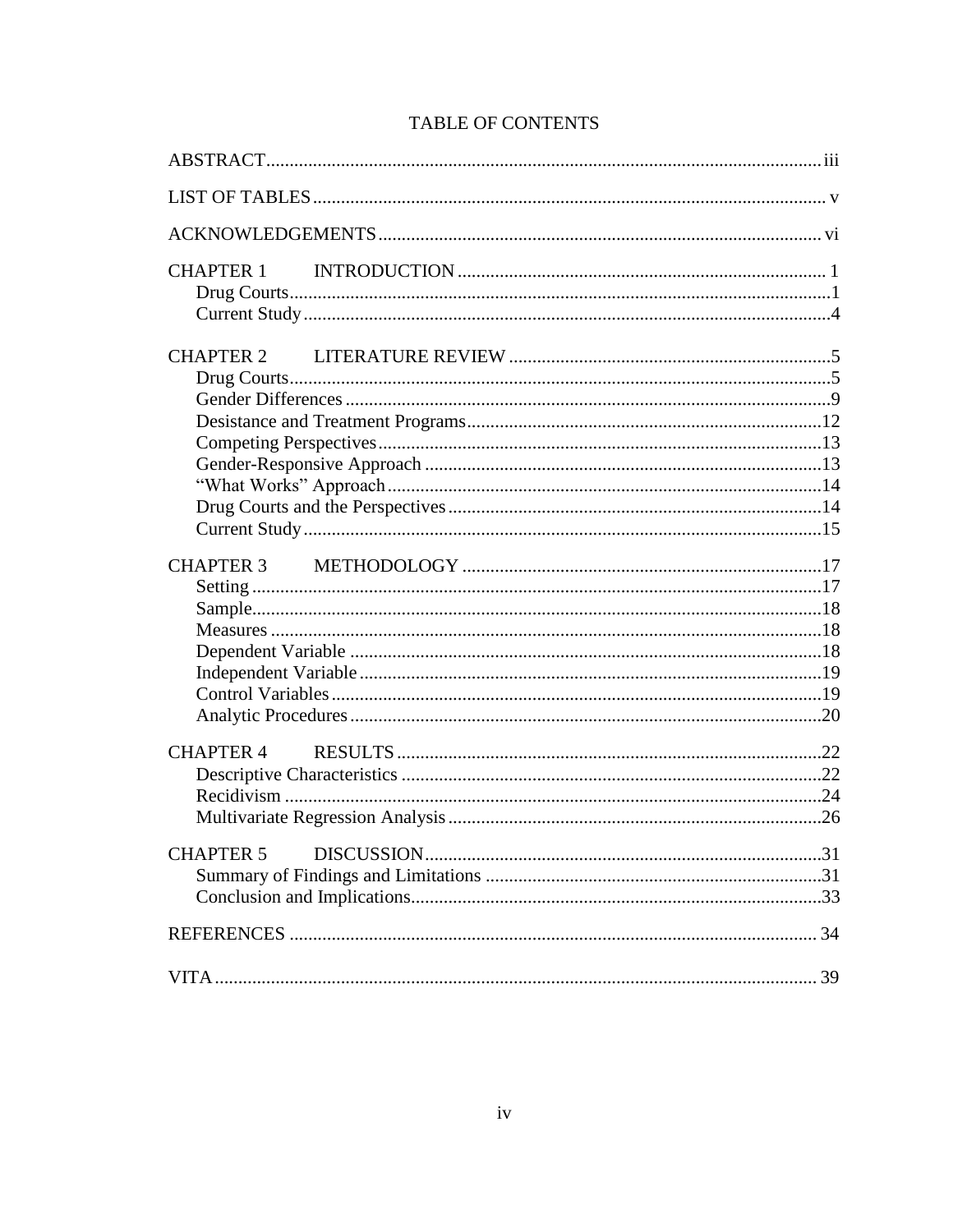# LIST OF TABLES

| Table 1                                                                      |  |
|------------------------------------------------------------------------------|--|
| Table 2                                                                      |  |
| Table 3                                                                      |  |
| Table 4                                                                      |  |
| Table 5<br>Regression Analysis with Interaction Variable: New Court Filing27 |  |
| Regression Analysis with Control Variables: New Court Filing28<br>Table 6    |  |
| Regression Analysis with Interaction Variable: New Drug Charge29<br>Table 7  |  |
| Table 8<br>Regression Analysis with Control Variables: New Drug Charge29     |  |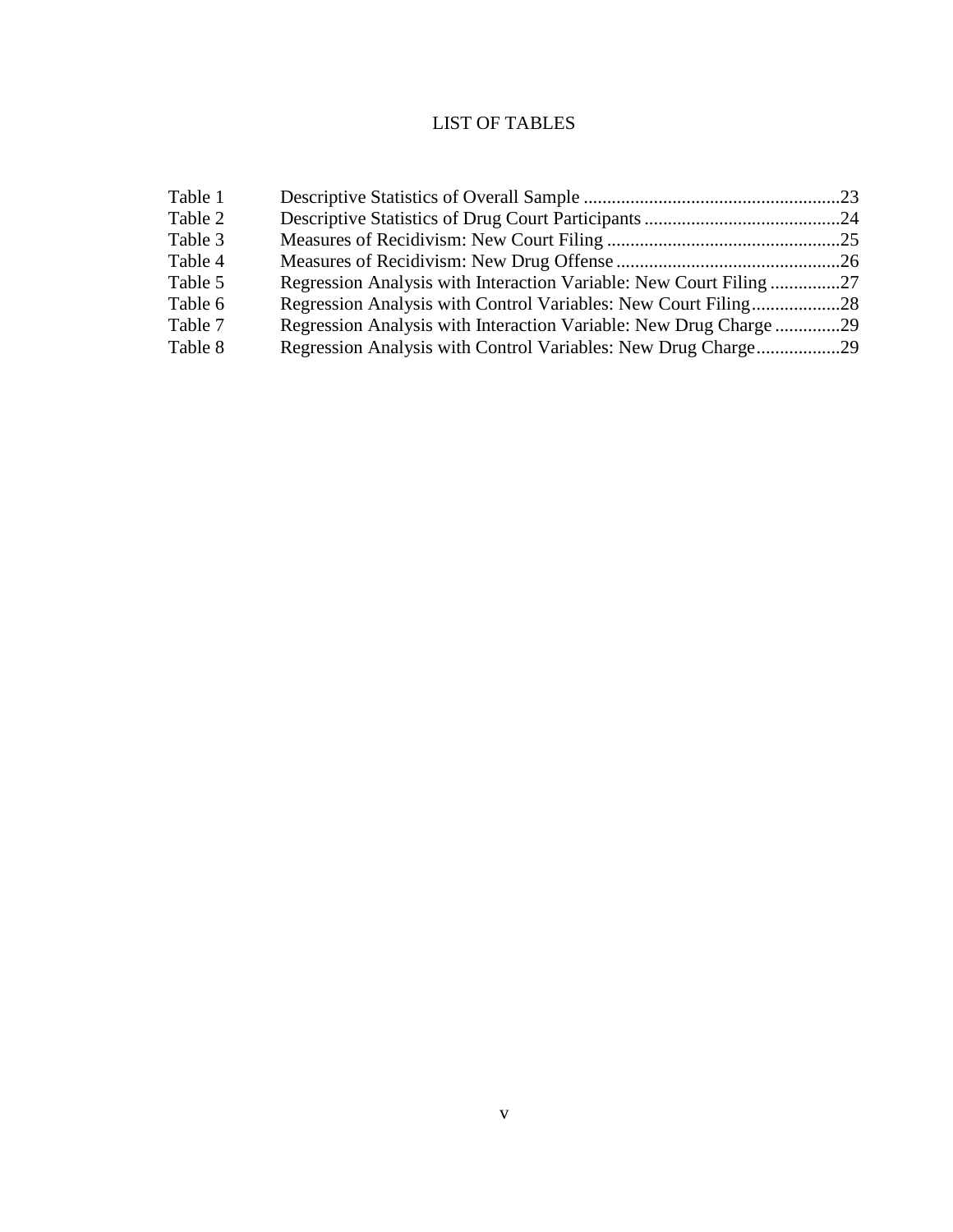#### ACKNOWLEDMENTS

This incredible journey from the initial concept to the defense could not have been successfully completed without the support of several individuals. I would like to thank my chairperson, Dr. Deborah K. Shaffer, for her patience and guidance through this entire process. I would like to thank my committee members, Dr. Jane Gauthier, Dr. Terance Miethe, and Larry Ashley, whose input and support made this thesis that much more brilliant. I would like to extend a very special thank you to Dr. Shelley Listwan who graciously allowed me to use her dataset and answered my questions with absolute kindness and encouragement. I have been fortunate to meet several inspiring individuals along the way, my fellow cohort, whose struggles were comparable and whose humor kept me smiling through tears. To my family, who refused to stop pestering me about this thesis, I still love you. I would like to thank my brothers, Kareem and Aziz, whose random dancing made it that much easier to concentrate, and whose hugs made it that much easier to keep going. For those whom I have failed to mention, your confidence in my abilities has been the most incredible gift a person could receive. You quieted my fears and celebrated my success. Thank you.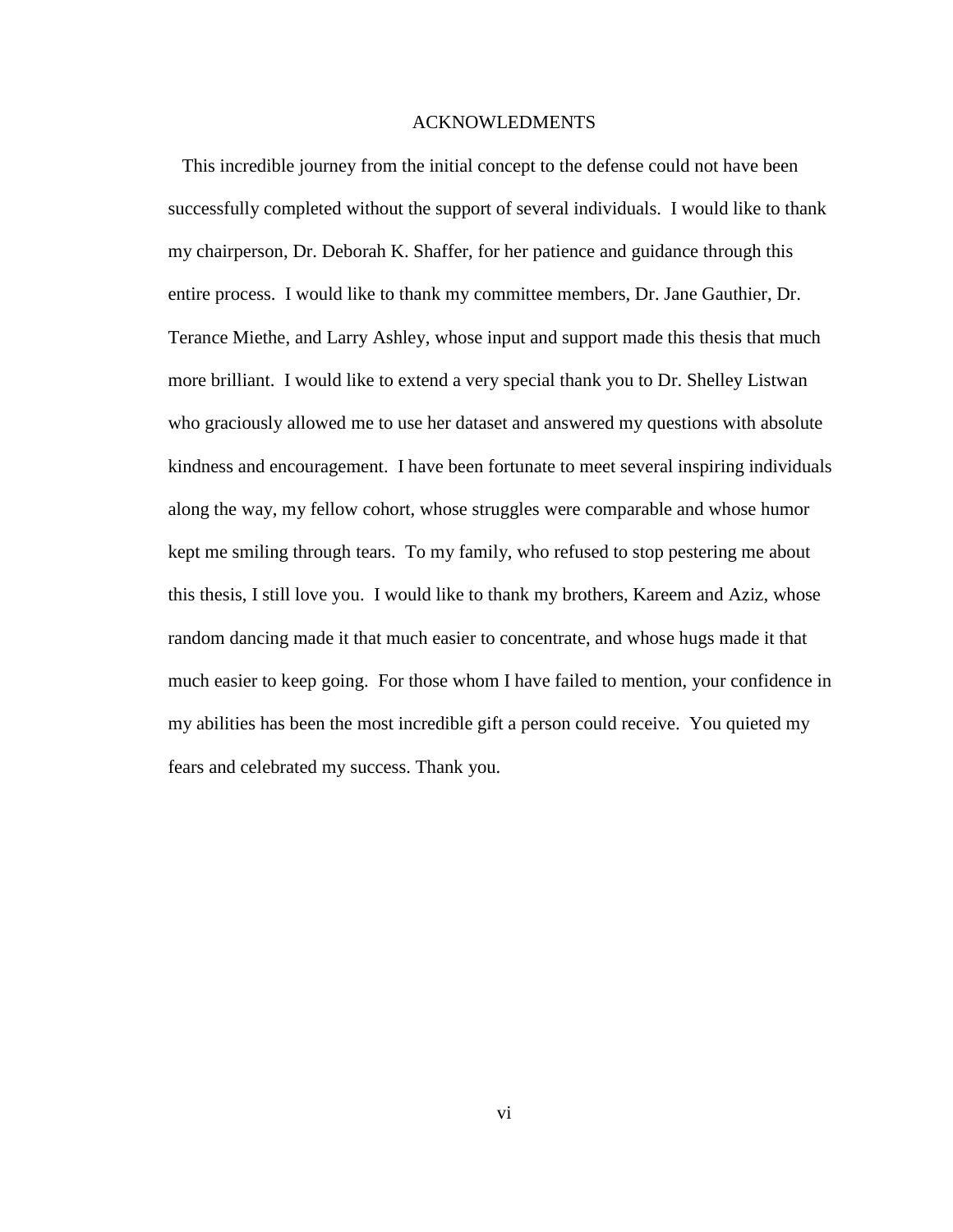# CHAPTER 1

# INTRODUCTION

The number of drug-offending women being processed through the criminal justice system has increased at a substantial rate, in comparison to their male counterparts (Merolla, 2008). Some researchers have attributed this influx to drug laws implemented during the "War on Drugs," and have, in turn, dubbed it the "War on Women" (Belknap, 2007; Bush-Baskette, 2000; Covington, 2001). Bush-Baskette (2000) speculated that the gendered effects of these drug laws might be a result of mandatory minimum sentencing and increased consequences for minor possession.

The effect of the "War on Drugs," in part, prompted a need for a more effective approach than incarceration. In response, correctional treatment programs were implemented to help reduce the strain on an overwhelmed criminal justice system. These programs included drug and alcohol treatment, as well as educational and vocational training. Research on correctional treatment has reported successful outcomes in regards to recidivism rates after participation in such programs (Seiter  $&$  Kadela, 2003).

## Drug Courts

One type of correctional treatment program is drug courts. Drug courts are programs that evaluate drug offenders and provide an alternative to incarceration through treatment programs and the use of graduated rewards and sanctions. Drug courts seek to treat the drug offender as a whole, rather than solely focusing on the drug offense and its respective sentence (Goldkamp, White, & Robinson, 2001). Harrison (2001) articulated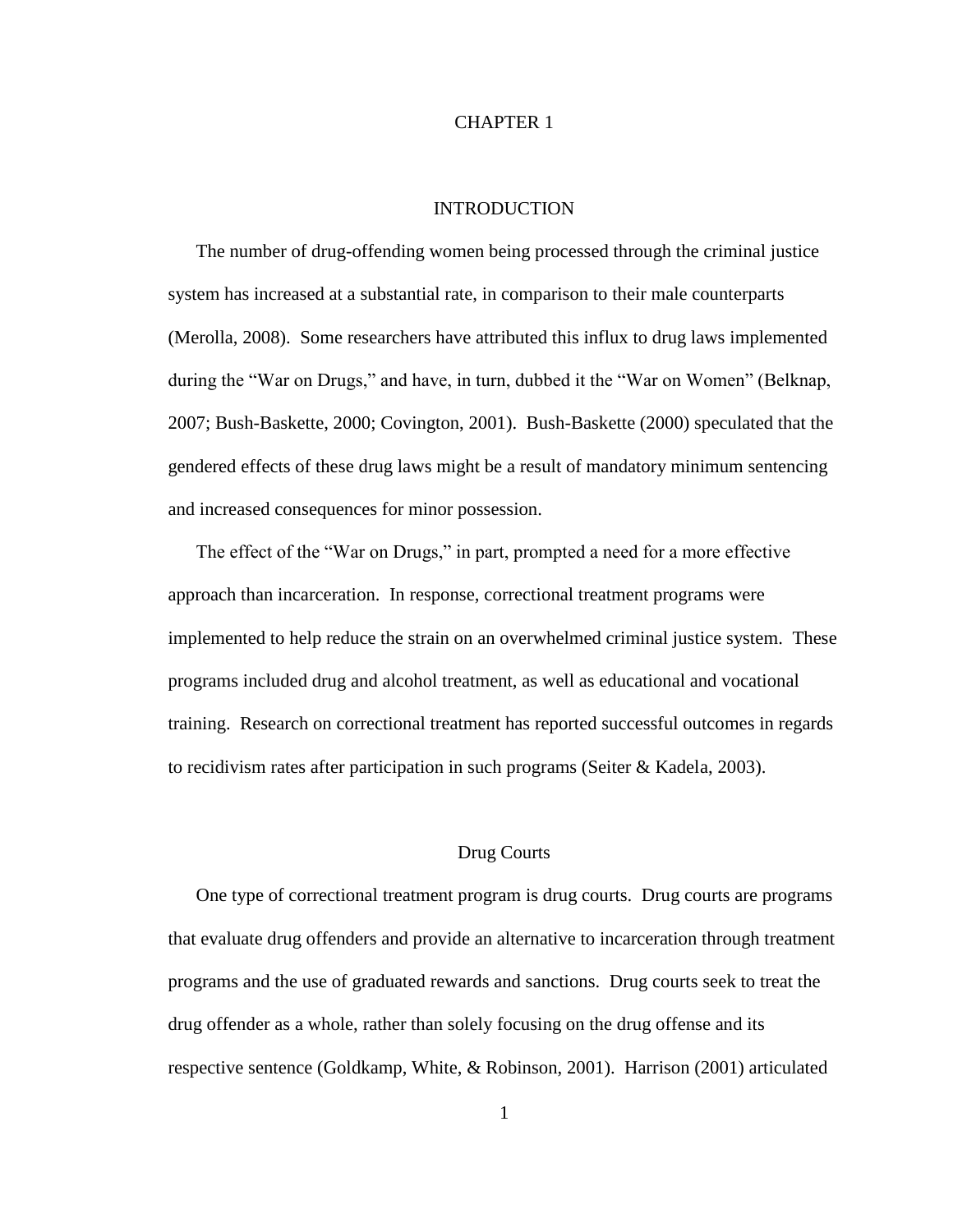that drug abuse is a problem of the whole person. Even though drug abuse may result in legal consequences, several factors within the individual contribute to its continued use (i.e. chemical and psychological dependence). Along with intensive drug treatment and supervision, drug courts offer services such as housing, vocational training, and job placement (Harrison, 2001; Kalich & Jones, 2006). Research indicates that such services are more conducive to a drug offender's rehabilitation compared to traditional supervision (Wenzel, Longshore, Turner, & Ridgely, 2001).

The effectiveness of the drug court approach has been assessed through outcome studies that have examined the recidivism rate of drug court participants compared to offenders who received traditional probation services (Galloway & Drapela, 2006; Gottfredson, Kearley, Najaka, & Rocha, 2005; Peters & Murrin, 2000). While some research has noted adverse effects (Miethe, Lu, & Reese, 2000), overall, studies have found drug courts to be effective at reducing recidivism (Belenko, 2001; Lowenkamp, Holsinger, & Latessa, 2005). The effectiveness of this model has been assessed in several studies (Coyler, 2007; Galloway & Drapela, 2006; Gottfredson et al., 2005), but there remains a need to examine its effectiveness with regards to specific types of participants (Goldkamp et al., 2001).

Recognizing differences across offenders is important to provide the most effective treatment approach. The means by which an individual and a treatment program are matched is referred to as responsivity. Andrews et al. (1990) identified two types of responsivity: general and specific. In general responsivity, treatment focuses on the commonalities among offenders using a cognitive-behavioral approach, which includes enforcing anticriminal behavior and developing problem solving skills. Specific

2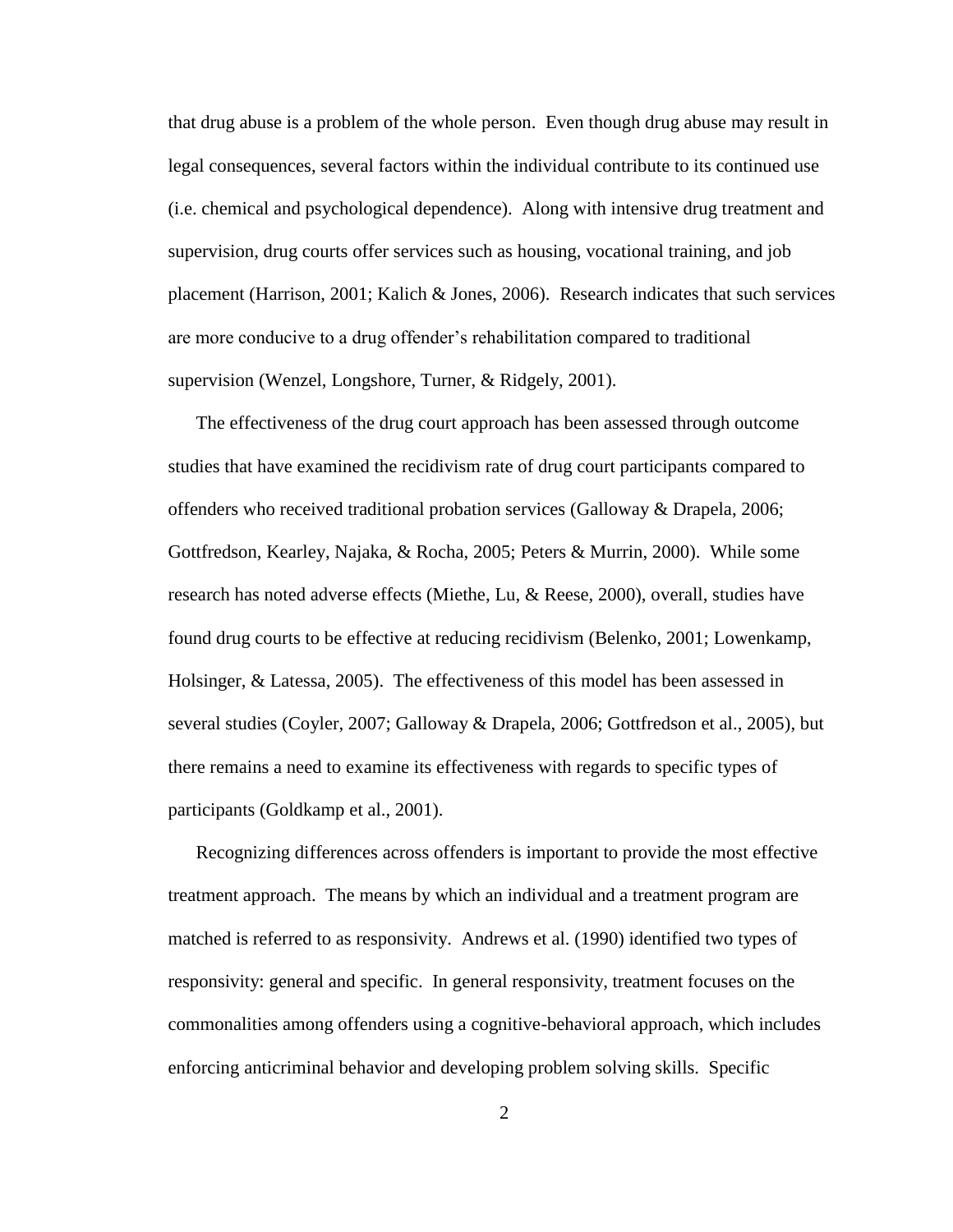responsitivity, on the other hand, recognizes an offender's specific, personal characteristics in order to create the best treatment approach for the offender. Research has assessed the role of the responsivity principle with various types of offenders (Hubbard, 2007; Hubbard & Pealer, 2009; Moster, Wnuk, & Jeglic, 2008; Vieira, Skilling, & Peterson-Badali, 2009). Hubbard's (2007) study on responsivity and gender differences found gender to be a significant factor in regards to recidivism. Hubbard noted that perhaps the female offenders were "more receptive to the cognitive-behavioral treatment" than their male counterparts (p. 6).

Prior to the late 1980s, the majority of research studies had focused on male criminality and treatment programs were designed for the male offender (Chesney-Lind, 1989). Criminologists identified differences among male and female offenders and found a need to address these differences. Similarly, research on drug abuse has noted differences in the drug abusing patterns of men and women, both in their initial and continued use (Pelissier  $\&$  Jones, 2005). Such findings indicate that treatment needs may vary across gender.

Most drug treatment programs tend to follow a single outline, rather than taking into consideration the separate needs of men and women (Kalich & Evans, 2006; Pelissier & Jones, 2005). However, Covington (2001) noted that gender differences in offender characteristics, such as the role of parenthood and the nature of the crimes committed, affect treatment needs. According to Pelissier and Jones (2005), "[w]omen's programs are seen as more effective if the focus is on empowerment, support, skill building, and strength identifying rather than confrontation, as is the case with many programs for men" (p. 345).

3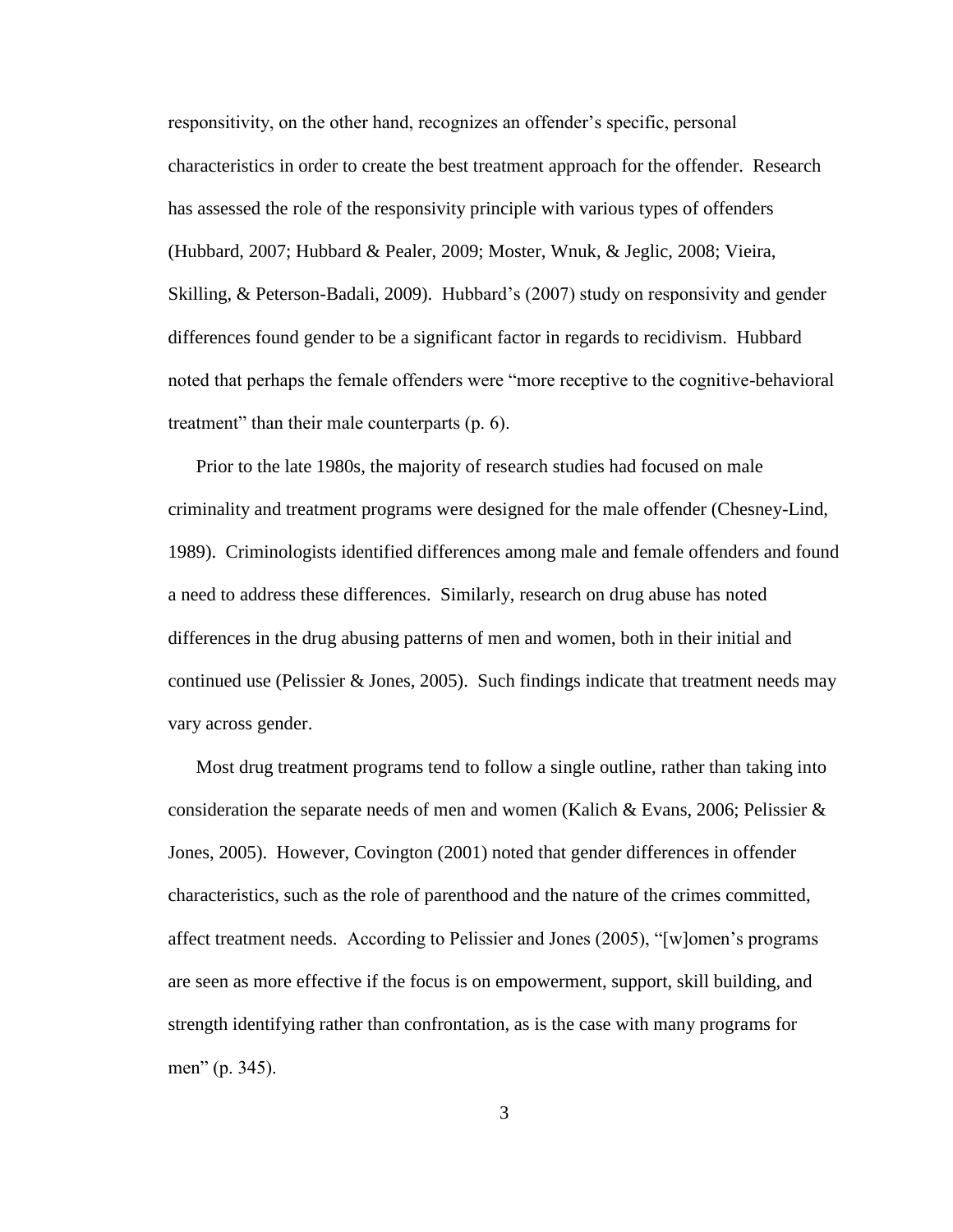While studies have evaluated program needs and drug court effectiveness for women, there is still a relative lack of research on drug court effectiveness and gender. Research has found that drug courts are effective when comparing female drug court participants to female probationers (Shaffer, Hartman, & Listwan, 2009). However, with studies indicating the different needs of female offenders compared to their male counterparts, there is still a gap in the literature in regards to the effectiveness of a drug court across gender. The current study will assess whether the effectiveness of a drug court is equivalent across gender.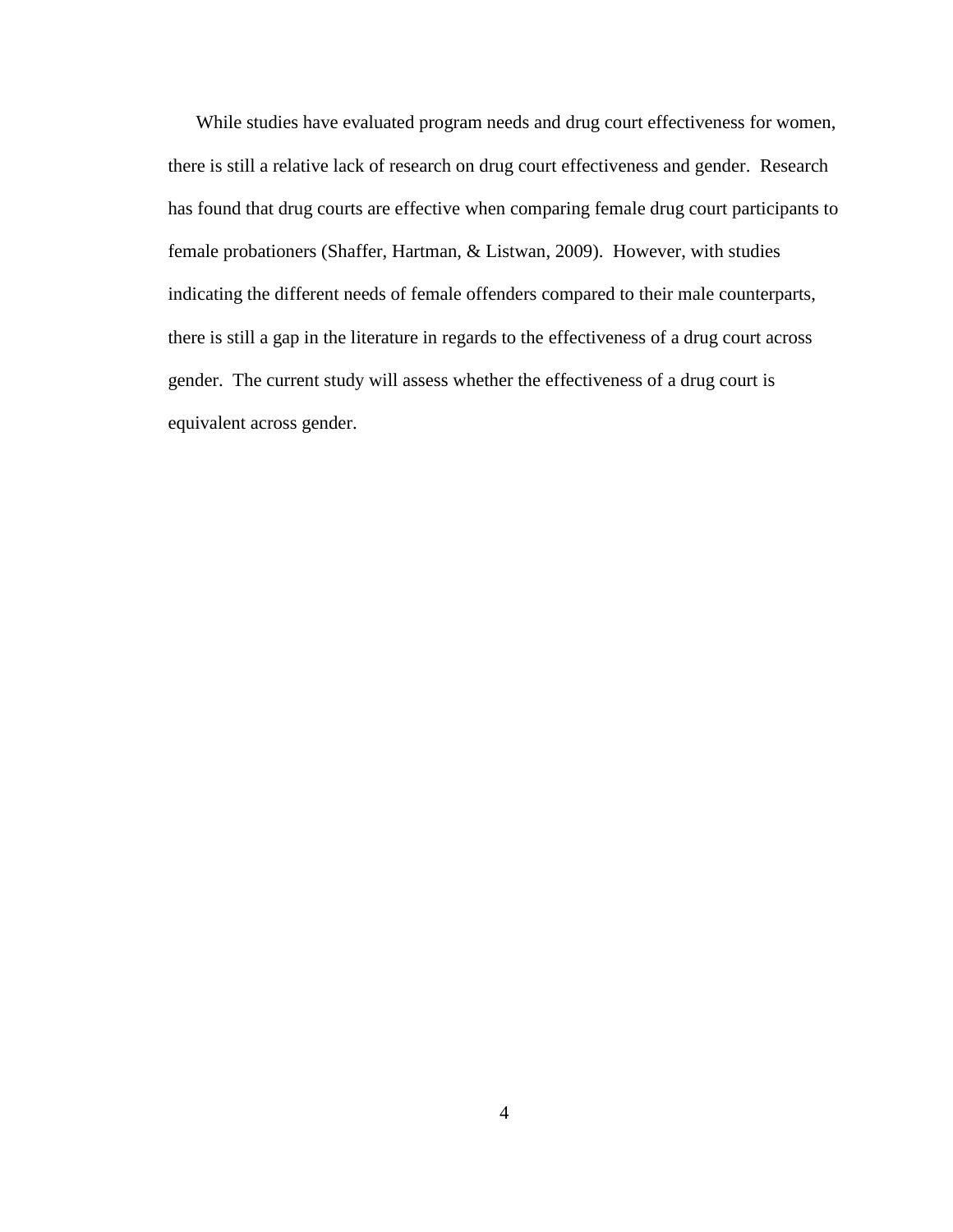## CHAPTER 2

# LITERATURE REVIEW

The implementation of correctional treatment programs has prompted research studies that have assessed their effectiveness. The overall response has been positive, with correctional treatment programs found to be an effective approach to reducing recidivism rates. Even so, there is a need to continue to examine how to improve the effectiveness of these programs. Given the research on gender differences and criminality, it is important to consider the role of gender in understanding program effectiveness. The following takes an in depth look at previous research regarding gender differences, treatment programs, and drug courts.

#### Drug Courts

Drug courts are a type of community-based treatment programming. Drug courts consist of two components: supervision and treatment (Banks & Gottfredson, 2003; Kalich  $\&$  Evans, 2006). Supervision refers to intensive monitoring, such as frequent court appearances and drug testing, of participants throughout their time in drug court. Treatment consists of various programs available to drug court participants. Banks and Gottfredson (2003) noted that the treatment aspect of drug courts was more effective in comparison to supervision; however, they also indicated that both components were necessary for an offender's successful completion of a drug court program.

Drug court goals center around reducing recidivism. The drug court approach seeks to build relationships, while meeting offender needs through treatment, therapy,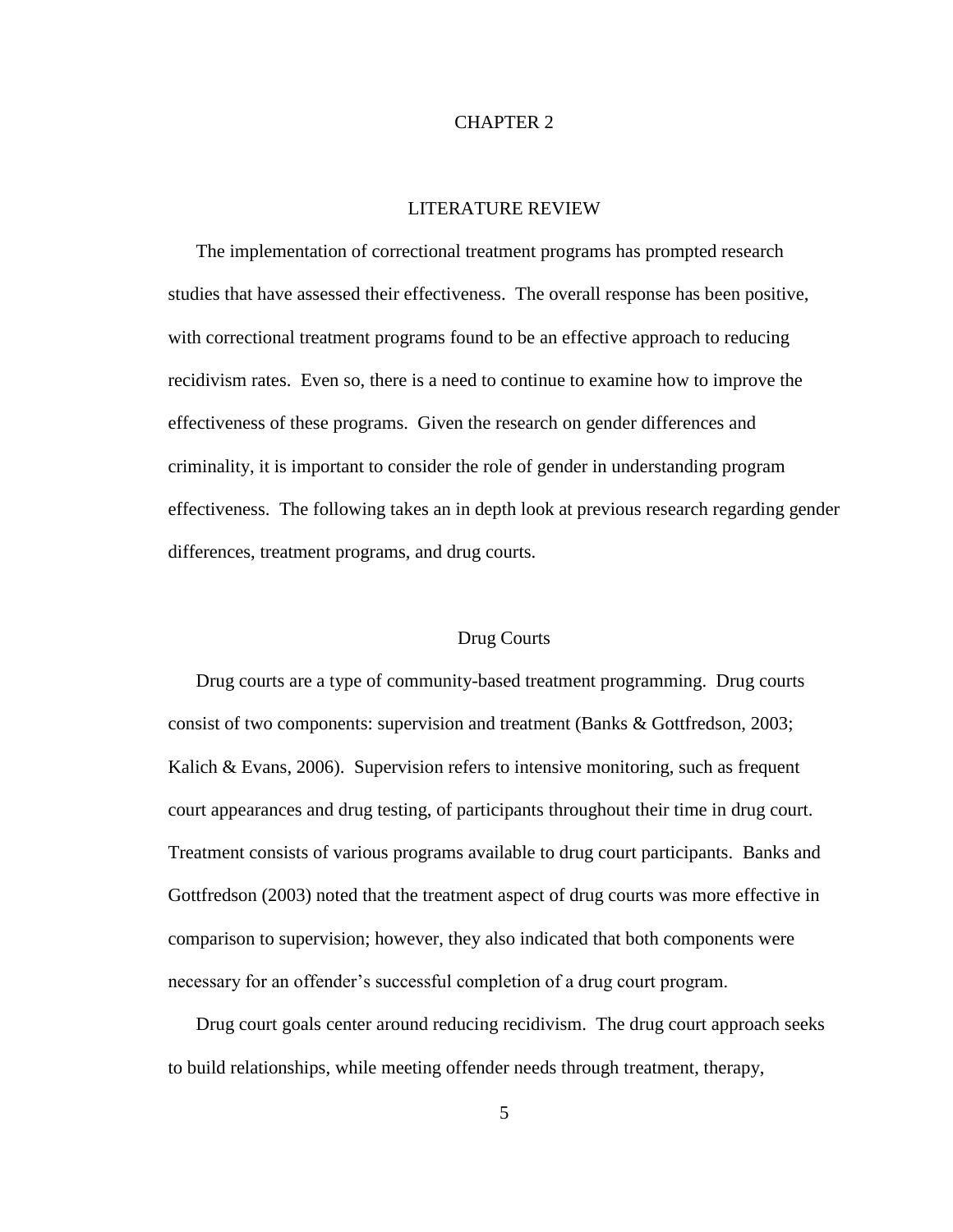vocational training, and other services (Banks & Gottfredson, 2003). In 1997, the National Association of Drug Court Professionals (NADCP) identified ten key components of the drug court model. These components included the application of treatment programs and consistent communication with the drug court judge or other appointed officials (Drug Courts Program Office, 2004). These points aid in providing a holistic approach to community corrections by focusing on the establishment of relationships not only between the offender and the drug court, but also between the drug court and community agencies.

One of the key points of contact between the offender and the drug court is the drug court judge (Hora, Schma, & Rosenthal, 1999; NIJ, 2006). Unlike traditional courts where an offender may interact with multiple judges, drug court participants maintain contact with one judge throughout their drug court experience (Hora et al., 1999). This allows for the establishment of a stable relationship that may be crucial to the drug offender's rehabilitation, as studies have noted the instability of a drug offenders' environment (Frisher & Beckett, 2006; Harrison, 2001; Pelissier & Jones, 2005). The drug court judge uses his/her discretion to withdraw an individual from a drug court program if they do not adhere to drug court regulations.

Along with contact with the court, drug courts utilize a system of rewards and sanctions as incentives for participants to continue through and complete their respective programs. Lindquist, Krebs, and Lattimore (2006) found that both drug court participants and staff find rewards and sanctions to be motivating factors; however, participants indicated that an individual's motivation and attitude also play a role in the effectiveness of rewards and sanctions. Drug court participants identified more rewards and sanctions

6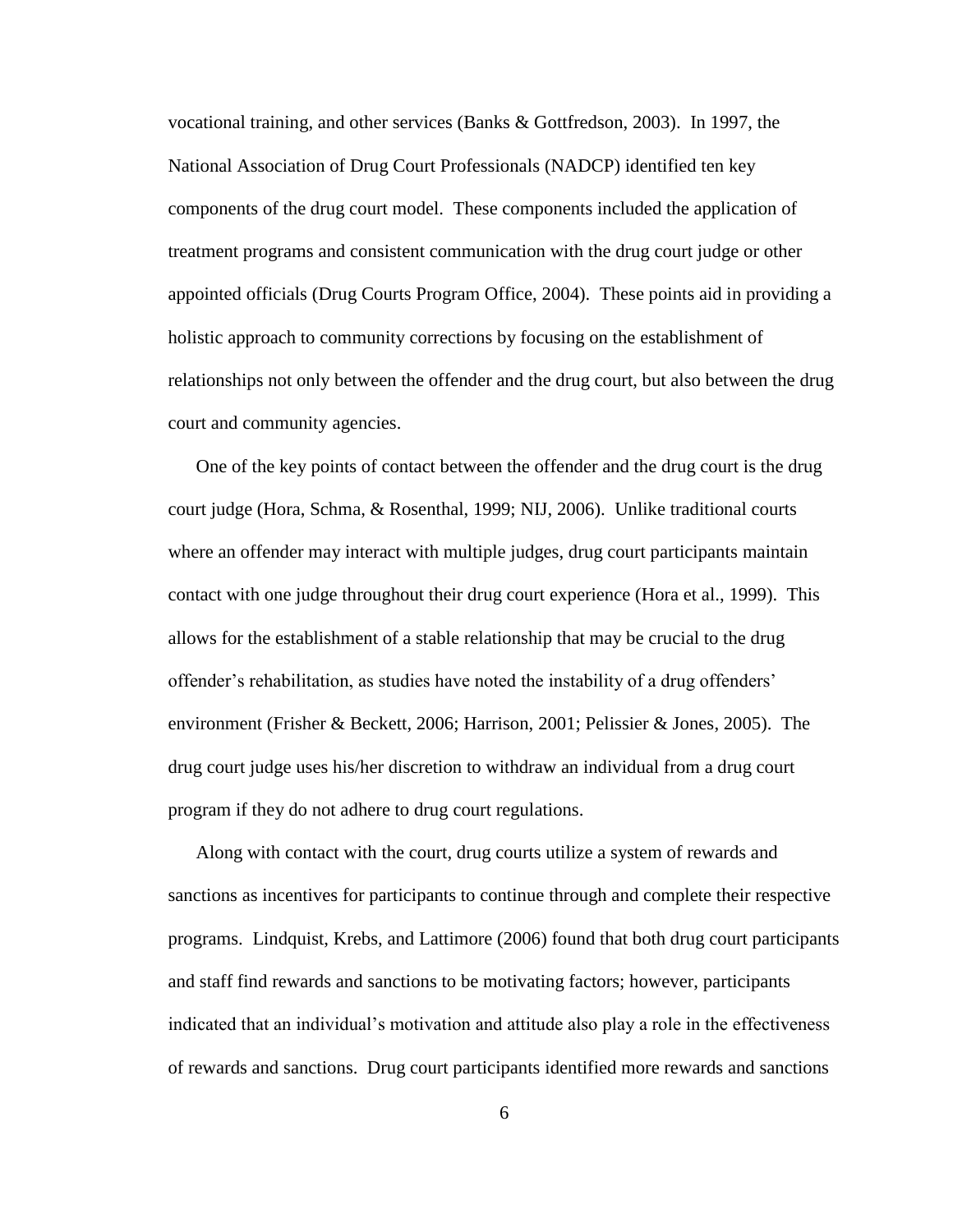than offenders going through traditional court systems. Rewards for drug court participants included praise from the judge and staff, "phasing up" or progressing through a treatment program, and early termination. As for sanctions, the most commonly cited drug court sanctions included jail time, increased treatment, and community service. The revocation of treatment options and the possibility of an offender facing incarceration demonstrate the "overlapping responsibility between traditional court and [drug courts]" (Hora et al., 1999, 470). However, in a study of two drug courts, Hepburn and Harvey (2007) found that, regardless of the threat of jail time, there was no difference in program completion for participants. Despite their rehabilitative approach, drug courts maintain relationships with their more punitive-focused counterpart.

Drug courts also form relationships with community agencies that may provide additional services, aside from drug treatment. These services include education, vocational training, and parenting classes. By establishing these relationships, the success of an offender becomes a collaborative effort between the community, offender, and criminal justice system (Hora et al., 1999).

Research on drug court participants found that they are less likely to recidivate after successful completion of their respective treatment program when compared to probationers (Banks & Gottfredson, 2003; Belenko, 2001; Bouffard & Richardson, 2007; Galloway & Drapela, 2006; Kalich & Evans, 2006). The longer participants were exposed to a drug court program, the lower the rate of recidivism (Frisher & Beckett, 2006; Kalich & Jones, 2006; Peters & Murrin, 2000; Wolfe, Guydish, & Tremondt, 2002). In their study on a Louisiana drug court program, Kalich and Evans (2006) found that a drug court participant's extent of involvement in the program decreased the

7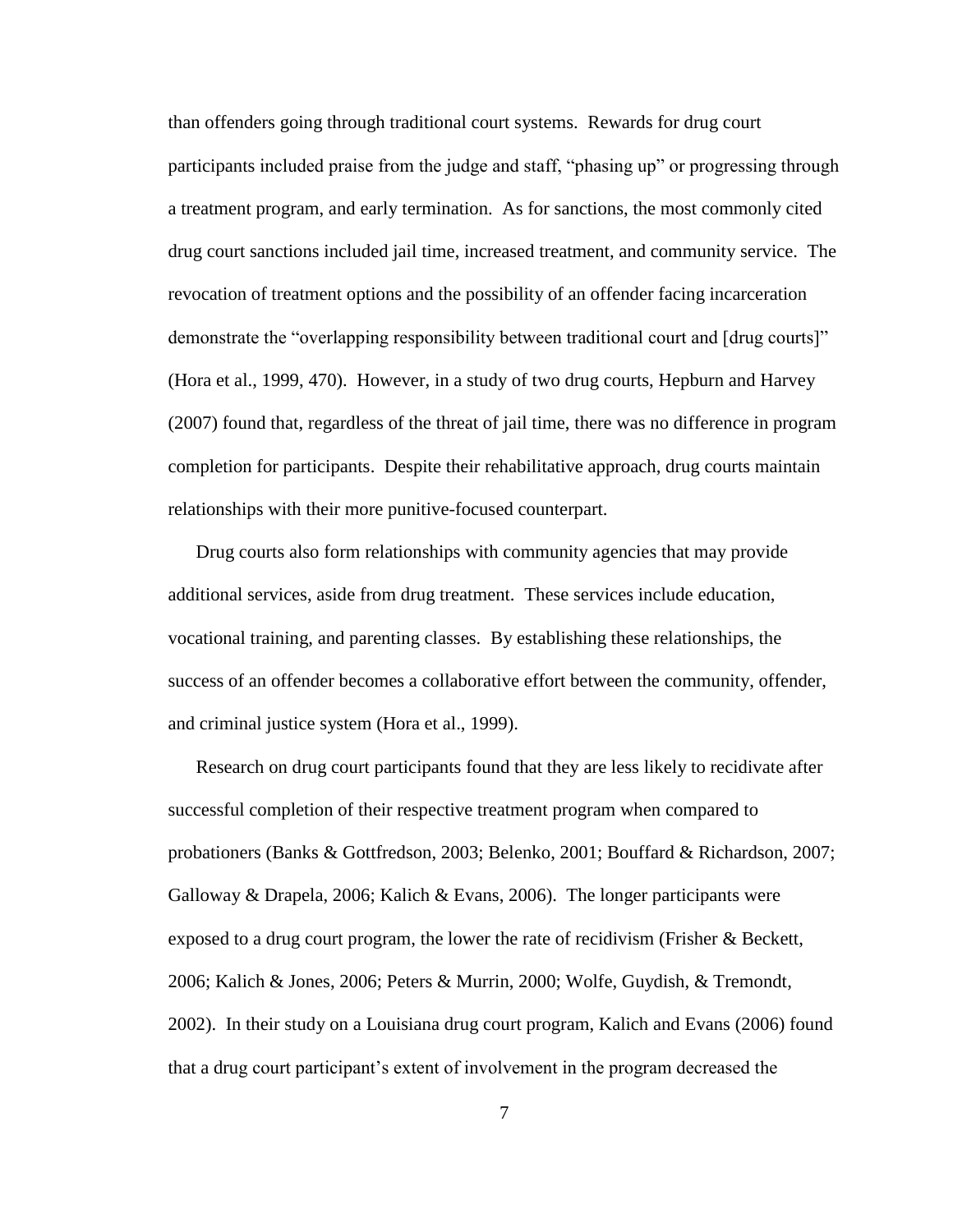likelihood of rearrest. While the majority of research has simply focused on whether drug courts reduce recidivism, there is a growing need to examine when and how drug courts work best (Goldkamp et al., 2001).

Examining the impact of drug courts on different types of offenders is one way to explore how and when drug courts work. Some studies have assessed the role of the risk of recidivism to further understand drug court effectiveness. Using Level of Service Inventory-Revised (LSI-R) scores to identify low- and high-risk offenders, Lowenkamp and Latessa (2005) found that low risk offenders in correctional treatment programs were more likely to recidivate compared to high-risk offenders. In a meta-analysis on drug court effectiveness, Lowenkamp et al. (2005) noted that there was a 10% reduction in the recidivism rates for high-risk offenders and only a 5% reduction for low-risk offenders.

Apart from risk levels, studies have explored demographic differences, such as age, race, and gender, to identify possible differences in drug court outcomes. Drug court participants who are older were found to be less likely to be rearrested (Spohn, Piper, Martin, & Frenzel, 2001; Wolfe et al., 2002). White participants were significantly more likely to graduate from drug court programs (Dannerbeck, Harris, Sundaet, & Lloyd, 2006; Hartley & Phillips, 2001; Taxman & Bouffard, 2005). Studies have also assessed the impact of education and marital status in regards to recidivism and program completion, respectively (Hartley & Phillips, 2001; Mateyoke-Scrivner, Webster, Stanton, & Leukefeld, 2004). Offenders who had completed high school were less likely to recidivate than those who had not; married offenders were more likely to complete a drug court program in comparison to unmarried offenders. Hartley and Phillips (2001) noted a strong positive correlation between employment and education, in regards to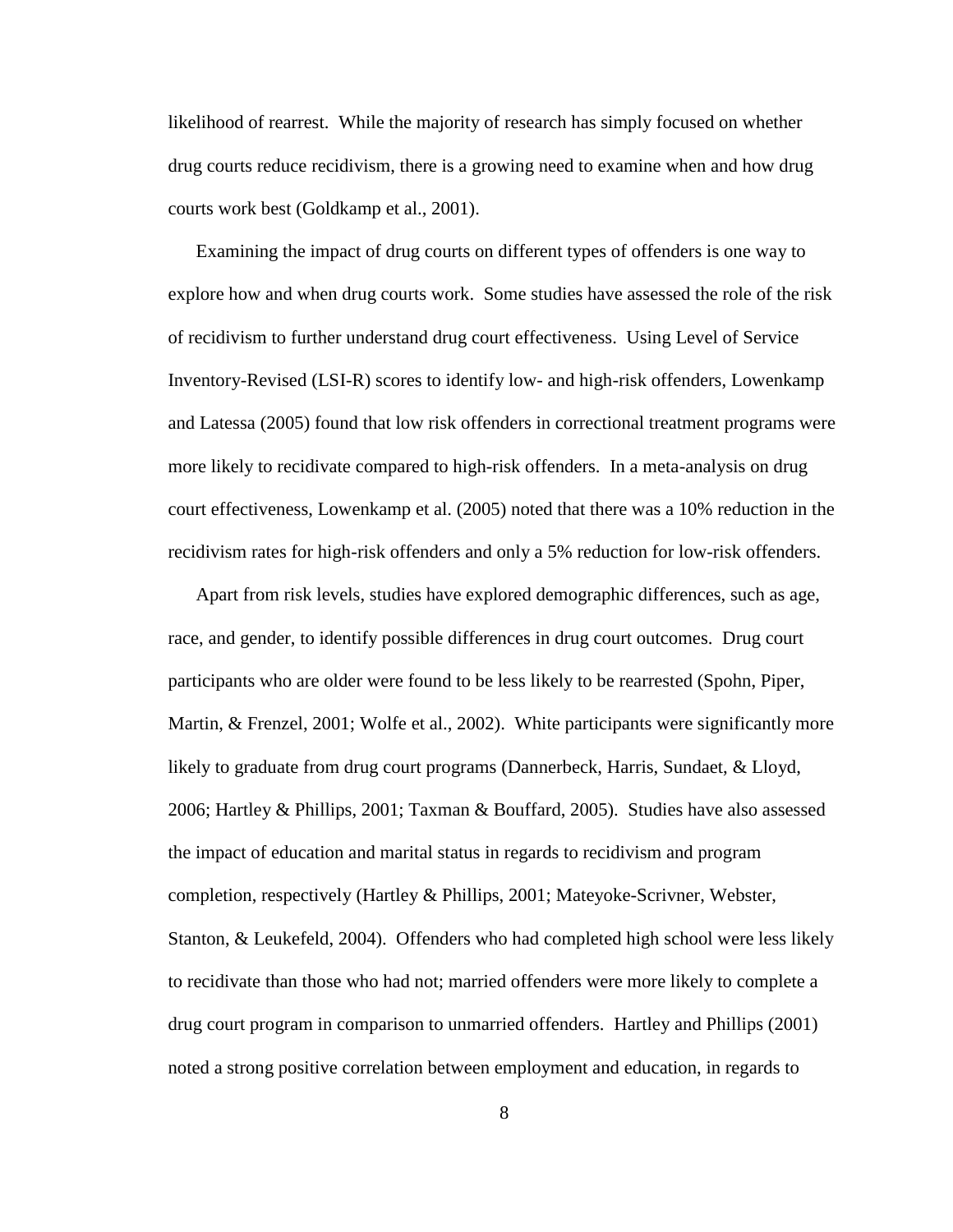offenders who graduate from a drug court program. Research examining drug courts and gender has found that drug courts are an effective form of treatment for women (Hartman, Shaffer, & Listwan, 2007; Shaffer et al., 2009).

#### Gender Differences

Gender differences in criminality came to the forefront of research with Chesney-Lind's *The Forgotten Offender* (1998). She discussed the need to identify differences in male and female criminality, and, in turn, create programs that take into account these differences. For example, Chesney-Lind noted the significant increase of the female incarceration rate after the implementation of new drug laws. Understanding the differences in female and male drug use were deemed important in addressing the criminal justice system's approach to female offenders.

Studies have identified differences in the drug abusing patterns of men and women in regards to initiation and maintenance (Holtsfreter & Morash, 2003; Pelissier & Jones, 2005). Initiation refers to the offender's introduction to drugs and their initial drug use. Men are more likely to be introduced to drugs by their friends, while women are introduced to drugs by their significant other or a family member (Belknap, 2007; Holtsfreter & Morash, 2003; Pelissier & Jones, 2005). In their sample of women in long term treatment, Gregoire and Snively (2001) found that 79% of the women had reported a family history of drug abuse.

Societal pressures may also have an influence on initiation of drug use.Belknap (2007) hypothesized that, for men, drug use is associated with being masculine and "doing masculinity." Drug use for females, on the other hand, is a means of rebelling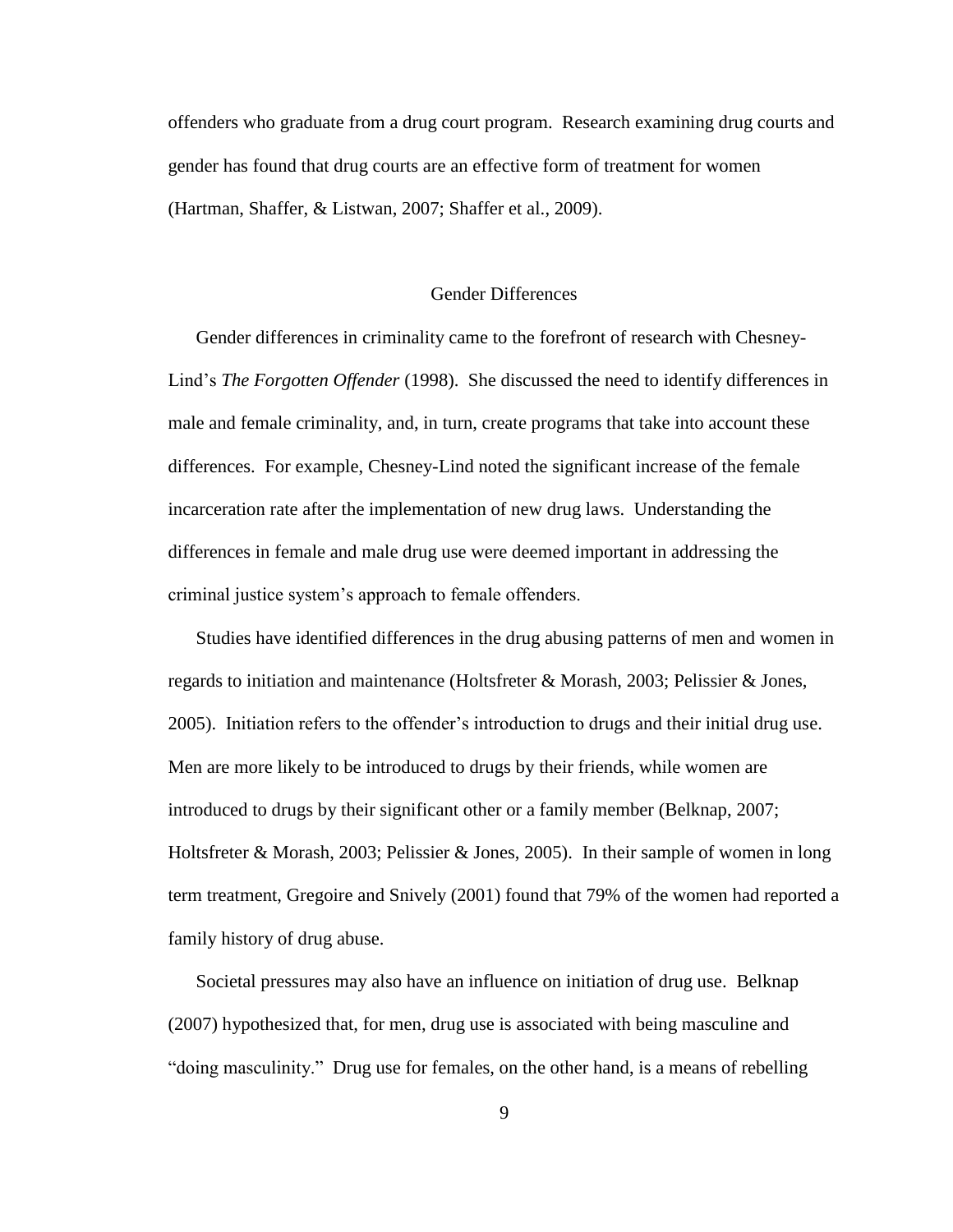against "their gender roles to society" (p. 118). Robbins (1989) attributed that differences in gendered societal perceptions of drug abuse may be due to the fact that women are more likely to use at home, where their children may be present, rather than in public. While most drug use does occur at home or at a friend's house, men are more likely to use drugs at work (Sussman, Ames, Dent, & Stacy, 2000).

In regards to continued drug use, men tend to have experimented with more drugs than women prior to weekly onset of drug abuse (Joshi, Grella, & Hser, 2001). Men may continue to use for recreational purposes and due to pressure from antisocial associates (Belknap, 2007; Holtfreter & Morash, 2003; Pelissier & Jones, 2005). Men tend to have more extensive criminal histories than their female counterparts (Pelissier  $\&$  Jones, 2005; Staton-Tindall et al., 2007). Unlike men, women may continue to use drugs as a form of self-medication, rather than for recreational purposes (Bush-Baskette, 2000; Holtfreter & Morash, 2003). This has often been attributed as a coping mechanism for female drug users because of past histories of violence and abuse (Bush-Baskette, 2000; Chesney-Lind, 1998; Pelissier & Jones, 2005; Staton-Tindall et al., 2007). While some men have also experienced some form of abuse in their childhood, abuse has been found to continue into adulthood for many women (Chesney-Lind, 1998).

Research conducted on specific drug use has suggested that men tend to have more problems with alcohol and marijuana, while women may have more problems with methamphetamine and cocaine (Pelissier & Jones, 2005; Staton-Tindall et al., 2007). Women were more likely to be poly-drug users and use drugs intravenously (Kerr, 1998; Lewis, 2006; Staton-Tindall, Havens, Oser, Prendergast, & Leukefeld, 2009). Even so,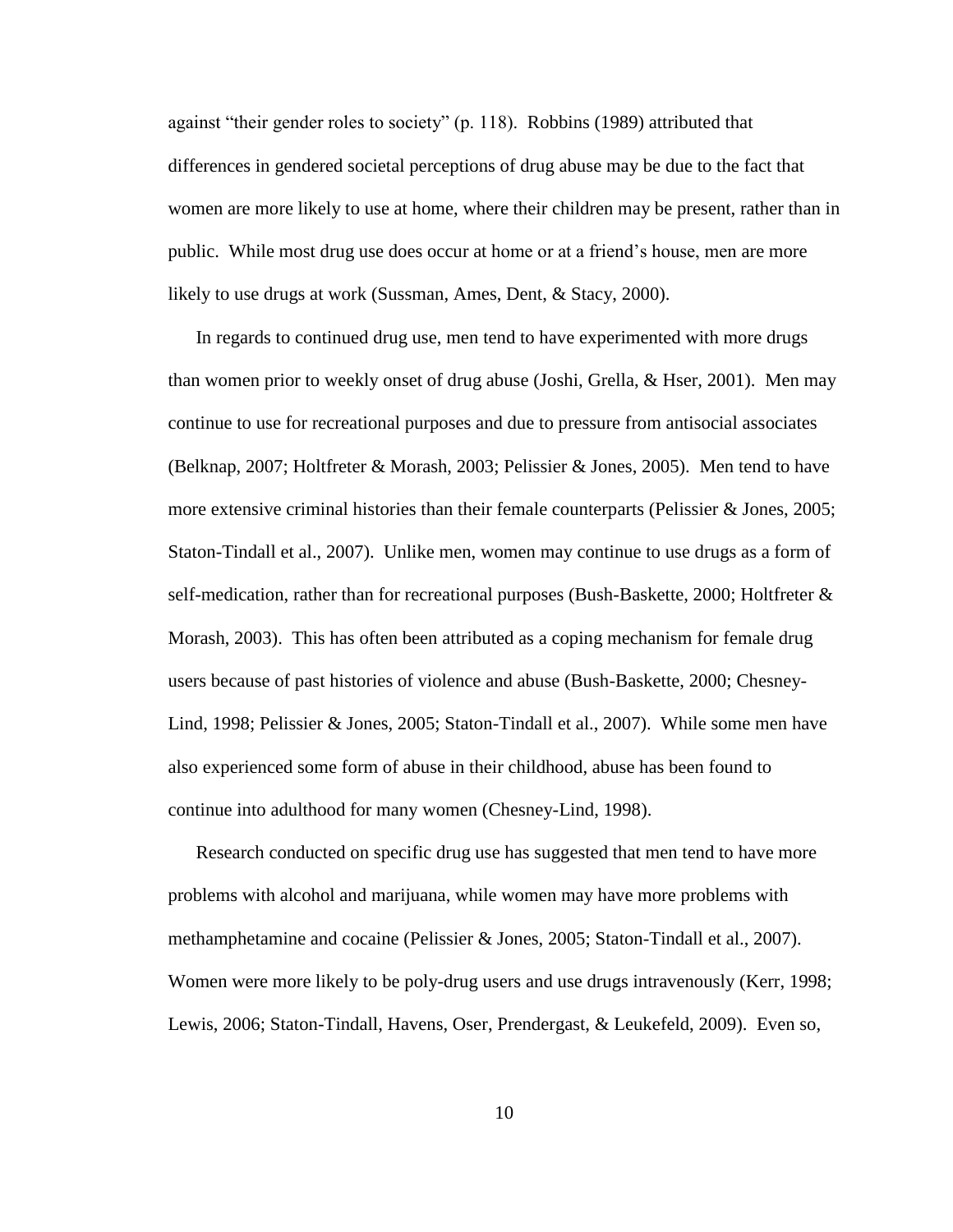Pelissier and Jones (2005) found that there were no gender differences in drug use severity.

In regards to psychological matters, female drug users are more likely than male drug users to report such problems (i.e. depression and anxiety), and drug use becomes a solution to these issues (Bush-Baskette, 2000; Gray & Saum, 2005; Hartman et al., 2007; Kerr, 1998; Lewis, 2006; Staton-Tindall et al., 2007). Gray and Saum (2005) noted that an offender's psychosocial state had an impact on drug court completion. Studies, however, have found that many male drug users have been diagnosed with antisocial personality disorder (Grella & Joshi, 1999; Staton-Tindall et al., 2007). Some research has stated that these psychosocial problems may be universal among drug users, rather than gender-specific (Pelissier  $& Jones, 2005$ ). Even so, Covington (2001) noted that men and women deal with anxiety differently, in a physical versus emotional manner, respectively. Additionally, while drug abuse may have an impact on the psychological functioning of women, men may experience more of an impact in regards to social functioning (Robbins, 1989).

Further research has found that additional factors may affect a woman's drug abuse and treatment progression. Women tend to be the primary caretakers of their children (Bush-Baskette, 2000; Chesney-Lind, 1998; Pelissier & Jones, 2005). Women may have more issues with employment in comparison to their male counterparts, despite having higher levels of education (Pelissier & Jones, 2005). Biological factors, such as differences in metabolic rates, may also have an impact on drug abuse, as women may be more receptive to the rewards of drug use (Frezza, Di Padova, & Pozzato, 1990).

11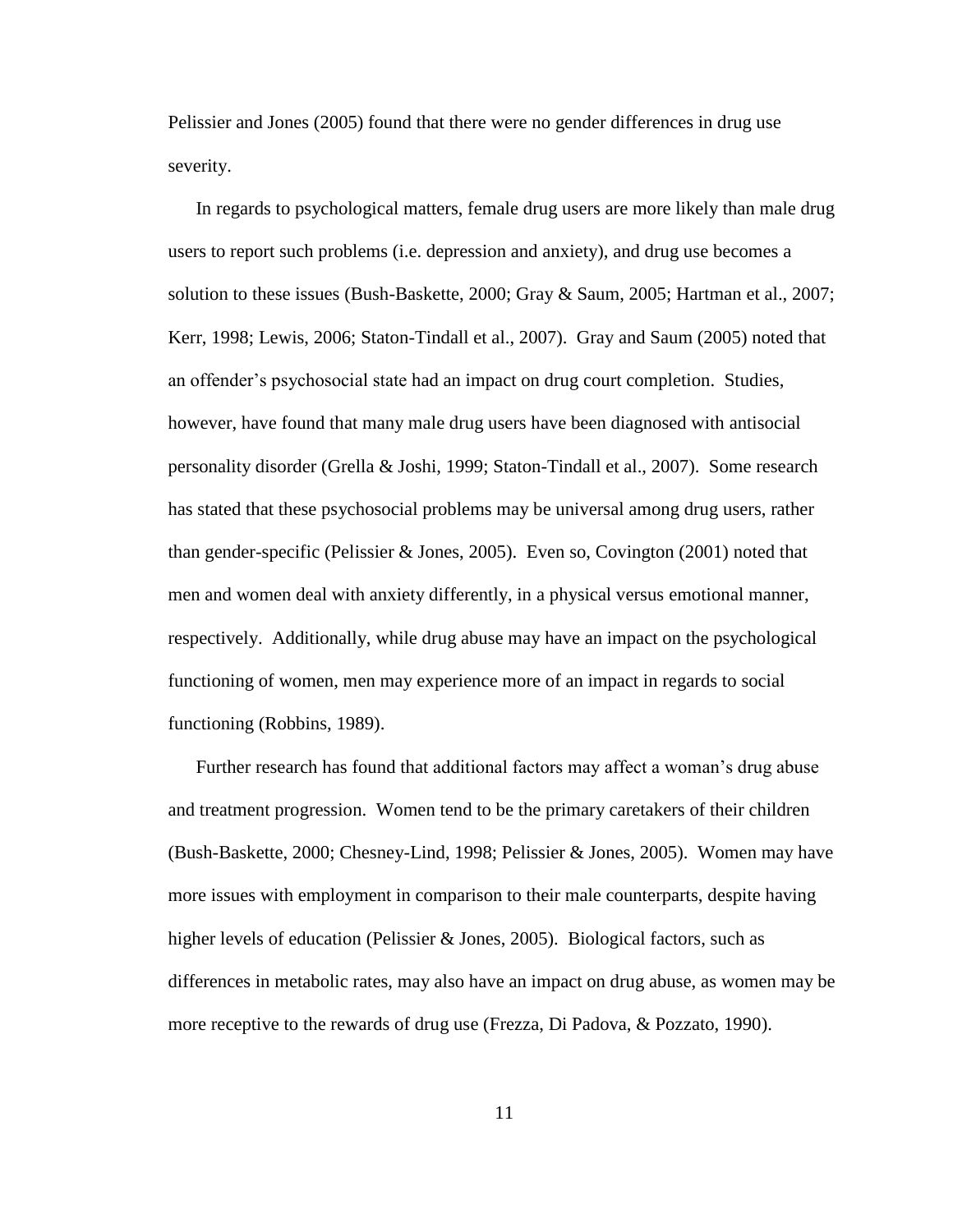Drug abuse among women may progress more quickly than that of their male counterparts from the time of initiation (Gregoire & Snively, 2001; Lewis, 2006). Staton-Tindall et al. (2009) found that a significant correlate of drug abuse among women was that they were not living in their own home (i.e. living with a partner). These factors, in addition to psychological problems and past histories of violence, play a major role in female drug abuse. The differences in initiation and maintenance of drug abuse among men and women suggest that there may be different treatment needs and a failure to recognize these differences may undermine the effectiveness of a treatment program.

#### Desistance and Treatment Programs

Gender differences in initiation and maintenance may also affect desistance of drug abuse. Uggen and Kruttschnitt (1998) identified two types of desistance: behavioral and official. Behavioral refers to "the transition from criminal to noncriminal conduct" (p. 339), while official desistance refers to the deterrence of criminal activities through legal measures (i.e. incarceration). For women, education, the presence of children, and a noncriminal best friend were all predictors of desistance; however, education affected male desistance negatively. Frisher and Beckett (2006) discussed that desistance from drug abuse is accomplished through a combination of medical and psychological interventions, lifestyle change, treatment via the criminal justice system, and some coercion.

In looking at "treatment careers," Grella and Joshi (1999) identified several differences between men and women. First, women who entered treatment were younger than their male counterparts upon entering treatment. Second, women were more likely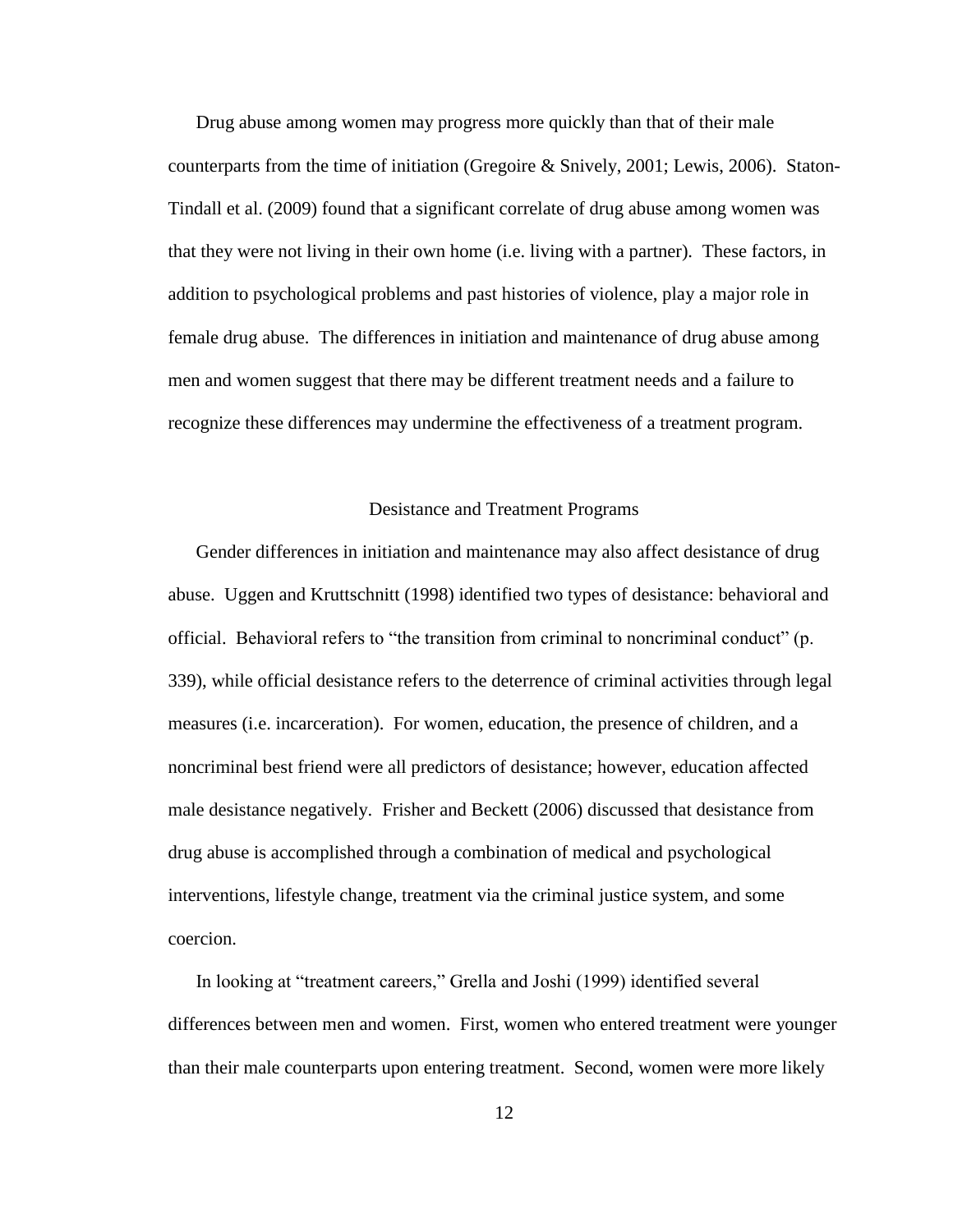to be referred to their current treatment program from a social services agency, while men were more likely to be referred by the criminal justice system. The authors also found that women had a "shorter interval of time between [their] first regular drug use and first treatment entry" than their male counterparts (p. 398). Lewis (2006) noted that "women are more likely to seek treatment when having problems with addiction, but are less likely to receive addiction-specific services" (p. 778). If not addressed, these differences may affect an offender's success in a drug treatment program.

## Competing Perspectives

Differences between men and women's drug abusing patterns may indicate a need to provide treatment programs that are conducive to the offender's success. Hubbard and Matthews (2008) identified two competing perspectives in regards to treatment approaches for female offenders: "gender-responsive" and "what works." The following takes a closer examination of these approaches.

#### *Gender-Responsive Approach*

The "gender-responsive" approach is based on the feminist perspective, which emphasizes the role of society and its impact on women. This approach emerged from research that identified differences among male and female offenders, especially with regards to how female offenders were handled by the criminal justice system. Rather than identifying women as high "risk" offenders, this approach defines them as high "need" as it is believed that they are more of a danger to themselves than to others. For the "gender-responsive" approach, program goals are set in empowering women and building relationships in order to help offenders reintegrate smoothly back into society.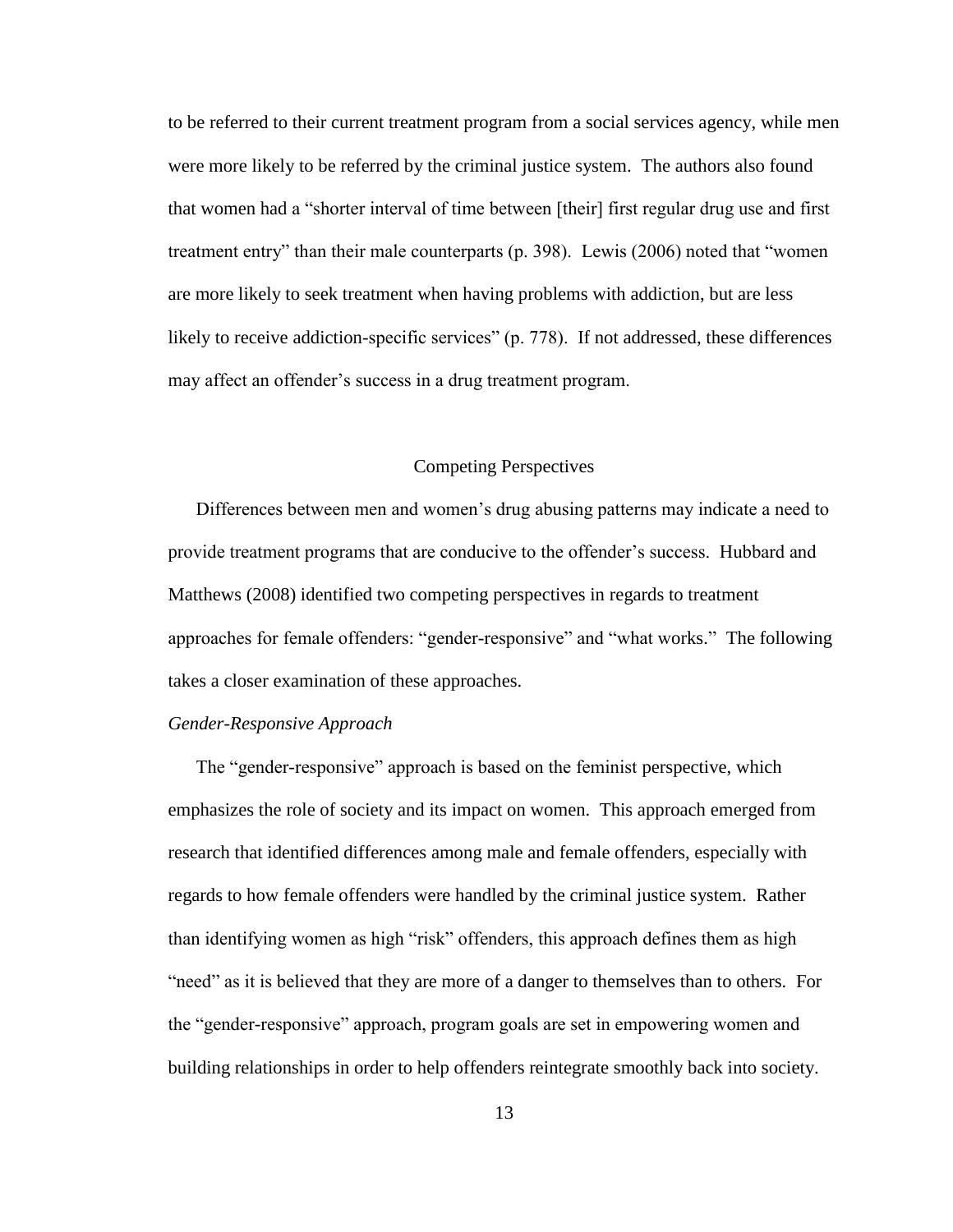#### *What Works Approach*

The "what works" approach, on the other hand, addresses the issues within an individual that research has found to be a correlate of recidivism. This approach identifies criminogenic needs and aims to first address the critical ones associated with recidivism. Criminogenic needs are considered dynamic risk factors and include factors that are empirically related to recidivism, but able to be changed. Examples include substance abuse, antisocial attitudes, antisocial peers, education, and employment. While the "what works" approach recognizes the importance of relationships, it largely views these as non-criminogenic. From this perspective, building relationships will not change female offenders' risk of recidivism unless criminogenic needs are also targeted (Hubbard & Matthews, 2008).

Despite their differences, Hubbard and Matthews (2008) noted the beneficial aspects of both approaches. They explained that an approach that incorporated "both the relational model advocated by the gender-responsive group and the cognitive–behavioral model supported by the what works group" would address essential elements in regards to female criminality (p. 247). In order to address the factors that are related to drug use desistance, drug court programs utilize both perspectives.

#### *Drug Courts and the Perspectives*

 Drug courts incorporate the "gender-responsive" perspective by emphasizing the importance of building relationships. This is hypothesized to be a key factor in regards to the effectiveness of treatment programs for female drug abusers (Covington, 2001; Gregoire & Snively, 2001). For example, the drug court judge plays an important role in the program as the main point of contact between the offender and the court and,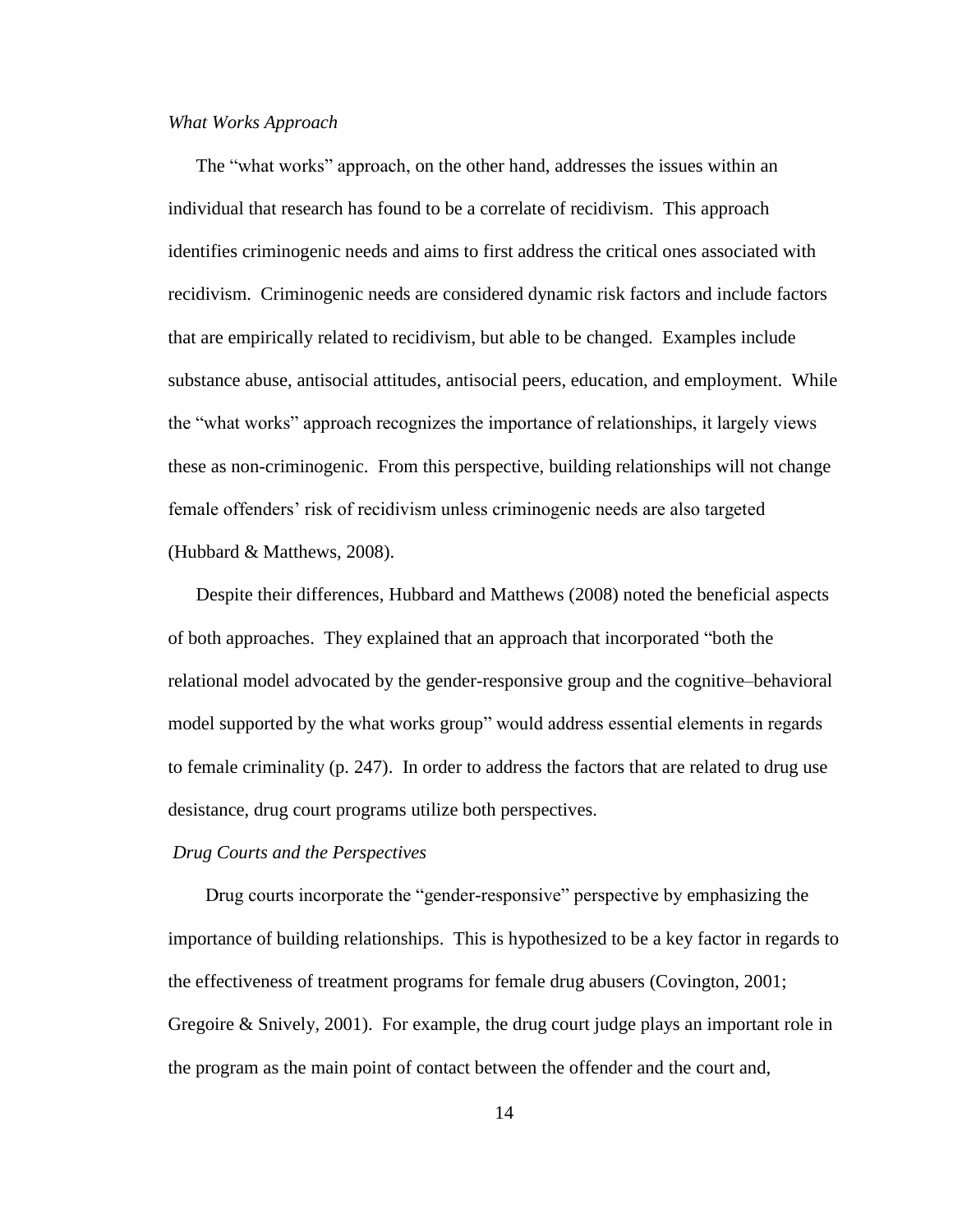essentially, as the leader of the treatment process. Additionally, drug courts benefit women with children by providing treatment within the community, thereby minimizing the emotional and psychological strain of incarceration on both parties (Bush-Baskette, 2000).

In regards to the "what works" perspective, drug court goals are set in reducing recidivism. While acknowledging basic needs (i.e. shelter, food), drug courts also look at criminogenic needs, such as risk levels, to provide the necessary treatment for an offender. Drug courts hold the offender accountable for their actions; in the "genderresponsive" approach, society is the main aspect behind female criminality. Despite the presence of both perspectives in drug court programs, research has not assessed whether drug courts are equally effective across sex.

#### Current Study

In sum, there has been a lack of research in regards to drug court effectiveness across gender. Although studies have evaluated drug court effectiveness in general (Coyler, 2007; Galloway & Drapela, 2006; Gottfredson et al., 2005) and for women, (Hartman et al., 2007; Shaffer et al., 2009), research has failed to examine whether drug courts have the same effect for male and female participants. With research indicating differences in drug abuse patterns and treatment needs, a study on the effectiveness of a drug court program would be able to identify if the drug court approach is equally effective for both men and women.

The current study examines whether the impact of drug court services varies across gender. Two separate hypotheses will be tested. First, it is hypothesized that drug court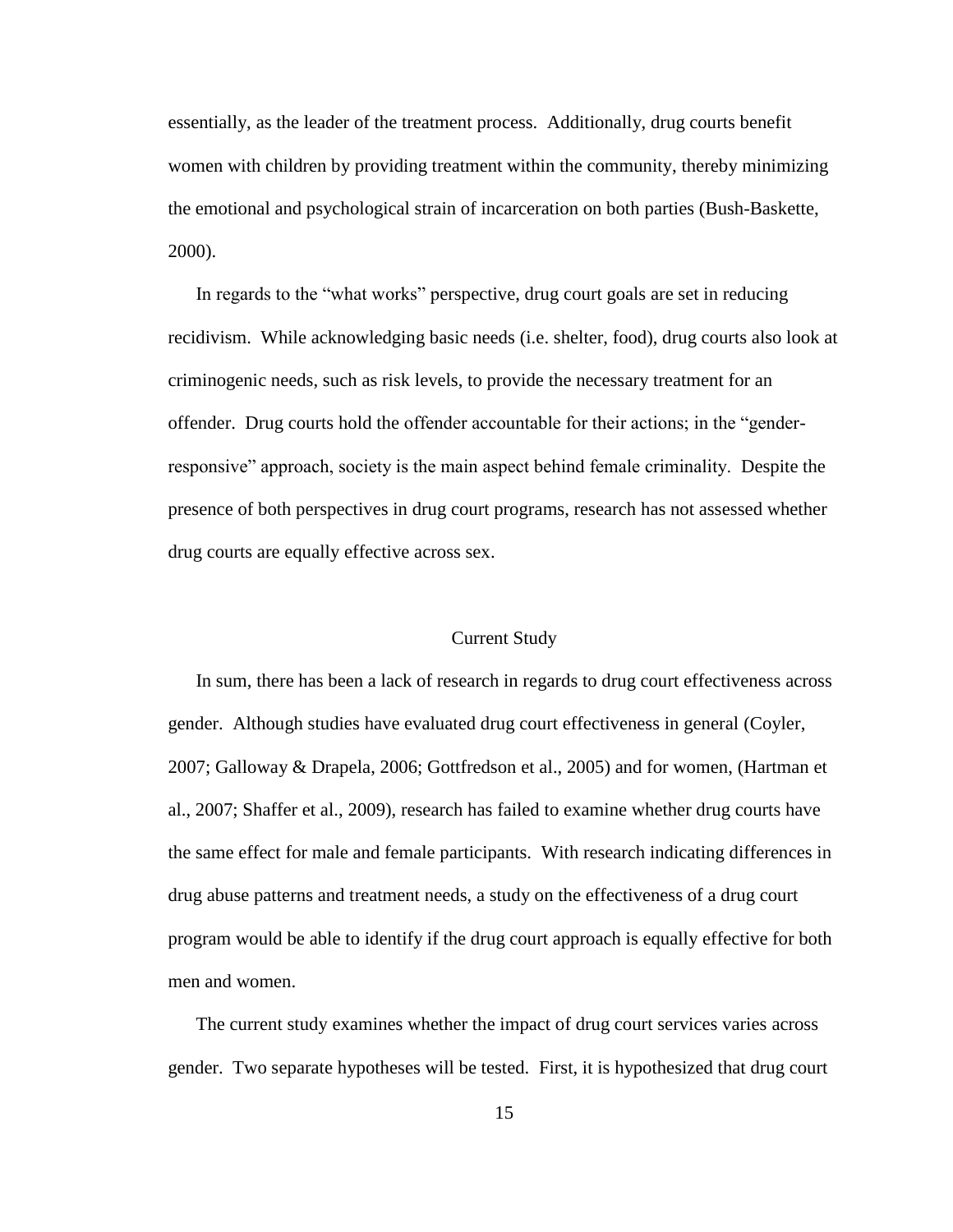participants will have lower rates of recidivism compared to probationers. Second, it is hypothesized that the effect of drug court participation will vary across gender. The methods to test these hypotheses are discussed in the next chapter.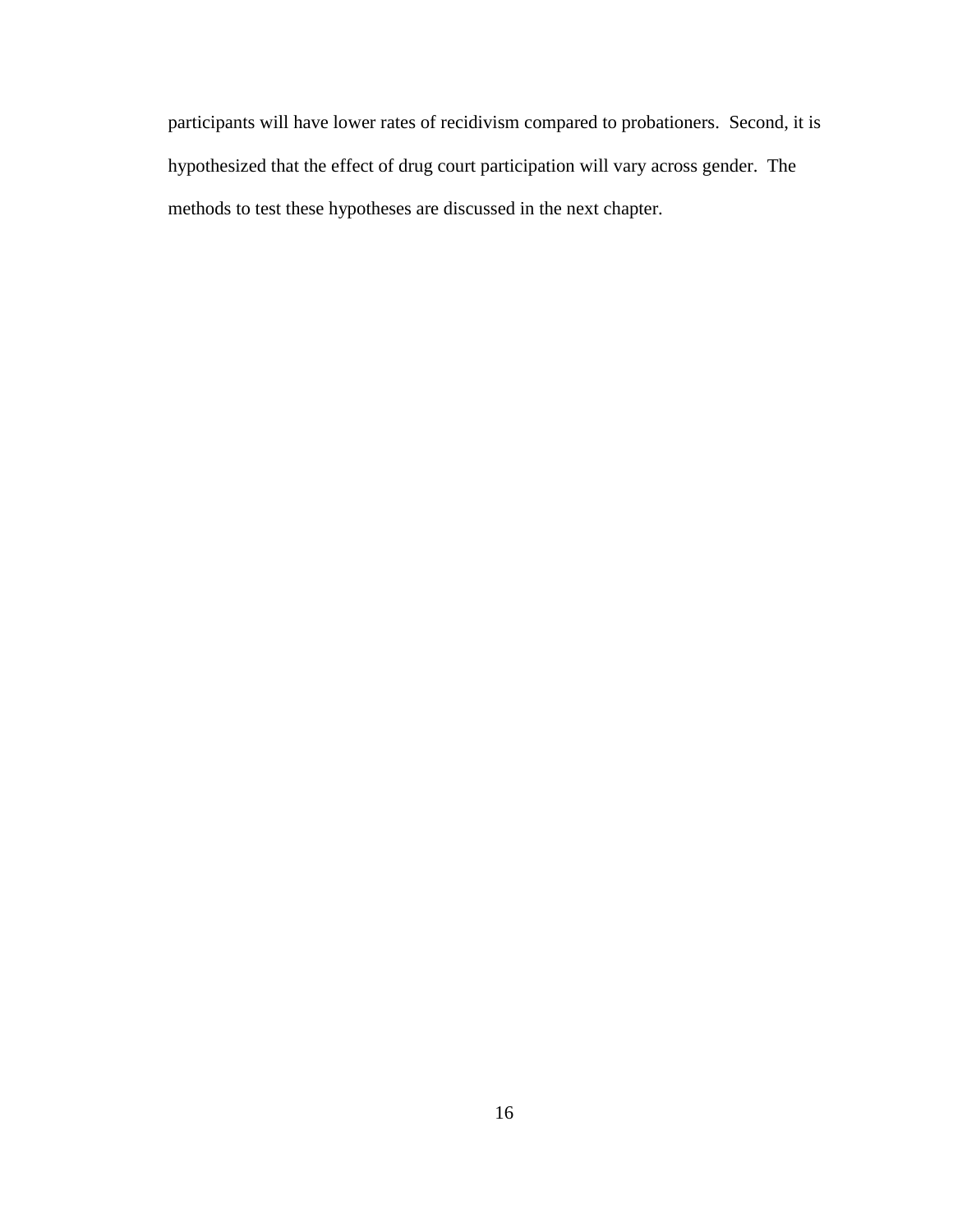## CHAPTER 3

#### METHODOLOGY

The current study utilized a quasi-experimental design through the use of secondary data. Data were collected for a statewide evaluation of drug courts in Idaho in 2006. For the purposes of this study, data from the Ada County Drug Court were analyzed. The program setting, sample, measures, and analytic procedures are discussed below.

## Setting

The Ada County Drug Court, which includes the city of Boise, was implemented in 1999 and is "a court-supervised, comprehensive outpatient treatment program" (Listwan & Latessa, 2003, p. 4). Participants accepted into the program have a non-violent felony drug offense, with no prior felony offenses. The drug court is supported by Ada County Treatment Services, where counselors help participants with job placement and housing, education and skill building (Listwan & Latessa, 2003). Participation in the drug court program is voluntary; however, voluntary or involuntary termination may result in a revocation of the agreed upon sanctions.

The drug court program is comprised of four-phases which participants progress through. The phases consist of attending group and individual drug treatment sessions, random drug testing, and frequent appearances before the drug court judge (Ada County Drug Court, 2004). These phases were designed as a means to educate the offender on their drug abuse and help create a treatment plan for both the duration of their time in the program and for after they graduate.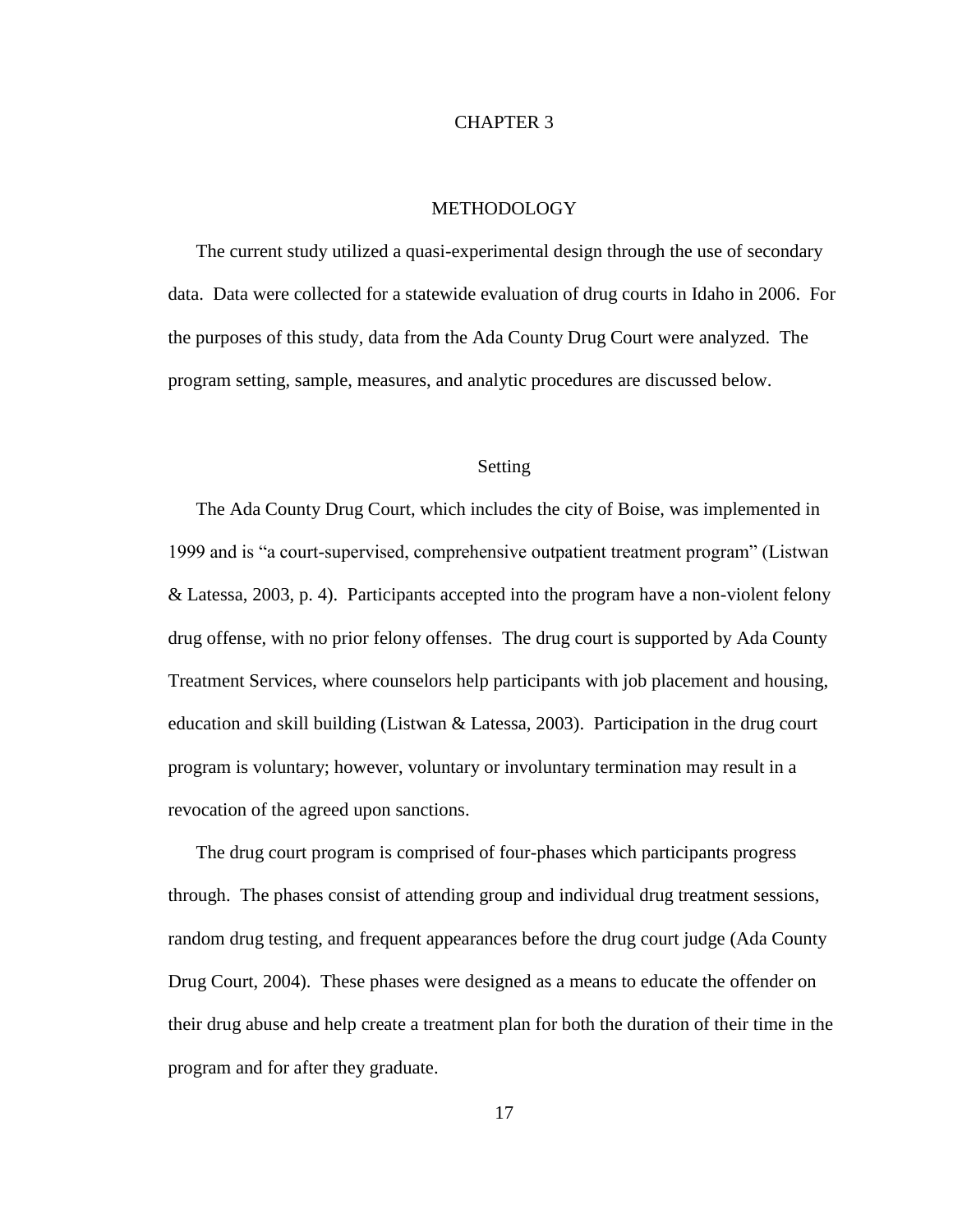In order to graduate, participants need to meet several requirements, including completion of their treatment curriculum, six-months of sobriety, obtaining or having obtained a GED, having a full-time job or being a full-time student, and having paid full restitution. Most participants who successfully completed the drug court requirements spent an average of 16 months in the program.

## Sample

The sample for the current study consisted of two groups: Ada County drug court participants (n=259) and a matched sample of Ada County probationers (n=235). The matched sample was selected by "filter[ing] those adults who were on probation in the same counties in which the drug courts were operating and who were drug involved, defined by charge" (Listwan, Borowiak,  $&$  Latessa, 2008, p. 43). In addition, the groups were matched on LSI-R scores and substance abuse assessment results (Listwan et al., 2008).

#### Measures

#### *Dependent Variable*

The dependent variable for this study was recidivism and was measured in two ways. The first measure included any court filing after intake with  $0 = \text{``no''}$  and  $1 = \text{``yes."}$ Court filing was defined as "any new charge submitted to the court by the prosecutor" (Listwan et al., 2008, p. 46). The second measure consisted of a court filing based on a new drug charge with  $0 =$  "no drug charge" and  $1 =$  "drug charge."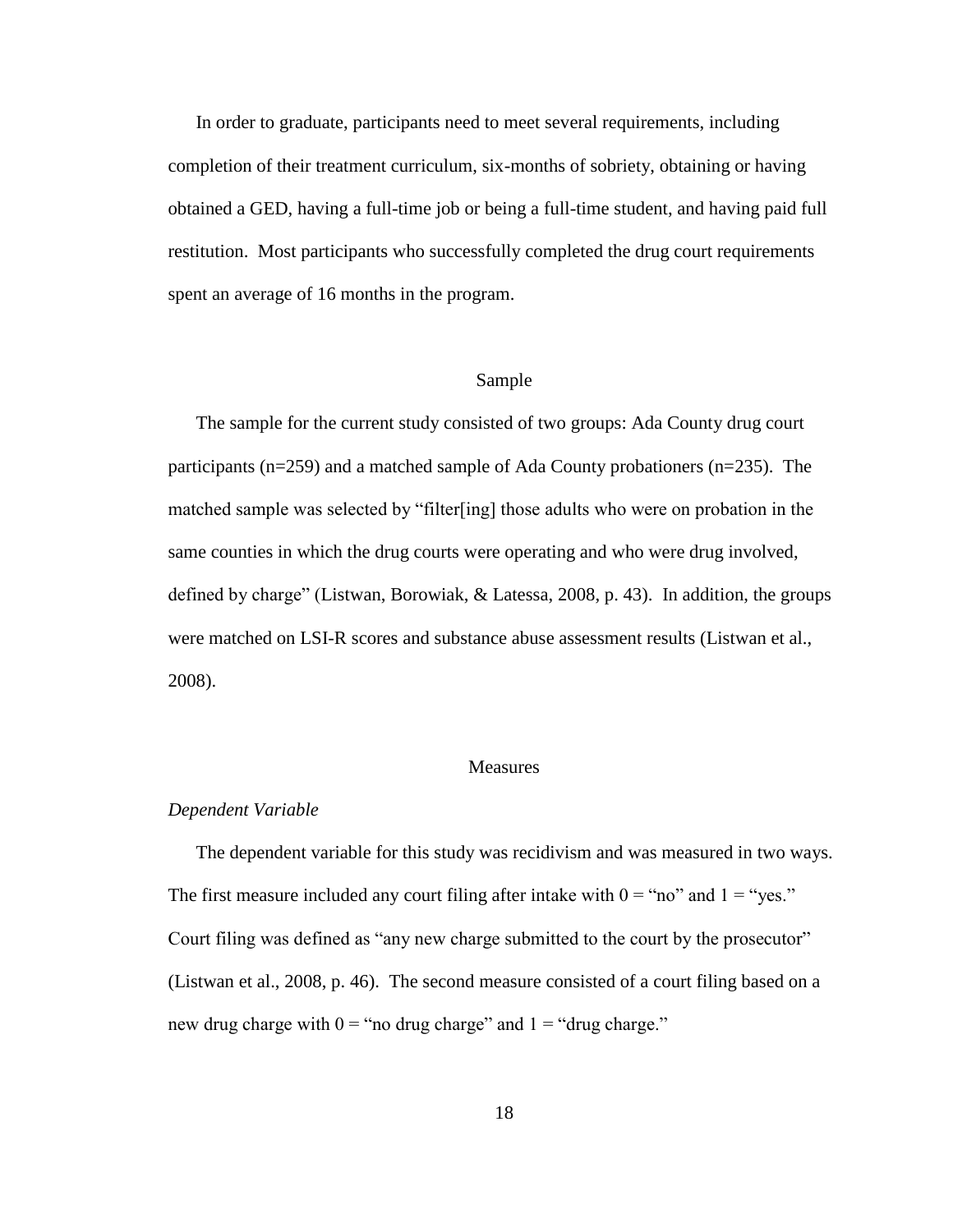#### *Independent Variables*

The independent variables in this study were group membership and sex. Group membership was operationalized by  $0 =$  "comparison" and  $1 =$  "treatment." The treatment group referred to the drug court participants and the comparison group referred to the probationers. Sex was operationalized with the options  $0 =$  "female" and  $1 =$ "male."

## *Control Variables*

 $\overline{a}$ 

The study included the following control variables: age, race, marital status, high school completion, substance abuse severity, risk, and time at risk. These variables have been found to be related to drug abuse and recidivism (Dannerbeck et al., 2006; Folsom & Atkinson, 2007; Lowenkamp et al., 2005). Age was measured as a continuous variable, using the individual's age at the time of intake. Race was defined as  $0 =$  "nonwhite" and  $1 =$  "white." Marital status was defined as  $0 =$  "married" and  $1 =$  "not married." High school completion was defined as  $0 = \text{``no''}$  and  $1 = \text{``yes."}$  Drug of choice<sup>1</sup> was self-reported and measured as  $1 =$  "alcohol,"  $2 =$  "cocaine/crack,"  $3 =$ "ecstasy,"  $4 =$  "hallucinogens,"  $5 =$  "heroin,"  $6 =$  "marijuana,"  $7 =$  "methamphetamines,"  $8 =$ "non-prescription methadone,"  $9 =$ "none,"  $10 =$ "other," and  $11 =$ "pain pills."

Substance abuse severity was assessed using the scores from the Texas Christian University Drug Screen (TCUDS). The TCUDS is a 15-item questionnaire that measures drug use and frequency of drug use with scores ranging from 0 to 9 (Simpson, Knight, & Broome, 1997). Peters et al. (2000) compared the accuracy of four drug screening tests

<sup>&</sup>lt;sup>1</sup> Drug of choice data were only available for the treatment group. As a result, this variable is only used in the descriptive analysis.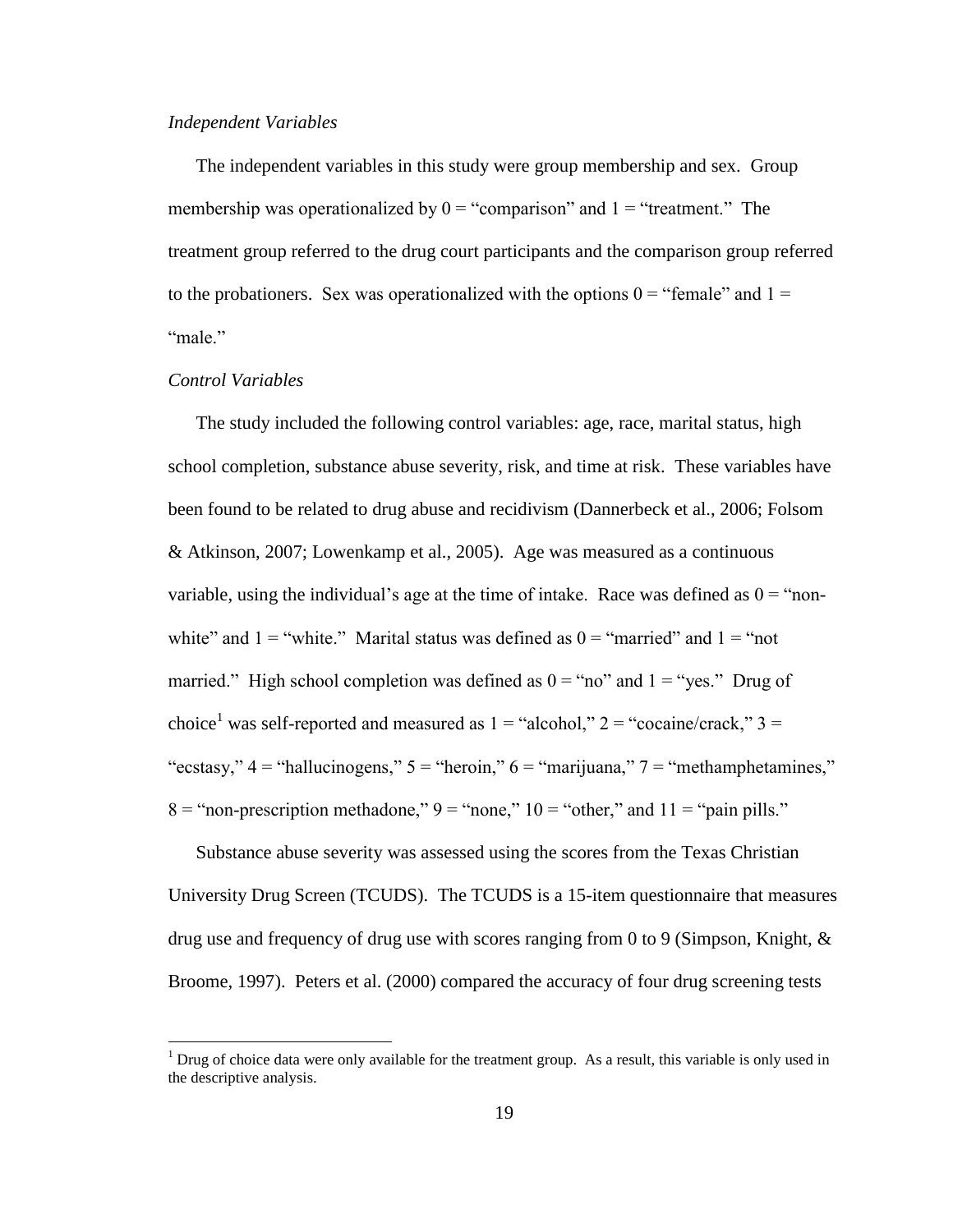among prisoners. The TCUDS had the second highest overall accuracy rate, falling below the Alcohol Dependence Scale (ADS). The study found that the ADS and TCUDS provided the best measures for the correct placement of offenders. Scores from the TCUDS were measured as a continuous variable.

Risk of recidivism was controlled using Level of Service Inventory- Revised (LSI-R) scores. The LSI-R measures an offender's risk of recidivism. It is an inventory of 54 items divided into 10 different sections. LSI-R scores range from 0 to 54 and are used to assess the level of risk (Andrews & Bonta, 1995). The LSI-R has been found to be a valid measure of risk (Simourd, 2004). The scores were also analyzed as a continuous variable. Finally, the time at risk was measured as the number of days between intake and the date recidivism data were collected. It was measured as a continuous variable.

#### Analytic Procedure

The current study employed a series of analyses on three models: the entire sample, a subsample of men, and a subsample of women. Each sample consisted of two groups: drug court participants (treatment group) and probationers (comparison group). Chisquare tests were utilized to test for significant differences between the drug court participants and probationers. These were calculated three times. First, it was used to assess differences in recidivism between all drug court participants and probationers. Next, the analysis focused on the subsample of male participants and probationers. Finally, it was computed for sub-sample of female offenders.

Logistic regression was used to test for the presence of an interaction effect between sex and group membership. Two models were estimated for each dependent variable.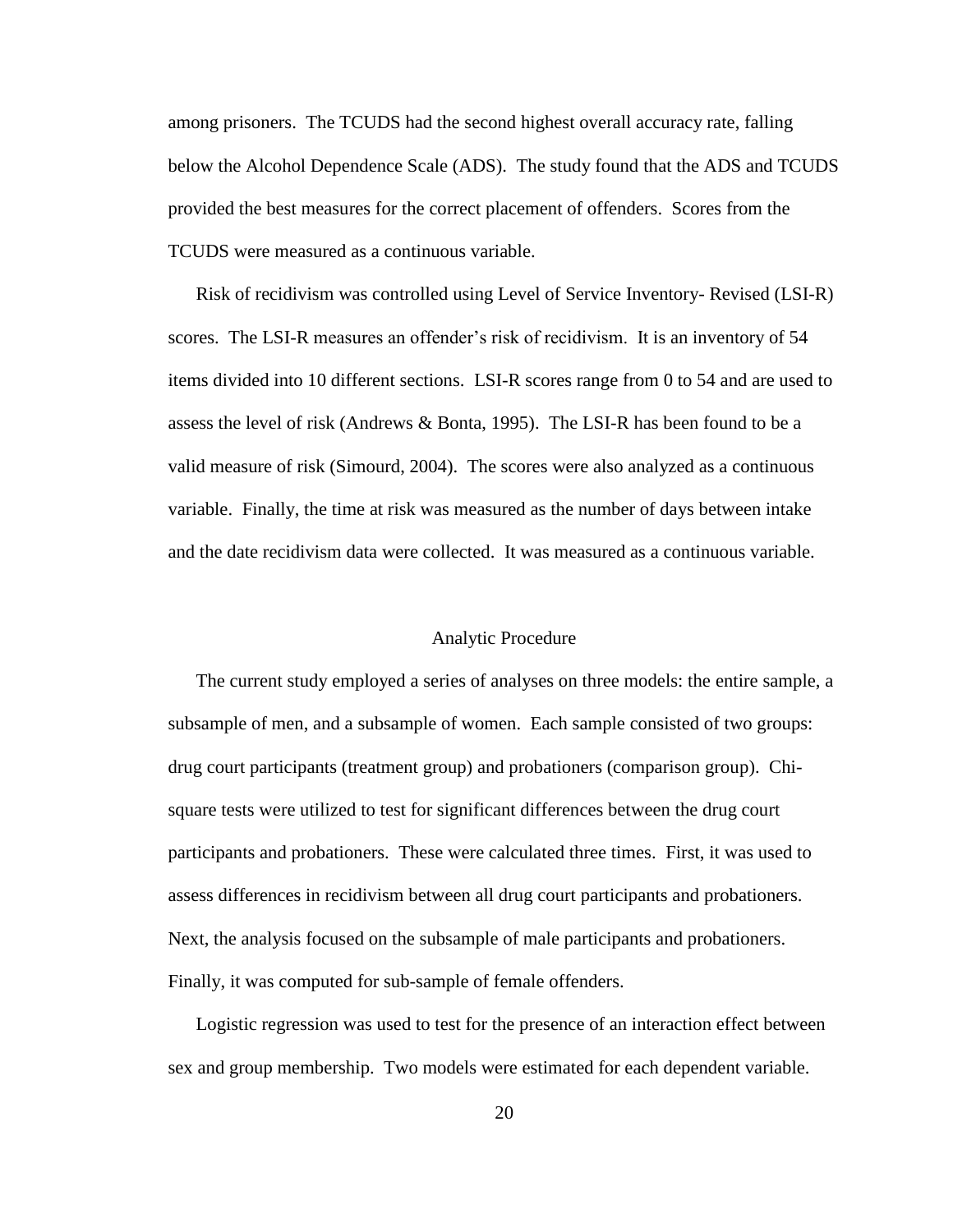The first logistic regression analysis was conducted using group membership, sex, and the interaction term (group membership\*sex). The second regression model explored the impact of sex and group membership on recidivism while controlling for age, race, marital status, high school completion, substance abuse severity, risk and time at risk. The results of these analyses are discussed next.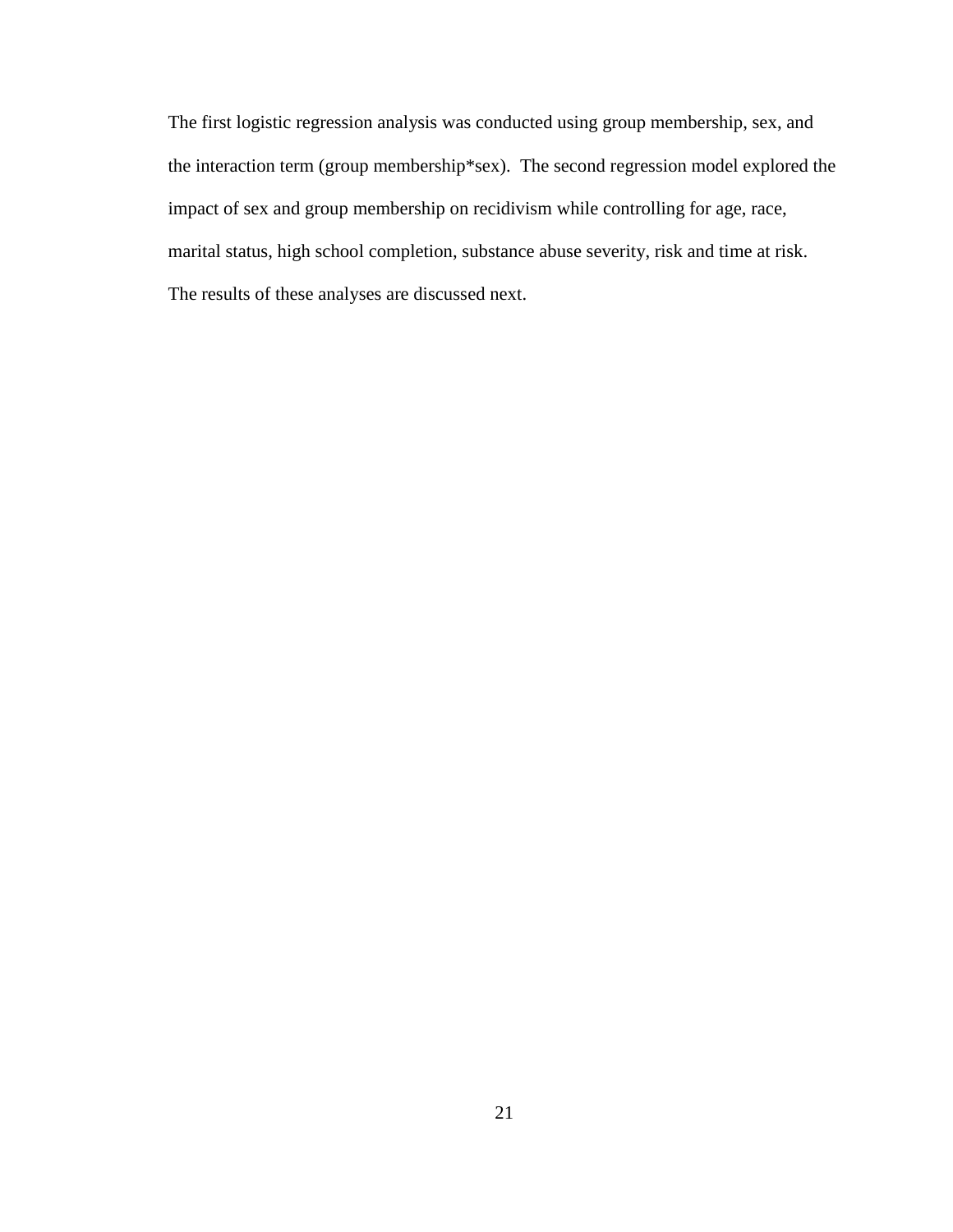## CHAPTER 4

#### RESULTS

#### Descriptive Characteristics

As seen in Table 1, the sample consisted of 259 drug court participants (treatment group) and 235 probationers (comparison group). Among female offenders, there were 125 drug court participants and 75 probationers. The male subsample was comprised of 134 drug court participants and 160 probationers. The mean age of the drug court participants and probationers were 29 and 31.4 years, respectively. Although the vast majority of the sample was white, the comparison group was significantly more likely to identify themselves as white. In fact, every member of the comparison group was white. The majority of both drug court participants and probationers were not married and had graduated from high school. Drug court participants were significantly more likely to be married and to have graduated from high school than probationers. Drug court participants had significantly higher scores on both the TCUDS, which measured substance abuse severity, and the LSI-R, which measured risk of recidivism compared to probationers. The mean number of days at risk for drug court participants and probationers was 898.1 and 858.5, respectively.

In Table 2, the descriptive statistics of drug court participants show that both male and female participants were approximately 29 years of age at the time of intake. The vast majority of drug court participants were high school graduates, not married, and white. Female drug court participants were significantly more likely to identify themselves as white than their male counterparts. Risk of recidivism, based on LSI-R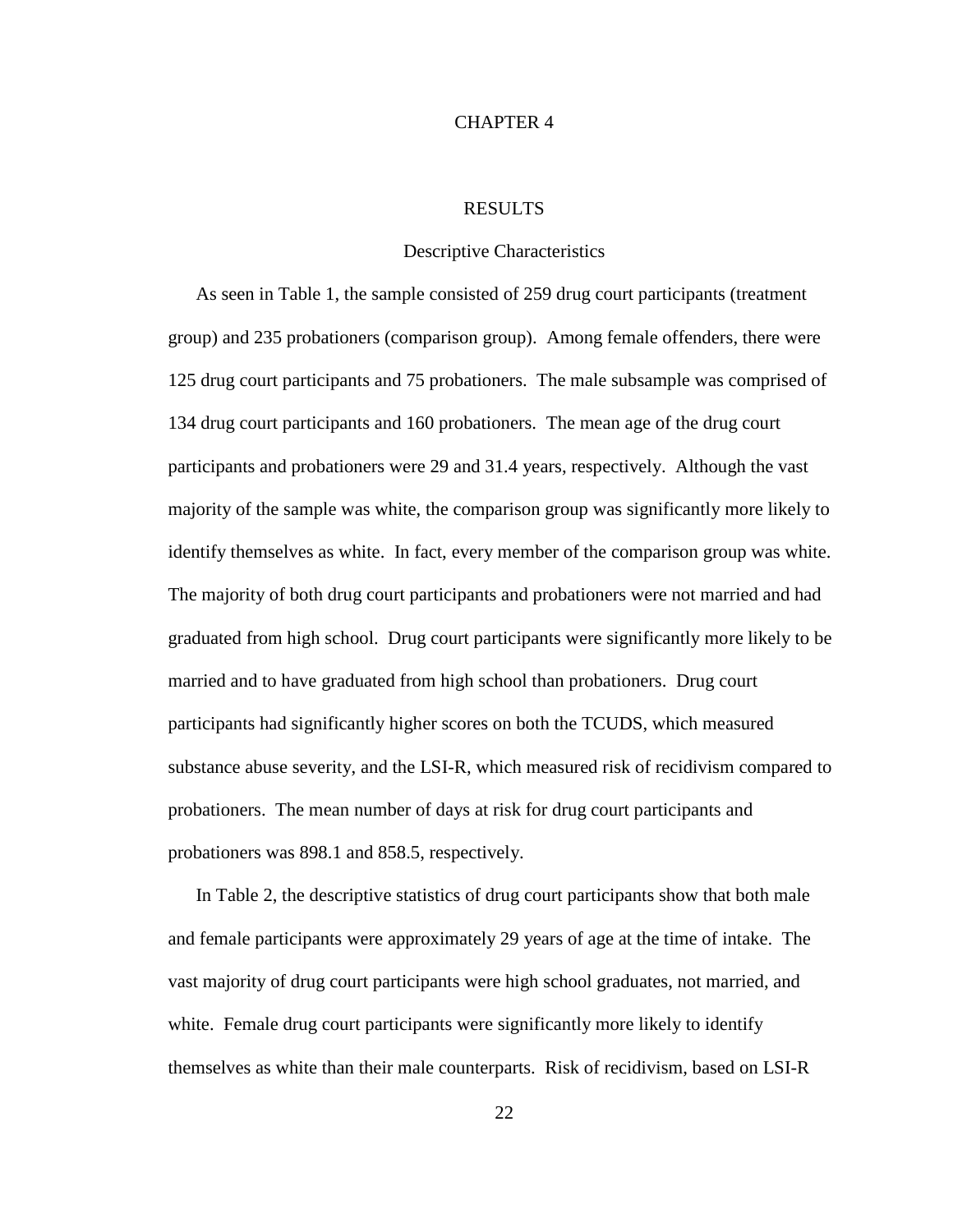scores, and substance abuse severity, based on TCUDS scores, were similar across sex. Methamphetamines were the drug of choice for both men (67.2%) and women (73.4%). Time at risk differed significantly with men having longer follow-up periods (934 days) than female drug court participants (859 days).

# Table 1

|                                                         | <b>Treatment Group</b> |                 |                         | <b>Comparison Group</b> |
|---------------------------------------------------------|------------------------|-----------------|-------------------------|-------------------------|
|                                                         | ${\bf N}$              | $(\% )$         | ${\bf N}$               | $(\%)$                  |
| $Sex*$                                                  |                        |                 |                         |                         |
| Female                                                  | 125                    | (48.3)          | 75                      | (31.9)                  |
| Male<br>$\chi^2$ = 13.666                               | 134                    | (51.7)          | 160                     | (68.1)                  |
| $Age*$                                                  | 29.0                   |                 | 31.4                    |                         |
| Race $(\%)^*$<br>White<br>Non-White<br>$\chi^2$ = 6.943 | 221<br>8               | (96.5)<br>(3.5) | 195<br>$\boldsymbol{0}$ | (100.0)<br>(0.0)        |
| Married*                                                |                        |                 |                         |                         |
| Yes                                                     | 59                     | (24.4)          | 21                      | (8.9)                   |
| N <sub>o</sub><br>$\chi^2$ = 20.372                     | 183                    | (75.6)          | 214                     | (91.1)                  |
| High School Completion*                                 |                        |                 |                         |                         |
| Yes                                                     | 190                    | (73.4)          | 146                     | (62.1)                  |
| N <sub>o</sub><br>$\chi^2$ = 7.144                      | 69                     | (26.6)          | 89                      | (37.9)                  |
| Mean TCUDS score*                                       | 6.2                    |                 | 5.6                     |                         |
| Mean LSI-R score*                                       | 29.0                   |                 | 27.0                    |                         |
| Mean Time at Risk (days)                                | 898.1                  |                 | 858.5                   |                         |

# *Descriptive Statistics of Overall Sample*

 $*_{p<.05}$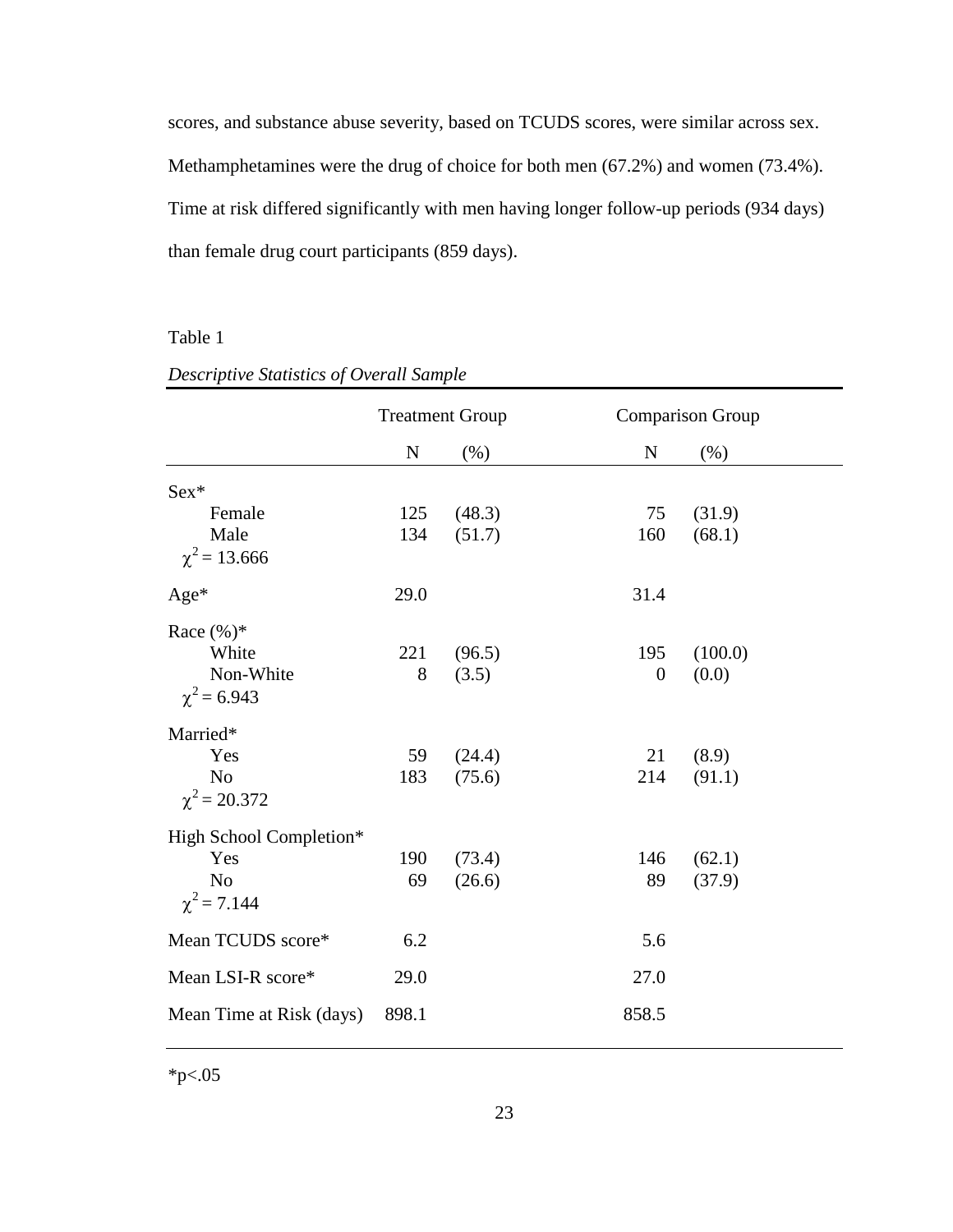# Table 2

|                               | Women            |         |              | Men    |
|-------------------------------|------------------|---------|--------------|--------|
|                               | ${\bf N}$        | (% )    | $\mathbf N$  | (% )   |
| $Age*$                        | 28.5             |         | 29.5         |        |
| Race $(\%)^*$                 |                  |         |              |        |
| White                         | 111              | (100.0) | 110          | (93.2) |
| Non-White<br>$\chi^2$ = 7.798 | $\boldsymbol{0}$ | (0.)    | 8            | (6.8)  |
| Married                       |                  |         |              |        |
| Yes                           | 33               | (28.7)  | 26           | (20.5) |
| N <sub>o</sub>                | 82               | (71.3)  | 101          | (79.5) |
| <b>High School Completion</b> |                  |         |              |        |
| Yes                           | 89               | (71.2)  | 101          | (75.4) |
| N <sub>o</sub>                | 36               | (28.8)  | 33           | (24.6) |
| Drug of Choice                |                  |         |              |        |
| Alcohol                       | 5                | (4.0)   | 7            | (5.3)  |
| Cocaine/Crack                 | $\sqrt{2}$       | (1.6)   | 8            | (6.1)  |
| Heroin                        | $\overline{4}$   | (3.2)   | $\mathbf{1}$ | (.8)   |
| Marijuana                     | 15               | (12.1)  | 24           | (18.3) |
| Methamphetamines              | 91               | (73.4)  | 88           | (67.2) |
| Pain Pills                    | $\sqrt{5}$       | (4.0)   | $\mathbf{2}$ | (1.5)  |
| Other                         | $\overline{2}$   | (1.6)   | $\mathbf{1}$ | (.8)   |
| Mean TCUDS score              | 6.5              |         | 5.8          |        |
| Mean LSI-R score              | 30.3             |         | 27.8         |        |
| Mean Time at Risk (days)*     | 859.0            |         | 934.2        |        |

*Descriptive Statistic of Drug Court Participants*

 $*_{p<.05}$ 

# Recidivism

The first measure of recidivism was a new court filing. As noted in Table 3, all the findings were statistically significant with p-values less than .05. In the entire sample,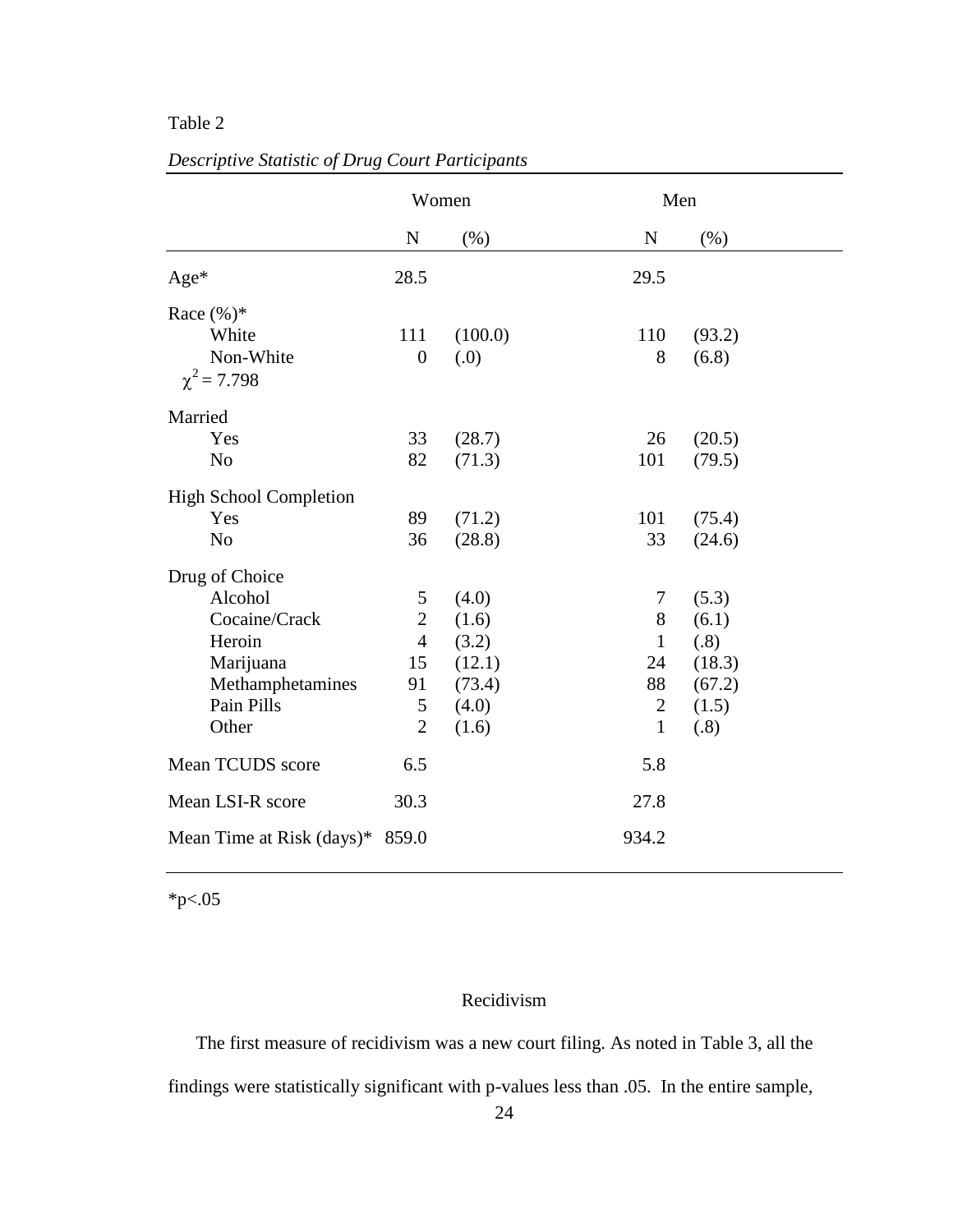59.6% of probationers had a new court filing compared to 34.7% of the drug court participants. More than half of the drug court participants (65.3%) did not have a new court filing. The chi-square value was  $30.518$  ( $p = 0.00$ ). In the female subsample, 71.2% of the drug court participants did not have a new court filing, while 62.7% of the probationers did. The chi-square value was  $22.145$  ( $p = 0.00$ ). In the male subsample, 40.3% of the drug court participants had a new court filing, as did 58.1% of the probationers. The chi-square value was  $9.27$  ( $p = 0.00$ ).

Table 3

|                   | Treatment   |        | Comparison |        |
|-------------------|-------------|--------|------------|--------|
|                   | $\mathbf N$ | (% )   | ${\bf N}$  | (% )   |
| Overall*          |             |        |            |        |
| Yes               | 90          | (34.7) | 140        | (59.6) |
| No                | 169         | (65.3) | 95         | (40.4) |
| $\chi^2$ = 30.518 |             |        |            |        |
| Female*           |             |        |            |        |
| Yes               | 36          | (28.8) | 47         | (62.7) |
| No                | 89          | (71.2) | 28         | (37.3) |
| $\chi^2$ = 22.145 |             |        |            |        |
| Male*             |             |        |            |        |
| Yes               | 54          | (40.3) | 93         | (58.1) |
| No                | 89          | (59.7) | 67         | (41.9) |
| $\chi^2 = 9.27$   |             |        |            |        |

|  | <b>Measures of Recidivism: New Court Filing</b> |  |  |
|--|-------------------------------------------------|--|--|
|  |                                                 |  |  |

 $*_{p<.05}$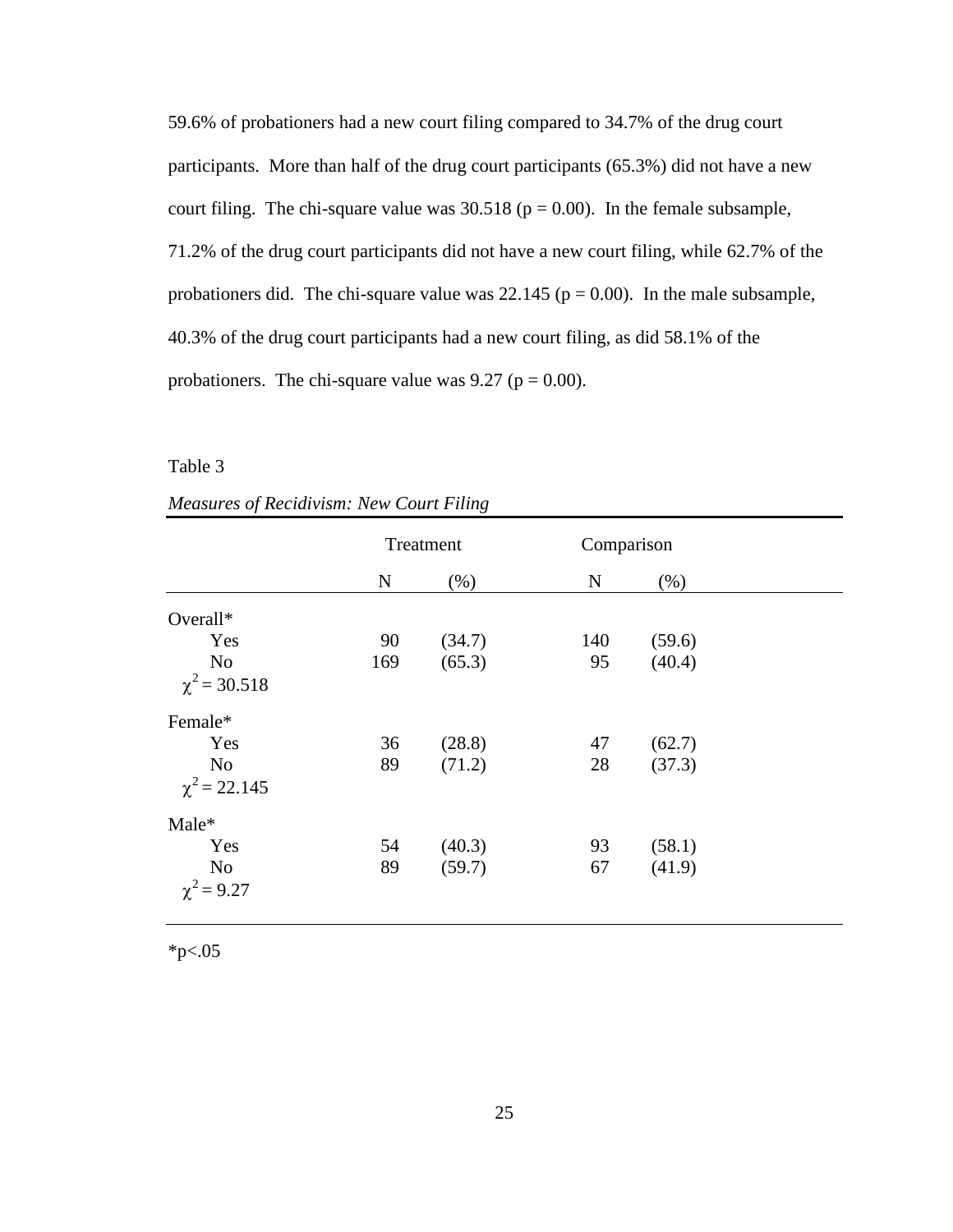The second measure of recidivism was a new drug charge. As shown in Table 4, there were not any significant differences in the group. Less than a quarter of both groups had new drug charges filed indicated that drug court participation was not related to committing a new drug offense. Although there were not any significant differences, female drug court participants were less likely to have a new drug charge in comparison to their male counterparts.

#### Table 4

|                |     | Treatment |             | Group  |  |  |
|----------------|-----|-----------|-------------|--------|--|--|
|                | N   | $(\% )$   | $\mathbf N$ | (% )   |  |  |
| Overall        |     |           |             |        |  |  |
| Yes            | 60  | (23.2)    | 58          | (24.7) |  |  |
| N <sub>o</sub> | 199 | (76.8)    | 177         | (75.3) |  |  |
| Female         |     |           |             |        |  |  |
| Yes            | 20  | (16.0)    | 18          | (24.0) |  |  |
| N <sub>o</sub> | 105 | (84.0)    | 57          | (76.0) |  |  |
| Male           |     |           |             |        |  |  |
| Yes            | 40  | (29.9)    | 40          | (25.0) |  |  |
| N <sub>o</sub> | 94  | (70.1)    | 120         | (75.0) |  |  |
|                |     |           |             |        |  |  |

| Measures of Recidivism: New Drug Charge |  |  |  |
|-----------------------------------------|--|--|--|
|                                         |  |  |  |

#### Multivariate Regression Analysis

# *New Court Filing*

The first logistic regression model predicting new court filings failed to find a significant interaction effect between group membership and sex (Table 5). However, consistent with the bivariate analyses, group membership was statistically significant ( $p =$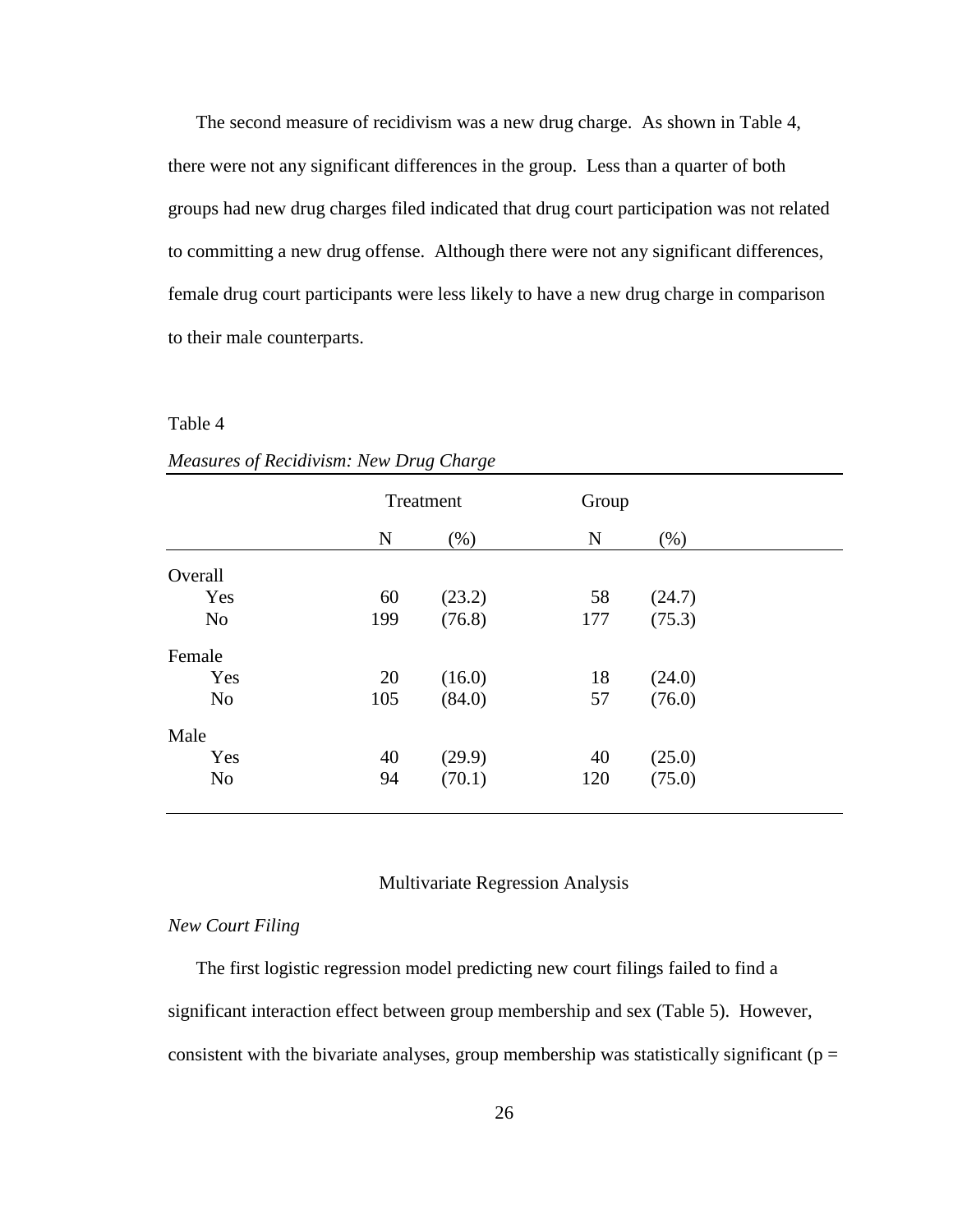.00). This suggests drug court participants were less likely to recidivate regardless of sex. Specifically, drug court participation reduced the odds of recidivism 76%.

#### Table 5

|             | B        | S.E. | Wald   | df | Sig  | Exp(B) |  |
|-------------|----------|------|--------|----|------|--------|--|
| $Group^*$   | $-1.423$ | .310 | 21.094 |    | .000 | .241   |  |
| <b>Sex</b>  | $-.190$  | .288 | .437   |    | .509 | .827   |  |
| Group x Sex | .702     | .391 | 3.228  |    | .072 | 2.018  |  |
| Constant*   | .518     | .239 | 4.707  |    | .030 | 1.679  |  |
|             |          |      |        |    |      |        |  |

*Regression Analysis with Interaction Variable: New Court Filing*

 $*_{p<.05}$ 

Note: Model  $\chi^2$  = 35.044\*, Log Likelihood = 647.444

The second regression analysis included the control variables age, race, marital status, high school completion, substance abuse severity, risk, and time at risk. As shown in Table 6, group membership, risk and time at risk were the only variables that were statistically significant ( $p < .05$ ) as predictors of recidivism based on a new court filing. Consistent with the previous model, drug court participation decreased the odds of recidivating by 81%. Risk of recidivism increased by approximately .09% with each score increase in the LSI-R score. The odds of recidivating for time at risk increased by .002% per day spent either in a drug court program or on probation.

## *New Drug Charge*

The first regression analysis predicting new drug offense also failed to find a significant interaction between group membership and sex, though it is approaching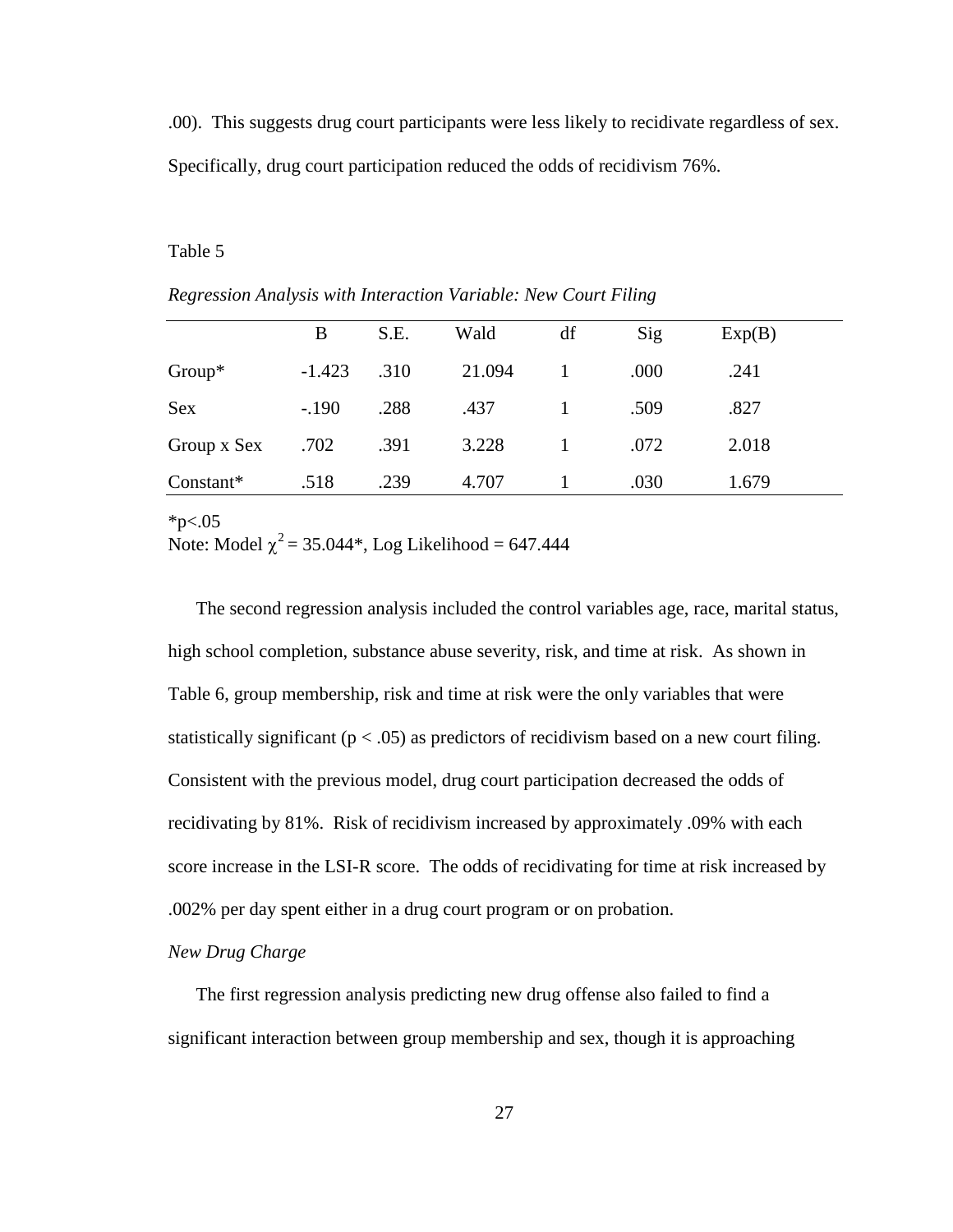significance ( $p=0.095$ ). As seen in Table 7, none of the other independent variables were significant in this particular analysis.

#### Table 6

|                       | B        | S.E.  | Wald   | DF           | Sig  | Exp(B) |  |
|-----------------------|----------|-------|--------|--------------|------|--------|--|
| $Group^*$             | $-1.662$ | .430  | 14.935 | $\mathbf{1}$ | .000 | .190   |  |
| Sex                   | $-.157$  | .356  | .195   | $\mathbf{1}$ | .659 | .855   |  |
| Group x Sex           | .289     | .537  | .291   | $\mathbf{1}$ | .590 | 1.336  |  |
| Age                   | $-0.019$ | .014  | 1.917  | $\mathbf{1}$ | .166 | .981   |  |
| Race                  | $-.276$  | .967  | .081   | $\mathbf{1}$ | .775 | .759   |  |
| <b>Marital Status</b> | .321     | .367  | .764   | $\mathbf{1}$ | .382 | 1.379  |  |
| High School           | .129     | .292  | .194   | $\mathbf{1}$ | .660 | 1.137  |  |
| Severity              | $-.052$  | .068  | .578   | $\mathbf{1}$ | .447 | .950   |  |
| $Risk*$               | .082     | .019  | 18.112 | $\mathbf{1}$ | .000 | 1.085  |  |
| Time at Risk*         | .002     | .001  | 21.466 | $\mathbf{1}$ | .000 | 1.002  |  |
| Constant*             | $-2.663$ | 1.311 | 4.130  | 1            | .042 | .070   |  |

*Regression Analysis with Control Variables: New Court Filings*

# $*_{p<.05}$

Note: Model  $\chi^2$  = 78.701<sup>\*</sup>; Log Likelihood = 382.296

In regards to the second regression analysis using the control variables, the only statistically significant variable was time at risk, as noted in Table 8. Time at risk increased the odds of recidivating with a new drug charge by .002% per day.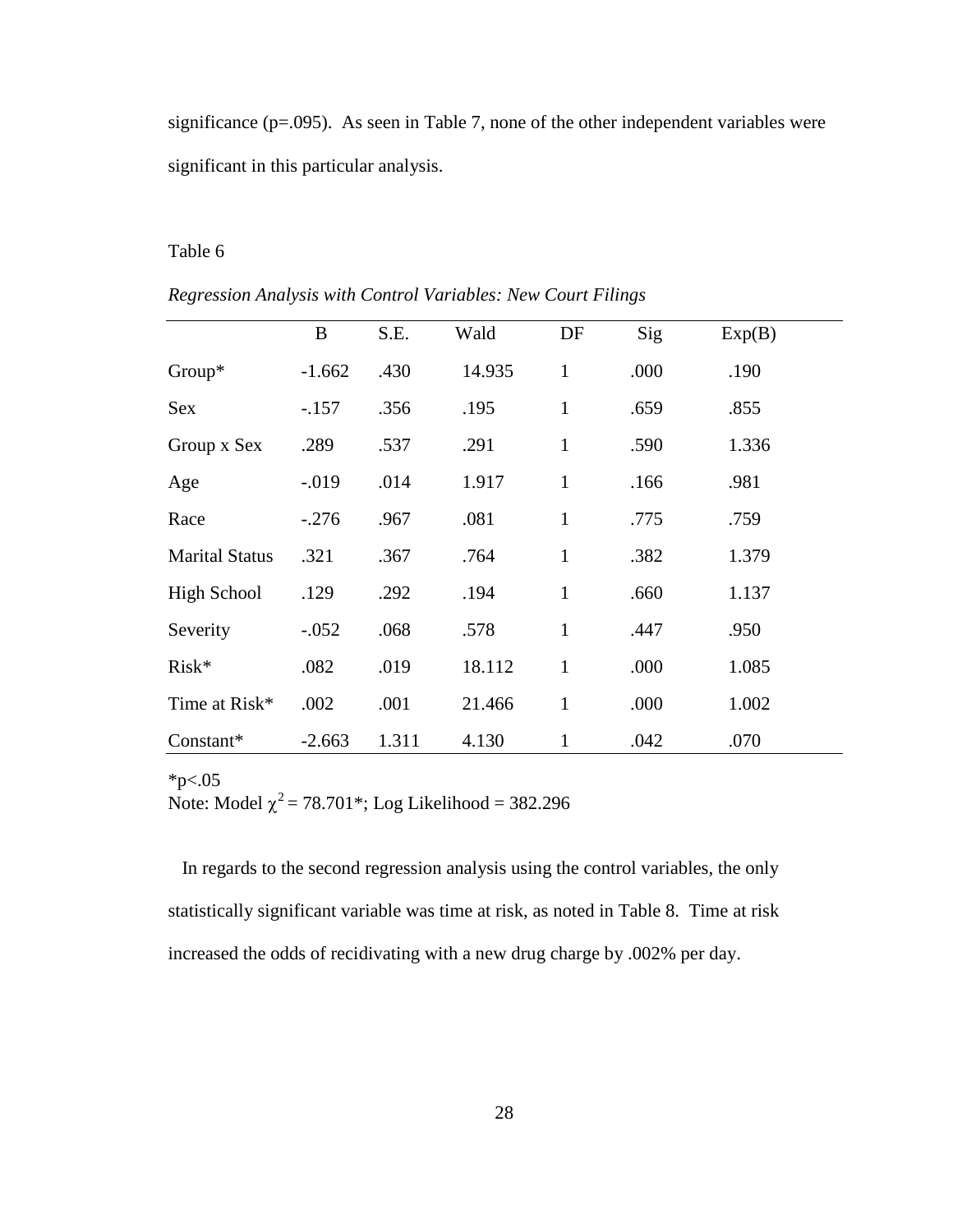# Table 7

|             | B        | S.E. | Wald   | df | Sig  | Exp(B) |  |
|-------------|----------|------|--------|----|------|--------|--|
| Group       | $-.506$  | .364 | 1.927  |    | .165 | .603   |  |
| <b>Sex</b>  | .054     | .326 | .027   |    | .868 | 1.056  |  |
| Group x Sex | .750     | .449 | 2.788  |    | .095 | 2.116  |  |
| Constant*   | $-1.153$ | .270 | 18.176 |    | .000 | .316   |  |

*Regression Analysis with Interaction Variable: New Drug Charge*

 $*p<.05$ 

Note: Model  $\chi^2$  = 7.274, Log Likelihood: 535.898

# Table 8

*Regression Analysis with Control Variables: New Drug Charge*

|                       | B        | S.E.  | Wald  | df           | Sig  | Exp(B) |  |
|-----------------------|----------|-------|-------|--------------|------|--------|--|
| Group                 | $-.928$  | .483  | 3.690 | $\mathbf{1}$ | .055 | .395   |  |
| Sex                   | $-.013$  | .372  | .001  | $\mathbf{1}$ | .927 | .987   |  |
| Group x Sex           | .780     | .600  | 1.687 | $\mathbf{1}$ | .194 | 2.181  |  |
| Age                   | $-.012$  | .015  | .632  | $\mathbf{1}$ | .427 | .988   |  |
| Race                  | $-.760$  | .985  | .594  | $\mathbf{1}$ | .441 | .468   |  |
| <b>Marital Status</b> | .143     | .394  | .131  | $\mathbf{1}$ | .717 | 1.153  |  |
| <b>High School</b>    | .404     | .329  | 1.513 | $\mathbf{1}$ | .219 | 1.498  |  |
| Severity              | .095     | .082  | 1.371 | $\mathbf{1}$ | .242 | 1.036  |  |
| <b>Risk</b>           | .0036    | .020  | 3.083 | $\mathbf{1}$ | .079 | 1.100  |  |
| Time at Risk*         | .002     | .001  | 9.667 | $\mathbf{1}$ | .002 | 1.002  |  |
| Constant*             | $-3.194$ | 1.421 | 2.052 | $\mathbf{1}$ | .005 | .041   |  |

 $*_{p<.05}$ 

Note: Model  $\chi^2$  = 25.118<sup>\*</sup>, Log Likelihood = 330.664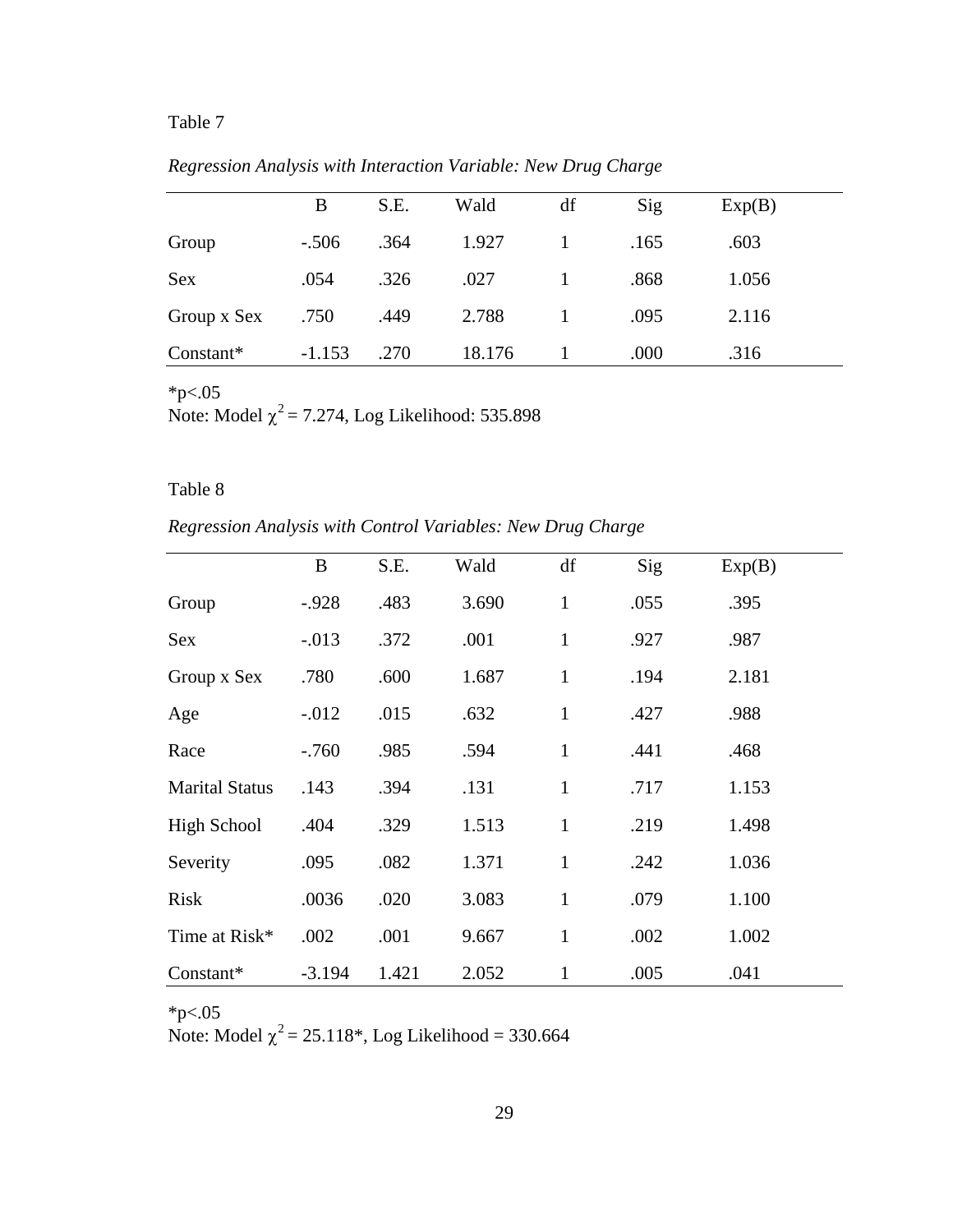In these analyses, chi-square tests and logistic regressions were used to test the hypotheses. The chi-square tests showed that recidivism rates based on new court filings were significant across all three models (overall, female, male), while those based on a new drug offense had no statistical significance. Similar to previous findings, the regression analyses noted the positive effect of drug court participation on recidivism rates, but failed to find a gendered effect. The findings are discussed further in the following chapter.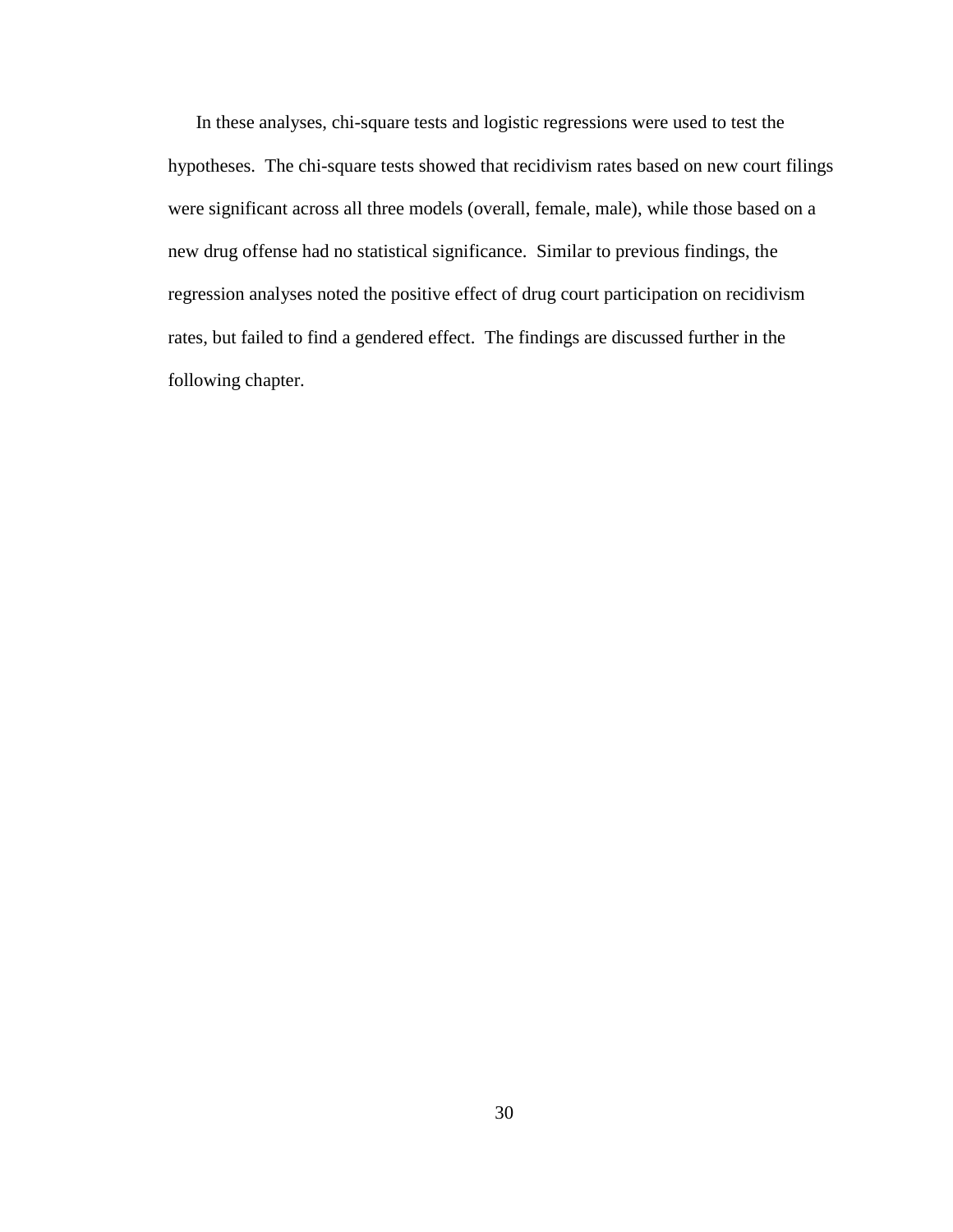## CHAPTER 5

# DISCUSSION

Past research has noted the positive effects of drug courts in regards to recidivism. Some studies have assessed these effects in regards to specific offender characteristics (i.e. race). While drug courts were found to be an effective treatment approach for women, there has yet to be a study that looks at the effectiveness of a drug court across sex. The purpose of this study was to fill the gap in the literature and answer whether the effectiveness of a drug court varies across sex.

The analyses tested the effectiveness of the Ada County Drug Court using the recidivism rates of both drug court participants and probationers. The hypotheses tested stated that there would be a difference in recidivism rates between drug court participants and probationers and a difference in the effect size of the drug court across sex. The following includes a summary of the findings, limitations of the study, and implications.

#### Summary of Findings and Limitations

Overall, the chi-square tests showed that drug court participants were less likely to recidivate than probationers. Risk of recidivism and time at risk were significant control variables in regards to a new court filing, while time at risk was the only significant control variable in regards to a new drug charge. The significance of group membership across all three models supports the first hypothesis.

The second hypothesis, which stated that the effectiveness of the drug court would differ between men and women, was rejected. The regression analysis predicting general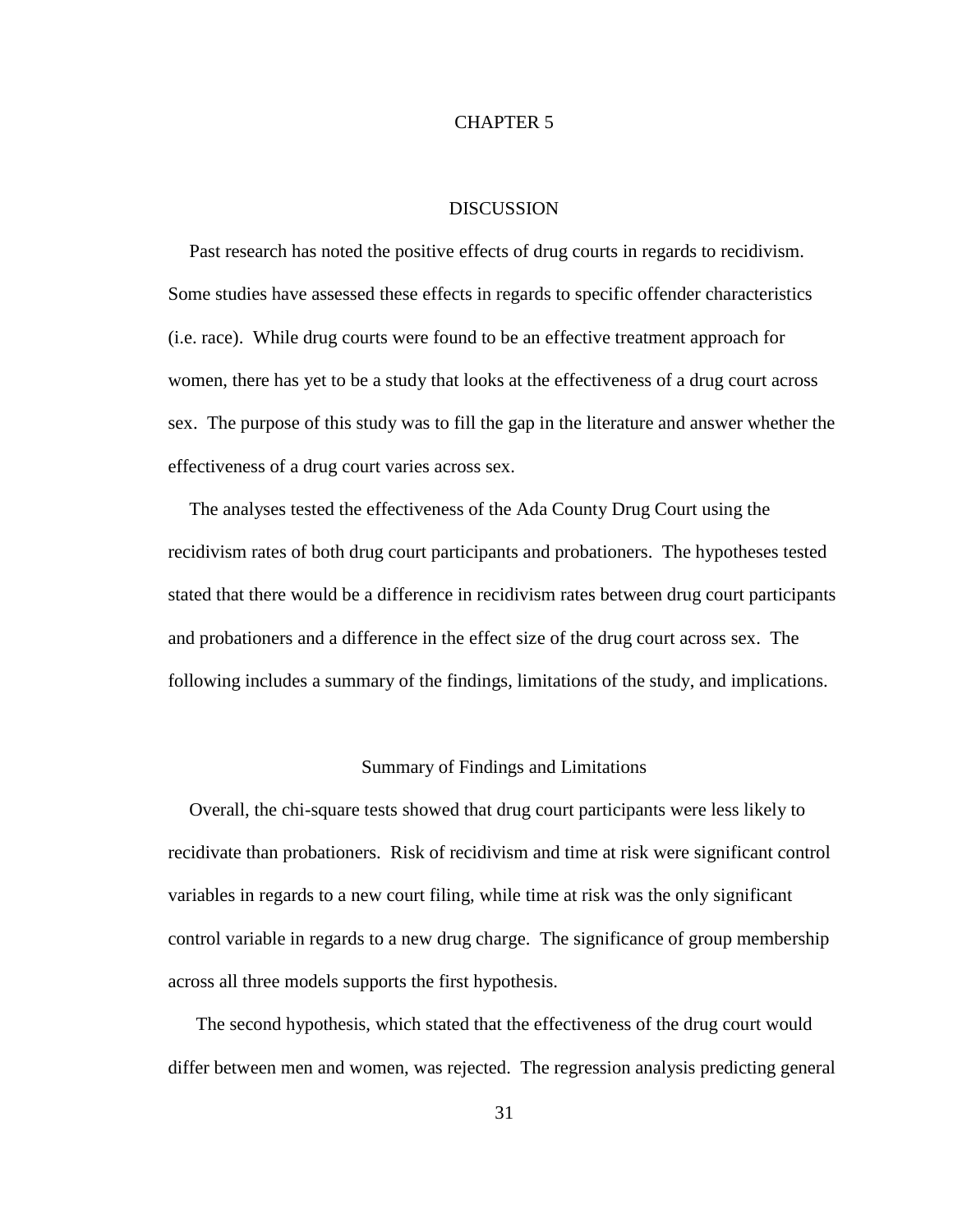recidivism failed to find an interaction between group membership and sex, thereby indicating that the drug court's effectiveness was the same across sex. However, the findings regarding drug charges are less clear. Though not significant, the bivariate analyses suggest female participants may be less likely to receive a new drug charge than male participants. Consistent with this finding, the interaction effect in the multivariate analysis approached significance ( $p = .095$ ). This suggests that the odds of recidivism are greater for male drug court participants relative to the other groups. While these findings provide more information regarding the effectiveness of drug courts, there are some limitations.

First, the study utilized secondary data. The data were not collected for the purposes of this study. As a result, some variables, such as drug of choice, were not able to be included in the analyses.

Second, the study used a quasi-experimental design. While the comparison group was matched on the basis of risk, substance abuse severity, and demographics, there may be other differences that were not able to be controlled. For example, members of the drug court may have been more motivated to change their behavior than probationers.

A third limitation is the location of the drug court used in this study. The Ada County Drug Court is located in a rural area with a primarily white population. This may limit the successful application of the findings in more diverse areas.

Lastly, there continues to be a lack of research that looks inside the drug court process. For example, differences in treatment programs, such as program intensity in regards to addressing drug use, may affect recidivism rates. The availability and accessibility of services for drug court participants were not assessed.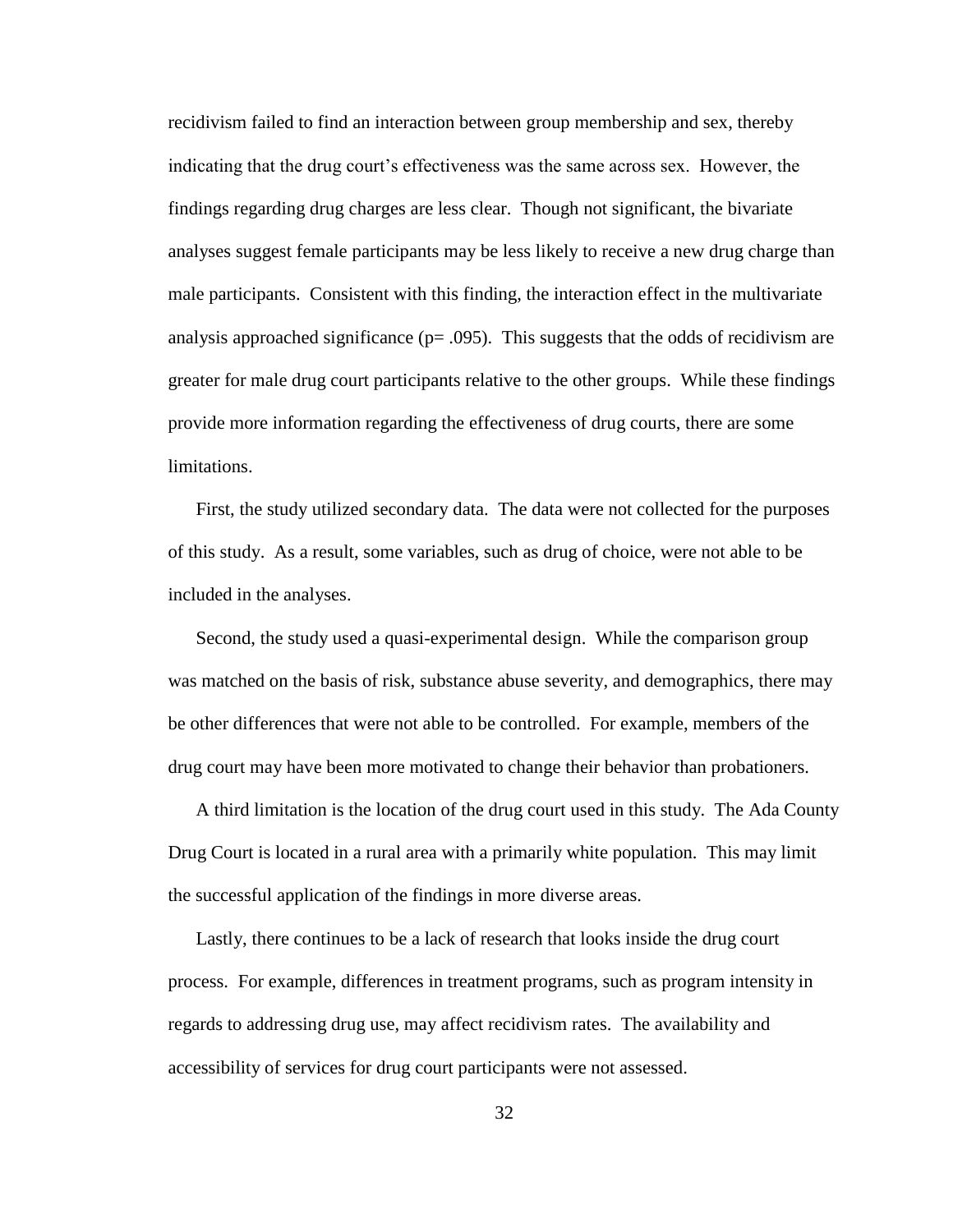#### Conclusion and Implications

This study was able to provide information regarding recidivism rates across sex for the Ada County Drug Court. The findings indicated that drug court participants were less likely to recidivate than probationers and that the effectiveness is the same across sex. While research continues to acknowledge the differences between male and female offenders and their treatment needs, these findings suggest that drug courts are addressing both groups effectively. While there is some evidence of an interaction effect for drug charges, the findings regarding general recidivism suggest that the drug court model may be responsive to both male and female needs. Despite favorable outcomes, the predominantly white sample and rural location limit the generalizability of this study.

Taking into account these limitations, a similar study assessing a drug court's effectiveness across sex in a metropolitan area would be able to provide more information regarding the drug court model and treatment process. While the drug court model and key concepts create an outline for drug court implementation, drug courts across the nation operate and implement their respective programs differently.

For the most part, research has noted that drug courts work. Drug courts employ a process that utilizes a combination of both the "gender-responsive" and "what works" perspectives. The drug court process is goal oriented with program completion (or graduation) and reducing recidivism as the main objectives. Additionally, the drug court process emphasizes the importance of relationships and a therapeutic alliance in addition to targeting criminogenic needs. By incorporating elements of both the "what works" and "gender-responsive" perspectives, drug courts appear situated to effectively treat both male and female offenders.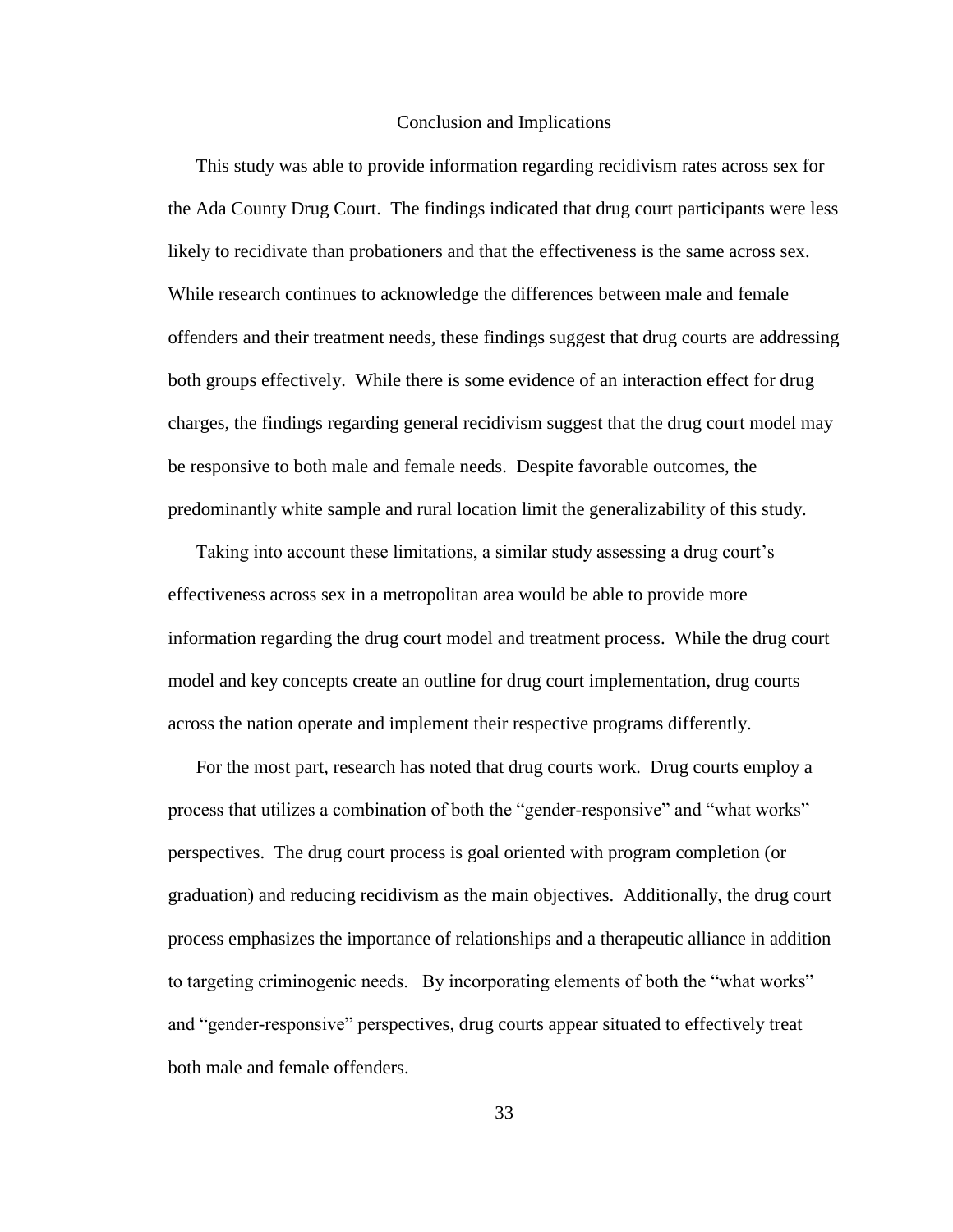#### REFERENCES

Ada County Drug Court: Participant Handbook. (2004).

- Andrews, D. A., & Bonta, J. L. (1995). *The Level of Service Inventory- Revised: User's manual.* Toronto, Ontario Canada: Multi-Health Systems.
- Andrews, D.A., Zinger, I., Hoge, R.D., Bonta, J., Gendreau, P., & Cullen, F.T. (1990). Does correctional treatment work? A clinically relevant and psychologically informed meta-analysis. *Criminology, 28,* 369-404.
- Banks, D., & Gottfredson, D. C. (2003). The effects of drug treatment and supervision on time to rearrest among drug treatment court participants. *Journal of Drug Issues, 33*, 385-412.
- Belenko, S. (2001). *Research on drug courts: A critical review, 2001 update.* New York: National Center on Addiction and Substance Abuse, Columbia University.
- Belknap, J. (2007). *The invisible woman: Gender, crime, and justice.* (3<sup>rd</sup> ed.) Belmont. CA: Thomson Wordsworth.
- Bouffard, J. A., & Richardson, K. A. (2007). The effectiveness of drug court programming for specific kinds of offenders: methamphetamine and DWI offenders versus other drug-involved offenders. *Criminal Justice Policy Review, 18*, 274-293.
- Bush-Baskette, S. (2000). The war on drugs and the incarceration of mothers. *Journal of Drug Issues, 30*, 919-928.
- Chesney-Lind, M. (1989). Girls' crime and women's place: toward a feminist model of female delinquency. *Crime & Delinquency, 35,* 5-29.
- Chesney-Lind, M. (1998). The forgotten offender. *Corrections Today, 60*(7), 66-72.
- Colyer, C. J. (2007). Innovation and discretion: The drug court as a people-processing institution. *Criminal Justice Policy Review, 18*, 313-329.
- Covington, S. S. (2001). Creating gender-responsive programs: The next step for women's services. *Corrections Today, 63*, 85-87.
- Dannerbeck, A., Harris, G., Sundet, P., & Lloyd, K. (2006). Understanding and responding to racial differences in drug court outcomes. *Journal of Ethnicity in Substance Abuse, 5*(2), 1-22.
- Drug Courts Program Office, Office of Justice Programs. (2004). *Defining drug courts: The key components.* Washington, DC: U.S. Department of Justice.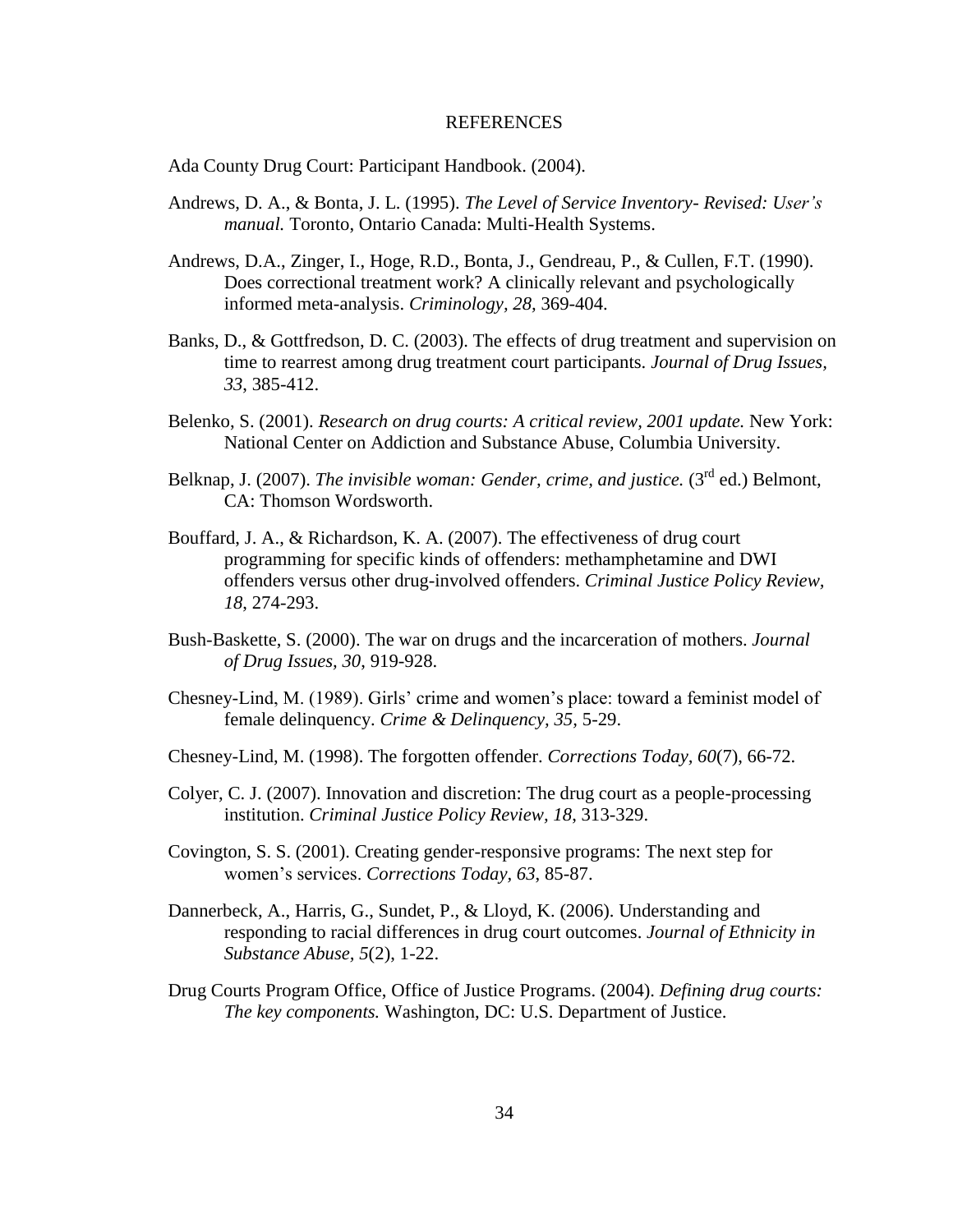- Folsom, J. & Atkinson, J. L. (2007). The generalizability of the LSI-R and the CAT to the prediction of recidivism in female offenders. *Criminal Justice and Behavior, 34*, 1044-1056.
- Frezza, M., Di Padova, C., & Pozzato, G. (1990). High blood alcohol levels in women: The role of decreased gastric alcohol dehydrogenase activity and first-pass metabolism. *New England Journal of Medicine, 322,* 95-99.
- Frisher, M. & Beckett, H. (2006). Drug use desistance. *Criminology and Criminal Justice, 6,* 127-145.
- Galloway, A.L., & Drapela, L.A. (2006). Are effective drug courts an urban phenomenon?: Considering their impact on recidivism among a nonmetropolitan adult sample in Washington state. *International Journal of Offender Therapy and Comparative Criminology, 50*, 280-293.
- Goldkamp, J. S., White, M. D., & Robinson, J. B. (2001). Do drug courts work? Getting inside the drug court black box. *Journal of Drug Issues, 31*, 27-72.
- Gottfredson, D.C., Kearley, B.W., Najaka, S.S., & Rocha, C.M. (2005). The Baltimore City Drug Treatment Court: 3-year self-report outcome Study. *Evaluation Review, 29,* 42-64
- Gray, A. R., & Saum, C. A. (2005). Mental health, gender, and drug court completion. *American Journal of Criminal Justice, 30,* 55-69.
- Gregoire, T. K., & Snively, C. A. (2001). The relationship of social support and economic self-sufficiency to substance abuse outcomes in a long-term recovery program for women. *Journal of Drug Education, 31*, 221-237.
- Grella, C.E., & Joshi, V. (1999). Gender differences in drug treatment careers among clients in the National Drug Abuse Treatment Outcome Study. *American Journal of Drug and Alcohol Abuse, 25*, 385-406.
- Harrison, L. D. (2001). The revolving prison door for drug-involved offenders: Challenges and Opportunities. *Crime & Delinquency, 4*, 462-484.
- Hartley, R. E., & Phillips, R. C. (2001). Who graduates from drug courts?: Correlates of client success. *American Journal of Criminal Justice, 26*, 107-119.
- Hartman, J. L., Listwan, S. J., & Shaffer, D. K. (2007). Methamphetamine users in a community-based drug court: Does gender matter? *Journal of Offender Rehabilitation, 45*, 109-130.
- Hepburn, J.R., & Harvey, A.N. (2007). The effect of the threat of legal sanction on program retention and completion: Is that why they stay in drug court? *Crime & Delinquency, 53*, 255-280.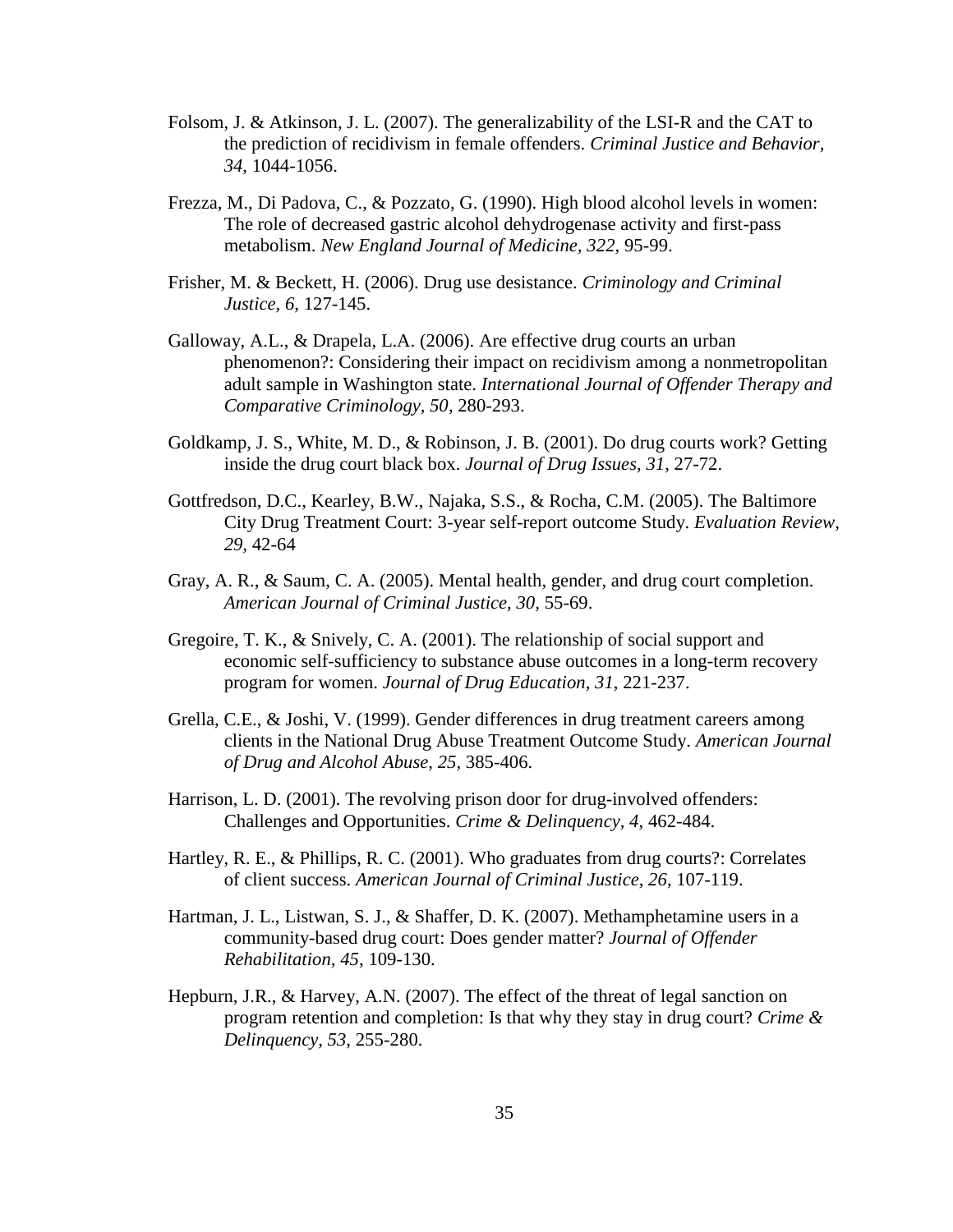- Holtfreter, K., & Morash, M. (2003). The needs of women offenders: Implications for correctional programming. *Women & Criminal Justice, 14*, 137-160.
- Hora, P.F., Schma, W.G., & Rosenthal, J.T.A. (1999). Therapeutic jurisprudence and the drug treatment court movement: Revolutionizing the criminal justice system's response to drug abuse and crime in America. *Notre Dame Law Review, 74*, 439- 538.
- Hubbard, D.J. (2007). Getting the most out of correctional treatment: Testing the responsivity principle on male and female offenders. *Federal Probation, 71*, 2-8.
- Hubbard, D. J., & Matthews, B. (2008). Reconciling the differences between the "genderresponsive" and the "what works" literature to improve services for girls. *crime & delinquency, 54*, 225-258.
- Hubbard, D. J., & Pealer, J. (2009). The importance of responsivity factors in predicting reductions in antisocial attitudes and cognitive distortions among adult male offenders. *The Prison Journal, 89,* 79-98.
- Joshi, V., Grella, C.E., & Hser, Y. (2001). Drug use and treatment initiation patterns: Differences by birth-cohorts. *Journal of Drug Issues, 31*(4), 1039-1062.
- Kalich, D. M., & Evans, R. D. (2006). Drug court: An effective alternative to incarceration. *Deviant Behavior, 27*, 569-590.
- Kerr, D. (1998). Substance abuse among female offenders. *Corrections Today, 60*(7), 114-120.
- Lewis, C. (2006). Treating incarcerated women: Gender matters. *Psychiatric Clinics of North America, 29*(3), 773-389.
- Lindquist, C.H., Krebx, C.P., & Lattimore, P.K. (2006). Sanctions and rewards in Ddrug court programs: Implementation, perceived efficacy, and decision making. *Journal of Drug Issues, 36*, 119-145.
- Listwan, S.J., Borowiak, J., & Latessa, E. J. (2008). *An examination of Idaho's felony drug courts: Findings and recommendations (Final Report).* Cincinnati, OH: University of Cincinnati, Center for Criminal Justice Research.
- Listwan, S. J., & Latessa, E. J. (2003). The Kootenai and Ada County Drug Courts: Outcome evaluation finding (Final Report). Cincinnati, OH: University of Cincinnati, Center for Criminal Justice Research.
- Lowenkamp, C. T., Holsinger, A. M., & Latessa, E. J. (2005). Are drug courts effective: A meta-analytic review. *Journal of Community Corrections*, Fall, 5-28.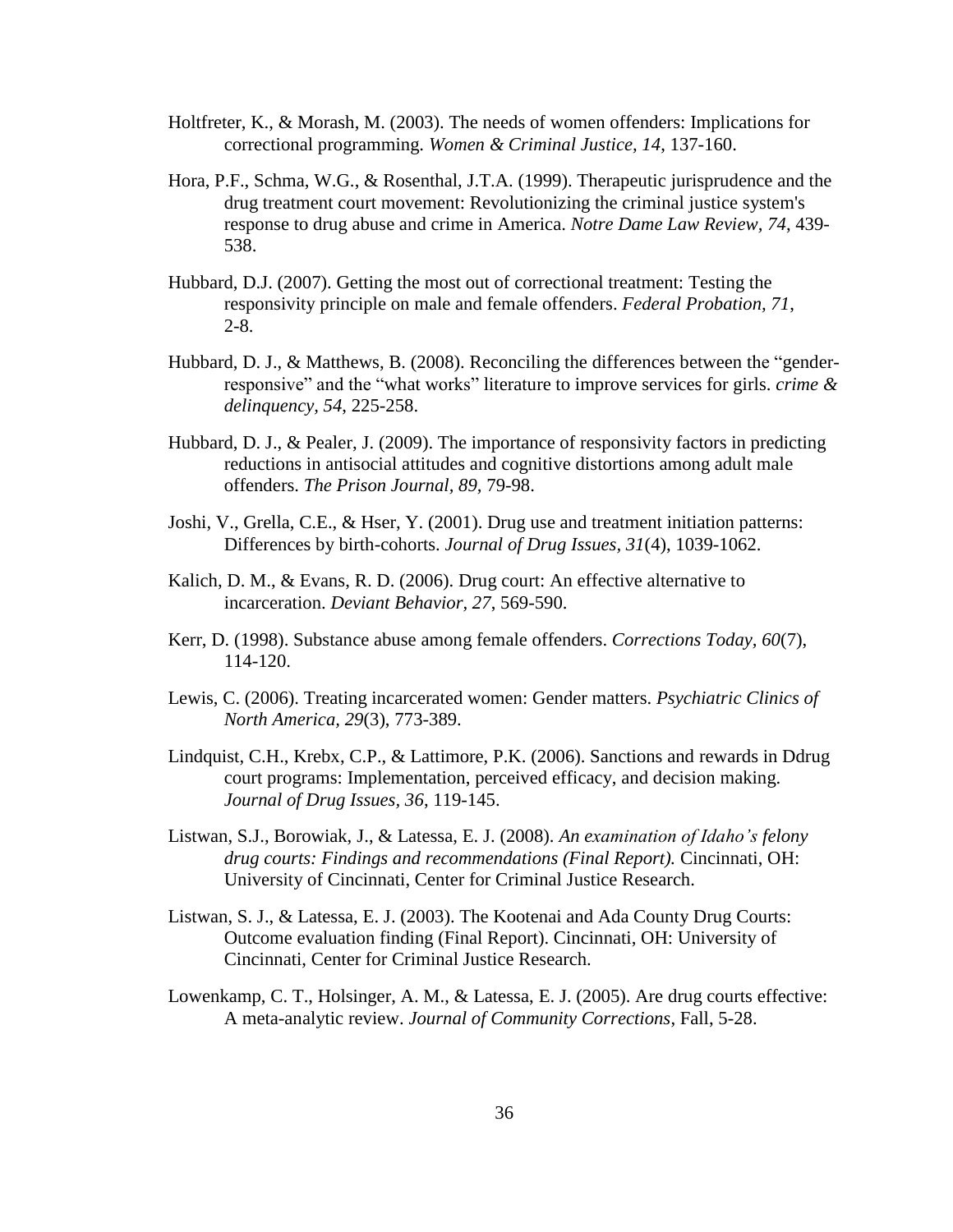- Lowenkamp, C.T. & Latessa, E.J. (2005). Increasing the effectiveness of correctional programming through the risk principle: Identifying offenders for residential placement. *Criminology & Public Policy, 5*(2), 263-290.
- Mateyoke-Scrivner, A., Webster, J.M., Stanton, M., & Leukefeld, C. (2004). Treatment retention predictors of drug court participants in a rural state. *The American Journal of Drug and Alcohol Abuse, 30,* 605-625.
- Merolla, D. (2008). The war on drugs and the gender gap in arrests: A critical perspective. *Critical Sociology, 34*(2), 255-270.
- Miethe, T. D., Lu, H., & Reese, E. (2000). Reintegrative shaming and recidivism risks in drug court: explanations for some unexpecting findings. *Crime and Delinquency, 46,* 522-541.
- Moster, A., Wnuk, D. W., & Jeglic, E. L. (2008). Cognitive behavioral therapy interventions with sex offenders. *Journal of Correctional Health Care, 14,* 109- 121.
- National Institute of Justice (NIJ). (2006). *Drug courts: The second decade, special report.* Department of Justice, Washington D.C.
- Pelissier, B., & Jones, N. (2005). A review of gender differences among substance abusers. *Crime and Delinquency, 51*, 343-372.
- Peters, R.H., Greenbaum, P.E., Steinberg, M.L., Carter, C.R., Ortiz, M.M., Fry, B.C., et al. (2000). Effectiveness of screening instruments in detecting substance use disorders among prisoners. *Journal of Substance Abuse Treatment, 18*(4), 349- 358.
- Peters, R.H., & Murrin, M. R. (2000). Effectiveness of treatment-based drug courts in reducing criminal recidivism. *Criminal Justice and Behavior, 27,* 72-96.
- Robbins, C. (1989). Sex differences in psychosocial consequences of alcohol and drug abuse. *Journal of Health and Social Behavior, 30*, 117-130.
- Seiter, R.P., & Kadela, K.R. (2003). Prison Reentry: What works, what does not work, and what is promising. *Crime & Delinquency, 49*(3), 360-388.
- Shaffer, D. K., Hartman, J. L., & Listwan, S. J. (2009). Drug abusing women in the community: The impact of drug court involvement on recidivism. *Journal of Drug Issues, 39,* 803-828.
- Simourd, D. J. (2004). Use of dynamic risk/need assessment instruments among longterm incarcerated offenders. *Criminal Justice and Behavior, 31*, 306-323.
- Simpson, D D., Knight, K., & Broome, K. M. (1997). *TCU/CJ Forms Manual: Drug dependence screen and initial assessment.* Fort Worth, TX: Texas Christian University, Institute of Behavioral Research.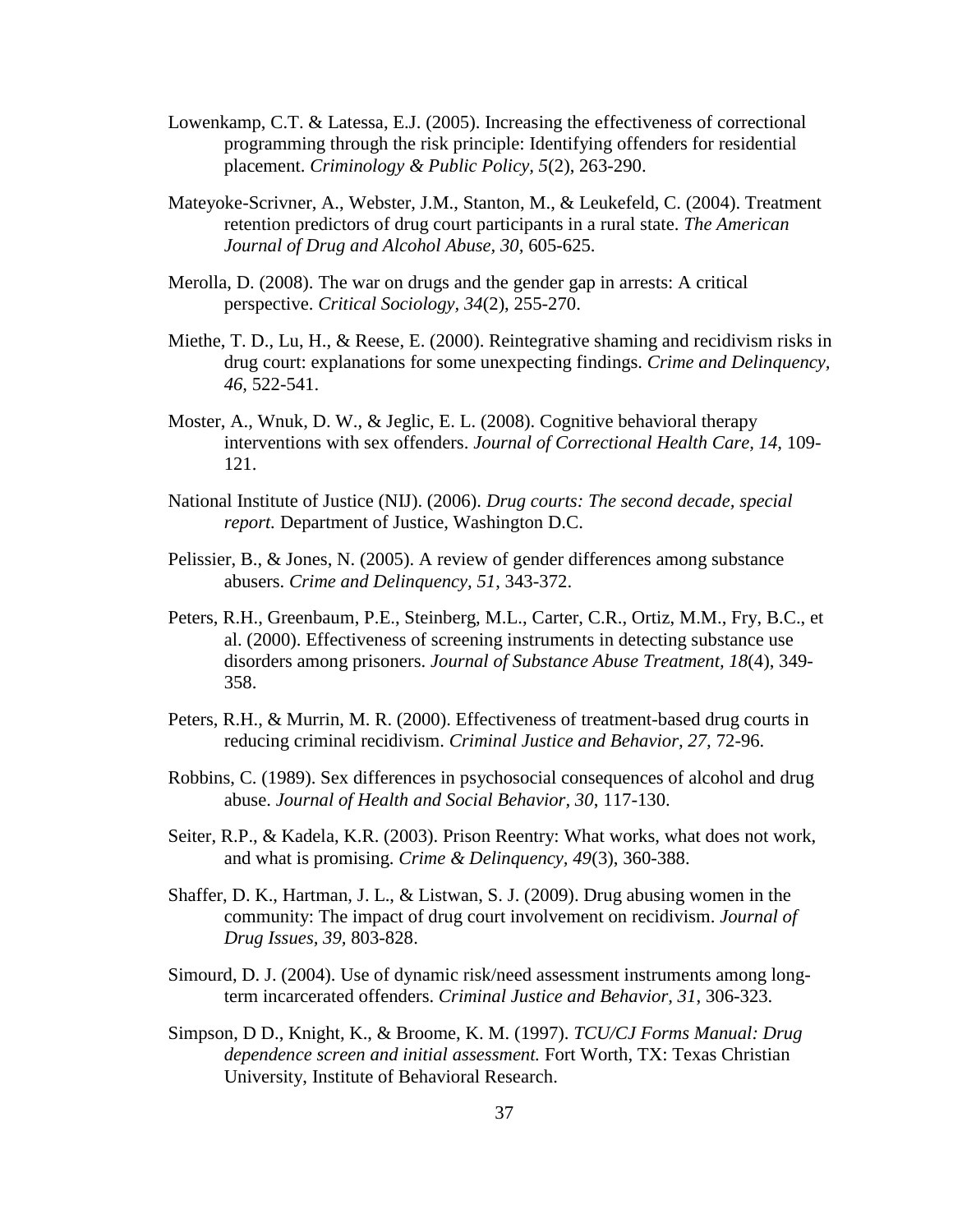- Spohn, C., Piper, R.K., Martin, T., & Frenzel, E.D. (2001). Drug courts and recidivism: The results of an evaluation using two comparison groups and multiple indicators of recidivism. *Journal of Drug Issues, 31*(1), 149-176.
- Staton-Tindall, M., Garner, B. R., Morey, J. T., Leukefeld, C., Krietemeyer, J., Saum, C. A., et al. (2007). Gender differences in treatment engagement among a sample of incarcerated substance abusers. *Criminal Justice and Behavior, 34*, 1143-1156.
- Staton-Tindall, M., Havens, J. R., Oser, C. B., Prendergast, M., & Leukefeld, C. (2009). Gender-specific factors associated with community substance abuse treatment utilization among incarcerated substances users. *International Journal of Offender Therapy and Comparative Criminology,53,* 401-419.
- Sussman, S., Ames, S. L., Dent, C. W., & Stacy, A. W. (2000). Self-reported high-risk locations of drug use among drug offenders: Ethnic and gender differences. *Hispanic Journal of Behavioral Sciences, 22*(2), 237-253.
- Taxman, F.S., & Bouffard, J.A. (2005). Treatment as part of drug court: The impact on graduation rates. *Journal of Offender Rehabilitation, 42*, 23-50.
- Uggen, C., & Kruttschnitt, C. (1998). Crime in the breaking: gender differences in desistance. *Law & Society Review, 32*, 339-366.
- Vieira, T. A., Skilling, T. A., & Peterson-Badali, M. (2009). Matching court-ordered services with treatment needs: predicting treatment success with young offenders. *Criminal Justice and Behavior, 36,* 385-401.
- Wenzel, S. L., Longshore, D., Turner, S., & Ridgely, M. S. (2001). Drug courts: A bridge between criminal justice and health services. *Journal of Criminal Justice, 29*, 241- 253.
- Wolfe, E., Guydish, J., & Termondt, J. (2002). A drug court outcome evaluation comparing arrests in a two year follow-up period. *Journal of Drug Issues, 32,*  1155-1172.